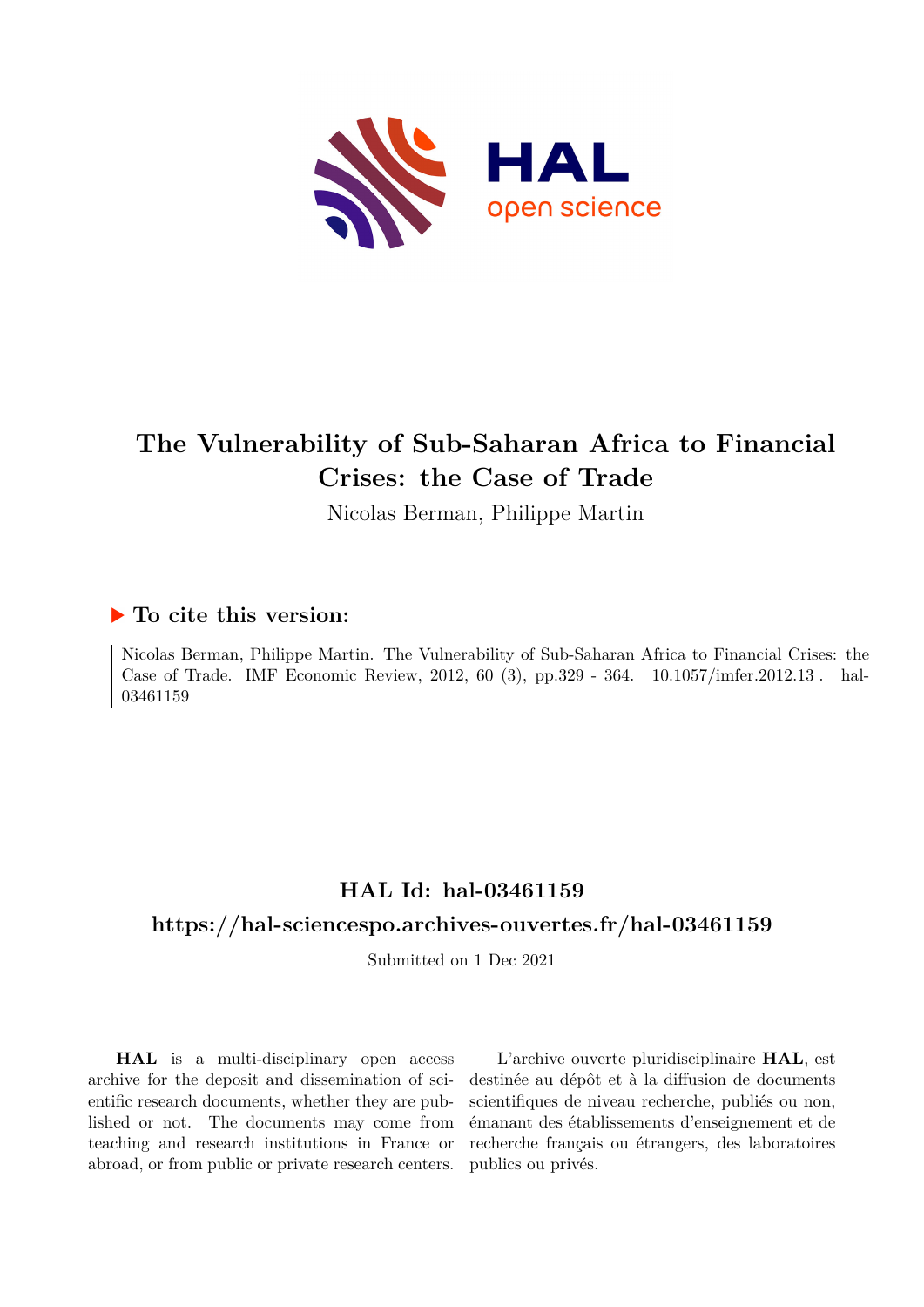## The vulnerability of sub-Saharan Africa to financial crises: the case of trade <sup>∗</sup>

Nicolas Berman† Graduate Institute of International and Development Studies and CEPR

> Philippe MARTIN<sup>‡</sup> Sciences-Po (Paris) and CEPR

> > June 2012

#### Abstract

Motivated by the 2008-2009 financial crisis and the trade collapse, we analyze the effect of past banking crises (1976-2002) on trade with a focus on African exporters. We show that they are particularly vulnerable to a banking crisis in the countries they export to. We distinguish between an income effect (during a banking crisis, income and exports to the country fall) and a disruption effect (a banking crisis disrupts the financing of trade channels). For the average country, the disruption effect is moderate (a deviation from the gravity predicted trade of between 1 to 5%). We find however that the disruption effect is much larger and long-lasting for African exporters as the fall in trade (relative to gravity) is 10 to 15 percentage points higher than for other countries in the aftermath of a banking crisis. This vulnerability of African exports in the short-run does not come from a composition effect, i.e. from the fact that primary exports are disrupted more severely than manufacturing exports. Instead, we provide suggestive evidence that the dependence of African countries upon trade finance is an important determinant of their vulnerability to banking crises in partner countries.

<sup>∗</sup>We thank the editor, Pierre-Olivier Gourinchas, and two referees, as well as seminar participants at the WorldBank, the International Growth Centre (LSE-Oxford), the 2009 ERD Conference in Accra, Ghana and at the Banque de France - PSE CEPII workshop "After the collapse, the reshaping of trade" for very helpful comments and suggestions. Both authors thank the International Growth Centre (grant RA-2009-11-011) for financial support.

<sup>†</sup>Graduate Institute of International and Development Studies, Case Postale 136, 1211 Geneva, Switzerland. email: nicolas.berman@graduateinstitute.ch

<sup>‡</sup>Sciences-Po, Department of economics, 28 rue des Saints Peres, 75007 Paris, France. email: philippe.martin@sciencespo.fr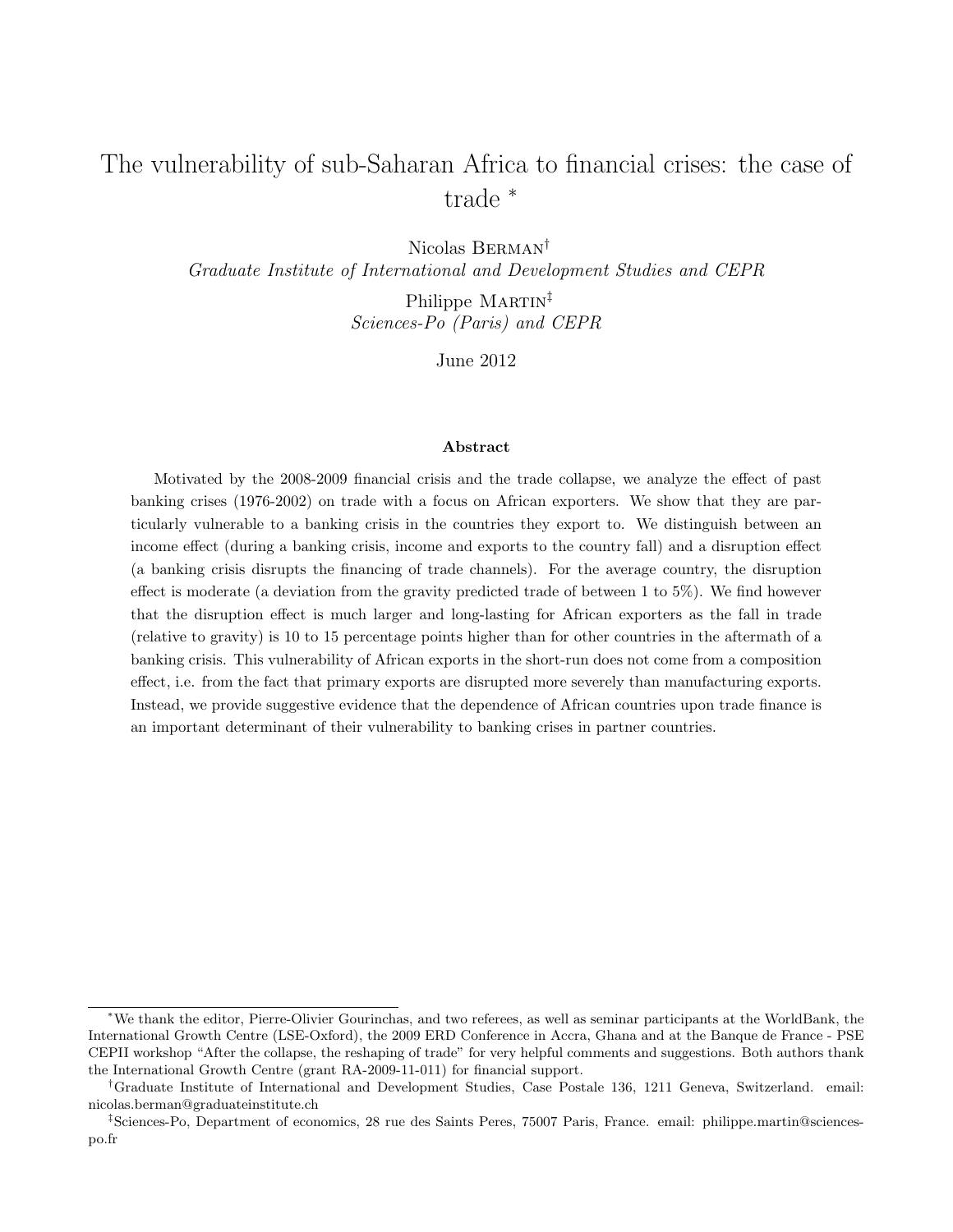#### 1 Introduction

In this paper, we show that African exports are particularly vulnerable to a banking crisis in the countries they export to. Our work is motivated by the financial crisis of 2008-2009. Early in the financial crisis, a common view was that Africa's low level of financial integration may be a blessing in disguise, insulating this region from the direct impact of the financial crisis. Indeed, it may be that the direct wealth effect has been less important than in other regions more open in terms of financial flows. However, based on past financial crises (1976-2002), we find that African exports are more affected by banking crises in their trade partners and that the relative under-development of financial systems in sub-saharan African countries, in particular the strong dependence upon trade finance may make them more vulnerable to the disruption of trade finance that comes with a banking crisis.

During the financial crisis of 2008-2009, one indication of the vulnerability of African countries on the trade side was illustrated by their trade flows with the US. Following the crisis, the fall of US imports from Sub-Saharan African countries has been more dramatic than from the rest of the world. As shown in Figure 5 in the appendix, from September 2008 and the failure of Lehman, the fall in US imports from African countries has been much stronger than from other countries. As shown in Figure 6 in the appendix, both African primary and manufacturing exports were hit harder. This suggests that the fall in African exports is not only a composition effect due to the importance of primary goods and the fall in primary goods prices.

To strengthen the motivation of this paper, we can analyze more precisely the way the 2008-2009 crisis affected African exports by a simple gravity type regression of US bilateral imports using monthly data from the US International Trade Commission on the period January 2005-August 2009. In this simple regression, we include dummies for each country, month-of-year dyad  $\mu_{jm}$  (to control for seasonality effects and for country fixed effects) and time (month) dummies  $\mu_t$ . Hence, all determinants of US imports from a specific country which are constant over time, or specific to a month (in particular during the crisis or due to changes in commodity prices) are controlled for. We also control for monthly bilateral exchange rates. We are interested in knowing whether, during the crisis months, US imports from African countries declined more than imports from other countries, everything else equal. Hence, we include an interaction term between a binary variable which equals 1 during the period September 2008 to March 2009<sup>1</sup> (both months included), and a dummy  $SSA_i$  that equals 1 when the exporter country is a Sub-Saharan African (SSA) country. We get the following result (where \*\*\* denotes significance at the 1 percent level, and

<sup>&</sup>lt;sup>1</sup>We have chosen the starting date of the financial crisis in September 2008 because of the Lehman collapse. Whether the financial crisis (but not the economic crisis) ended in April 2009 is more debatable (see IMF 2009b on this) but our results are the same if we assume that the financial crisis was still going on until the end of our sample.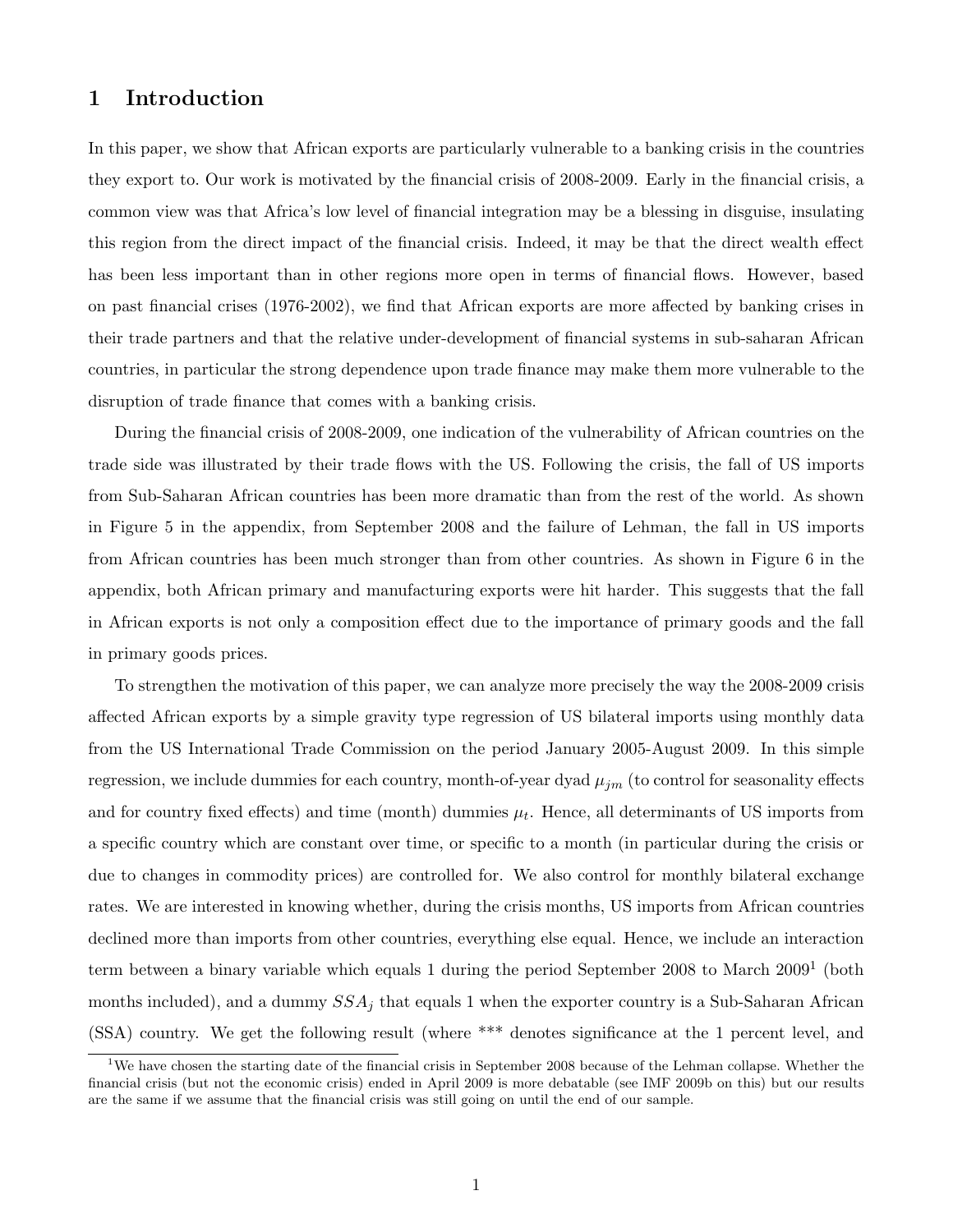robust standard errors are indicated below the coefficient<sup>2</sup>):

$$
\log(m_{jt}) = -0.336^{***} \log(ER_{jt}) - 1.006^{***} Crisis_t \times SSA_j + \mu_{jm} + \mu_t
$$
<sup>(1)</sup>

where  $m_{jt}$  denotes US imports from country j in month t,  $ER_{jt}$  is the (average) bilateral exchange rate between US and country  $j$  in month  $t$  (an increase means a bilateral depreciation of the dollar). The negative and significant coefficient on the interaction between the crisis months and the African exporter dummies suggests that African exports to the US have been hit more strongly during the crisis. Quantitatively, the coefficient on the interaction between  $Crisis_t$  and  $SSA_j$  implies that, during the crisis, African exports to the US have decreased around  $60\%$  more than exports of other countries  $(\exp(-1.006) -$ 1).

The recent crisis was not the first event during which trade from SSA countries hit particularly hard. As shown in Figure 7 in the appendix, a similar pattern was observed during the 1997-98 Asian crisis. In this figure plot the variations in exports to the five main countries involved in the Asian crisis (Philippines, Korea, Thailand, Malaysia and Indonesia) of SSA countries and of the rest of the world during this event.<sup>3</sup> The drop in exports to the crisis countries was dramatically larger and longer-lasting for SSA countries. The aim of the paper is to show that this is not a specificity of these two events, and to try to investigate some reasons of this vulnerability of African exports to financial crises in their trade partners.

We see our results as identifying a vulnerability specific to SSA countries a little bit like they are also vulnerable to political instability and ethnic divisions (see for example Easterly and Levine, 1997). From this point of view, the fact that growth in SSA countries has rebounded quickly after the financial crisis is all the more noteworthy. There are several possible reasons for this growth resilience in face of the trade vulnerability we identify (see IMF, 2009a). First, there was no direct effect of the crisis on the financial systems in SSA countries. Those were not infected by the products at the core of the crisis in the US and in Europe. Second, many countries in sub-Saharan Africa placed fiscal and monetary policies on an expansionary footing in 2009 and 2010. Third, SSA exports have been partly redirected towards countries (especially in Asia) which have not been at the core of the financial crisis.

Using a large sectoral database of bilateral trade and of banking crises on the period 1976-2002, and a gravity equation approach, we quantify the deviation of exports from their "natural" level. The gravity approach which is now very standard in trade and has strong theoretical underpinnings, allows us to measure the deviation of bilateral exports from the "natural" level of bilateral trade as predicted

<sup>&</sup>lt;sup>2</sup>These results are robust to clustering the standard errors at the country level.

<sup>&</sup>lt;sup>3</sup>The data comes from the IMF Direction of Trade Statistics (DOTS). We keep in the sample only those countries for which at least 5% of total exports were directed to these countries before the crisis (between 1990 and 1996). This include the following SSA countries: Benin, Burkina Faso, Mali, Togo, and Zambia. Non SSA countries include Australia, Chile, China, Ecuador, Hong-Kong, India, Japan, New Zealand, Panama, Singapore, Taiwan, USA, and Yemen.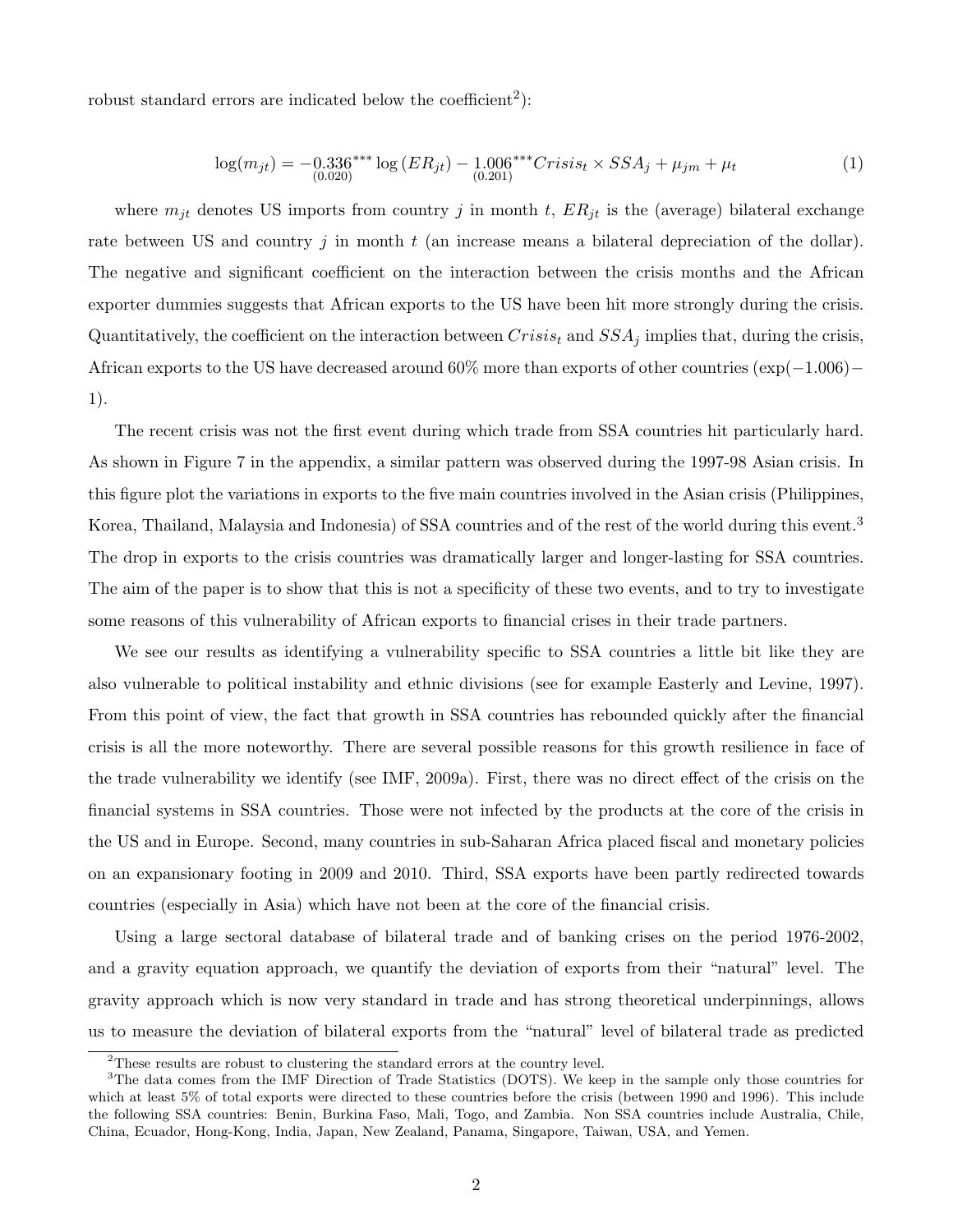by standard determinants such as GDPs or bilateral distance. We distinguish two mechanisms through which a financial crisis in a country affects the exports of other countries. There is first an income effect as banking crisis are typically associated with sharp recessions (see Reinhart and Rogoff, 2008 and Claessens, Kose and Terrones, 2009), which lead to a fall in consumption and imports. Freund (2009) has shown that the elasticity of trade to income has increased in the past forty years. According to Irwin (2002) this elasticity was around 2 in the 1960s and 1970s and increased to 3.4 in the 1990s. In this paper, we find that African exports are more sensitive to large negative income movements in the countries they trade with. This is true both for manufacturing and primary goods exports.

Second, for a given fall in income and demand, exports may be adversely hit by a banking crisis due to what we call a disruption effect. The disruption may take direct or more subtle forms. The most direct effect, one that has been widely discussed in policy circles is the fall in trade finance. There are however more subtle ways through which the banking crisis may negatively affect trade. In particular, although it is difficult to measure it, attitudes towards risk may change amongst bankers and traders during a banking crisis and this may affect more severely countries or groups of countries which are viewed as more risky. We show that the disruption effect on trade is more important and longer lasting for African countries than for exporters of other regions. Again, this disruption effect comes in addition to the fall of exports due to the fall of income and consumption. This sharp difference applies both for primary products and manufactured goods. In general, this finding does not seem to be driven by any sector-specific factor. Finally, using proxies for dependence upon trade finance, we provide suggestive evidence that this dependence may explain part of the fragility of African exports to banking crisis in trade partners.

The pre-crisis economic literature delivers few insights on the effect of such an event on international trade. Most studies consider the role of international trade on the probability of occurrence of crises (Frankel and Cavallo, 2008) or on their transmission (Kaminsky and Reinhart, 2000, Glick and Rose, 1999), showing in particular that trade linkages may explain crises contagion and their regional character. The few papers looking at the impact of crises on trade generally focus on currency crises (Berman, 2009, Campa, 2000). Until quite recently, the effect of banking crises had only been studied by Ma and Cheng (2003), who find a negative impact of such events on imports and a positive impact on exports in the short-run in the country that experiences the crisis. We go further in this paper by studying the short and long-run effects of such events but focusing on the effect of exports to countries that are hit by a financial crisis. By so doing, we attempt to improve the understanding of the precise channels through which a financial crisis in the rest of the world is transmitted to a country's trade.

A banking crisis, by tightening financial constraints, may importantly affect the patterns of trade. The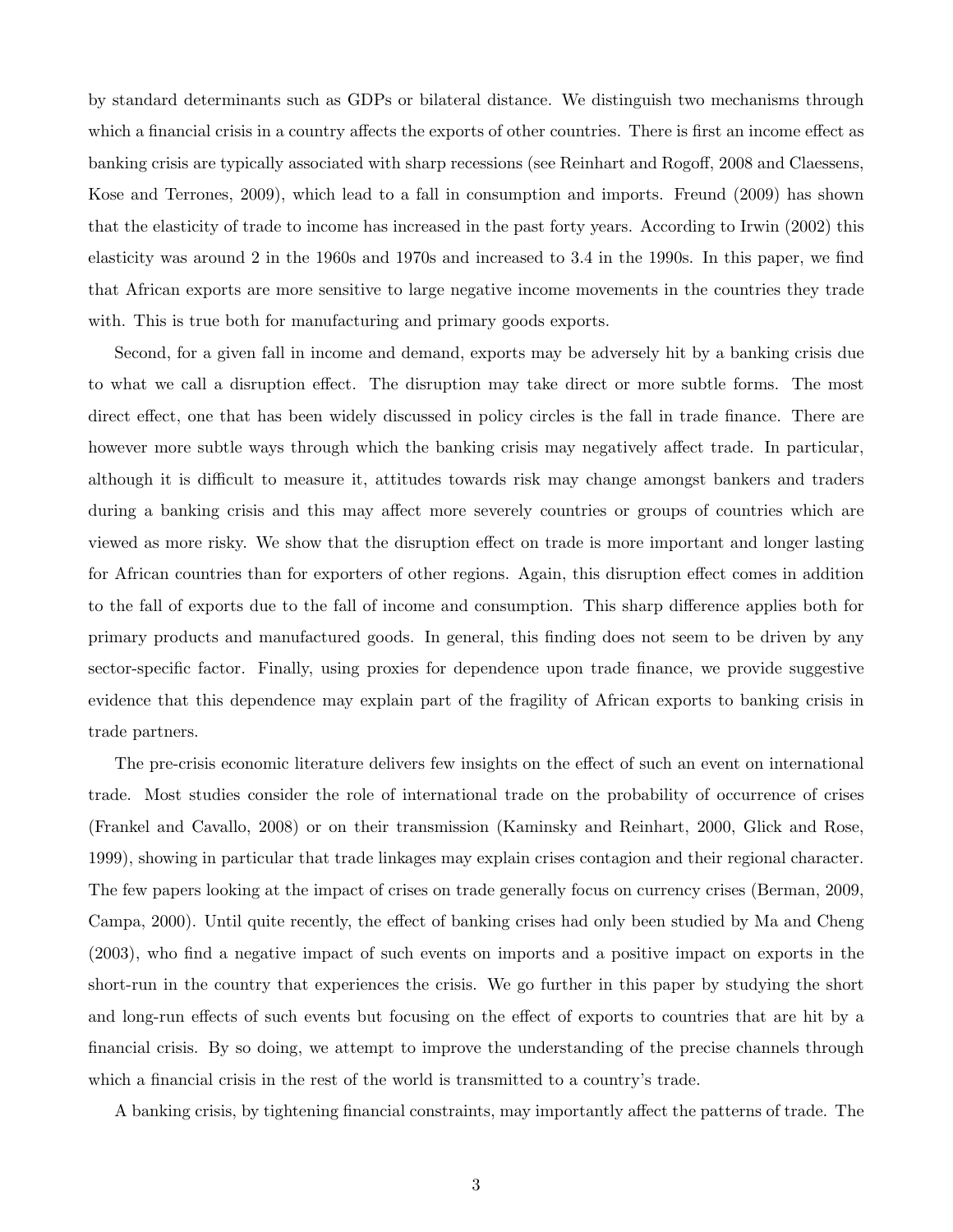difference between African and others countries may lie in the type of financing used by exporters. While firms operating in countries with relatively developed financial markets can use the banking system to finance trading operations, African exporters rely on others sources, in particular trade credit<sup>4</sup> provided by institutions in the destination country. Trade can be disrupted by a banking crisis that affects banks, risk perception and trust in both the importing and exporting country. This is the case for letters of credit. Importers use letters of credit issued by their banks (the issuing bank) as a means of assuring exporters that they will be paid. If the exporter submits the required documentation (invoices, bills of lading, etc.) to its bank (the advising or confirming bank), payment is made to the exporter. Letters of credit require both confidence and liquidity to provide finance and insurance about payment to the exporter. If confidence or liquidity is missing at any point along the chain from the importer to the exporter then the mechanism will not function. The importer creditworthiness may be undermined, the issuing bank may have insufficient funds to extend credit to the importer. The confirming bank may also lack confidence in the issuing bank. An argument made by Auboin (2009) is also that with Basel II rules, when market conditions tighten, capital requirements for trade finance instruments tend to increase more than proportionally to the risk when the counterpart is in a developing country. Inter-firm trade credit may also be deficient during a financial crisis because of the perceived increase in the risk of non-payment. Ronci (2004) indeed reports sharp falls of trade finance during the most important emerging markets financial crises of the 1990s. On the theoretical side, Schmidt-Eisenlohr (2010) studies the optimal choice between different types of trade finance: exporter (open account), importer (cash in advance) finance and letters of credit. His simulations predict that export volume may drop up to 20% when all firms are forced to use exporter finance only.

In the aftermath of the financial crisis and the trade collapse, a burgeoning literature has analyzed the sources of the trade collapse. Our paper is clearly part of this literature although it focuses on the case of African countries, and on the more specific issue of the transmission of financial crises to the developing world. Regarding the recent crisis, the role of financial conditions and of trade finance has in particular been disputed. On the one hand, the World Trade Organization (WTO) has pushed the idea that the trade collapse was partly due to the collapse in trade finance. Auboin, (2009) reports an increase in 2008 in spreads on 90 days letters of credit from 10-16 basis points in normal times to 250-500 basis points for letters issued by developing countries. The report of the African Development Bank (2009) notes that "paradoxically, although African commercial banks are ready to provide financing for trade operations,

 ${}^{4}$ As explained very clearly by Amiti and Weinstein (2011), trade credit - contrary to trade finance - has a clear accounting definition, and refer to the value of transactions between a firm and its buyers/sellers where goods and services are provided without an advance or immediate payment (see Amiti and Weinstein, 2011, p.1843, footnote 1.). Our data does not allow us to test for the relevance of specific forms of trade finance - including trade credit - so we will interpret trade finance in a broad sense in the rest of the paper.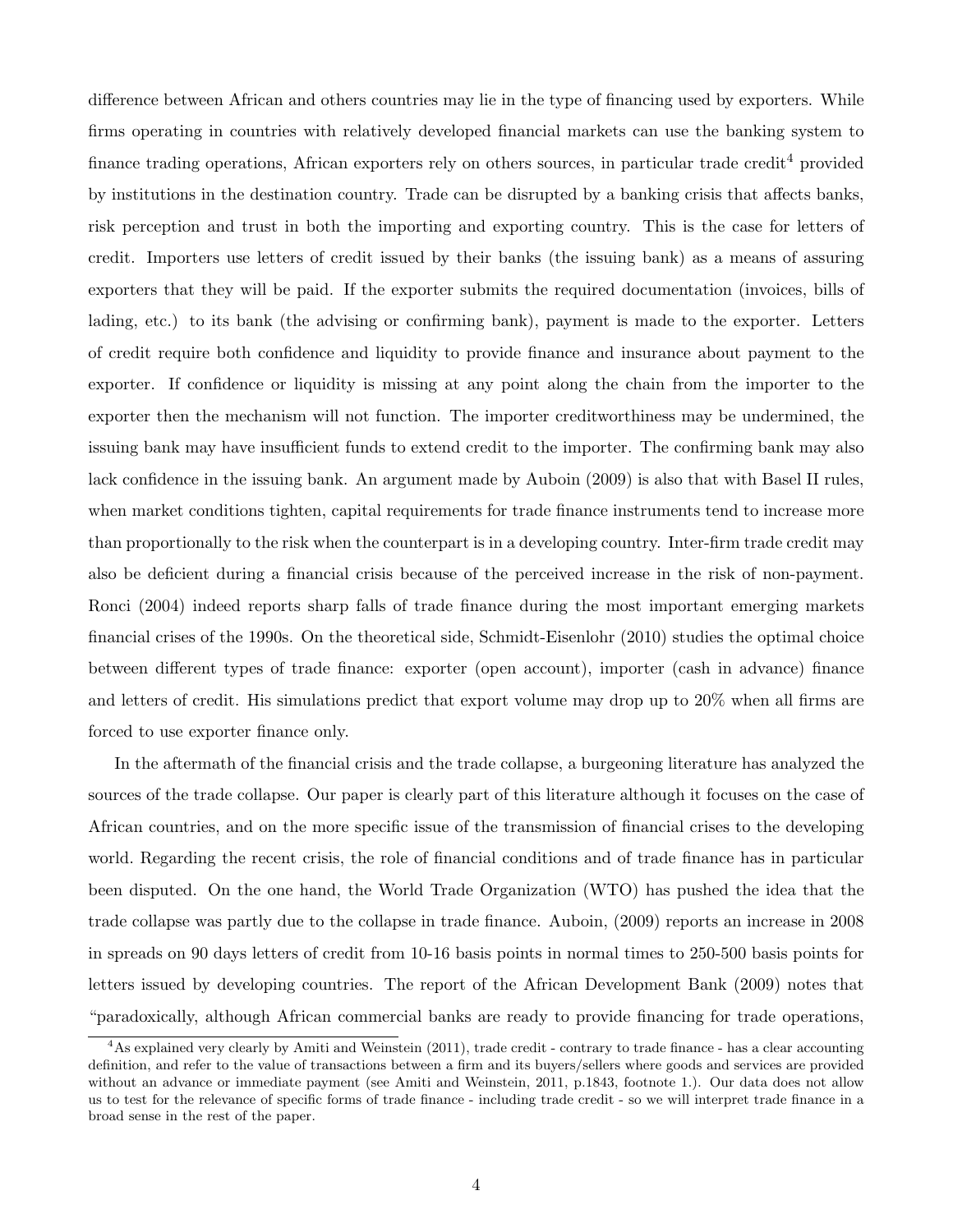they are unable to do so because the global credit crisis has caused many international confirming banks to be forced to temporarily withdraw their credit support from the market. This has led to a growing gap between supply and demand for trade financing". Another study by the IMF (2009) that surveyed several banks in developed and emerging markets reported a sharp increase in the cost of trade finance. 70% of the banks reported that the price for letters of credit had risen.

Recent papers find evidence that the credit conditions observed during the crisis impact export performance. This is the case of Chor and Manova (2012), who use data on the evolution of trade volumes during the crisis months and find that adverse credit conditions were an important channel through which the crisis affected trade flows. Iacovone and Zavacka  $(2009)$ , Abiad et al.  $(2011)^5$ , and Amiti and Weinstein (2011) also find evidence on the negative effects of financial crises on trade. The later argue that exporters typically turn to banks and other financial firms to handle payments because international trade is typically riskier than domestic trade. Collecting payments in foreign countries is more difficult than domestically. Also, the added shipping times associated with international trade often mean that international transactions take two months longer than domestic transactions. This imposes additional working capital requirements on exporters. Using Japanese data, they find that of the 10.5% decline in Japanese exports that occurred following the 1997 banking crisis, the direct effect of declining negotiating bank health on exports caused about a third of the decline. Bricongne et al. (2012), using French firm level data, find that firms in sectors structurally more dependent on external finance were the most affected by the crisis. Our results that countries more dependent on trade finance are also typically more negatively affected by a financial crisis that takes place in their trade partner, contributes to this literature that ties export falls during financial crisis to financing conditions. Our results on the importance of trade finance is also consistent with Ahn, Amiti and Weinstein (2011) who document raises in export prices relative to domestic manufacturing prices in a number of countries, especially for the goods shipped by sea. This is however not the view of other papers on this issue. Model-based simulations (Eaton et al., 2011) suggest that the contagion to countries world-wide came mainly through the contraction of demand rather than through direct financial channels. Levchenko, Lewis and Tesar (2010), using American data, find no support for the hypothesis that trade finance played a role in the trade collapse. Alessandria, Kaboski and Midrigan (2011), show that the calibration of a two-country general equilibrium model with endogenous inventory holdings generates magnitudes of production, trade, and inventory responses that are quantitatively similar to those of both past crises and of the 2008-2009 crisis. Finally, Bems, Johnson and Yi (2010) find that vertical linkages are quantitatively important in understanding the global trade collapse.

<sup>5</sup>These authors find that financial crises have a negative and long-lasting effect on imports, but no effect on exports. In this paper we also find that the impact is larger on the import side.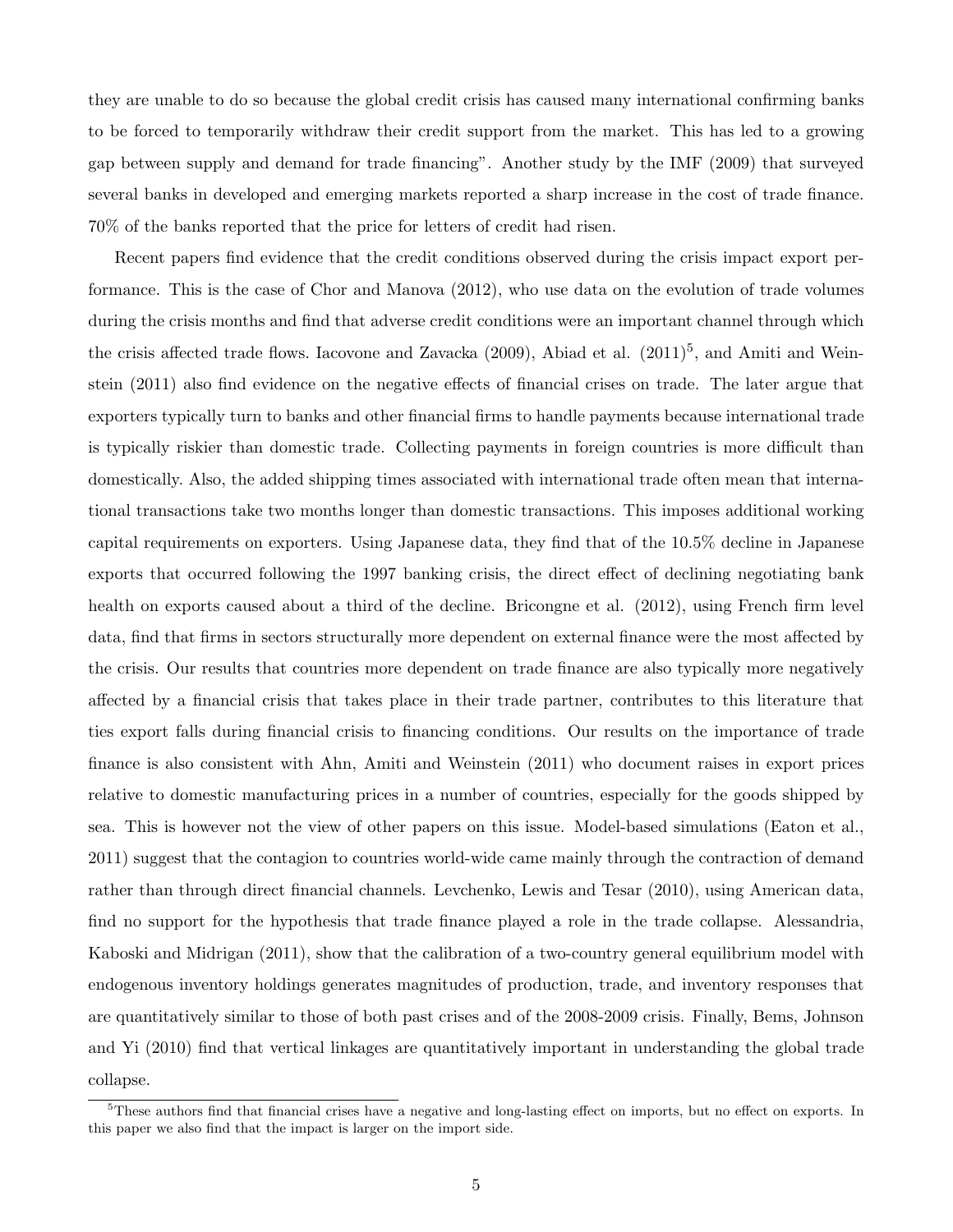Section 2 describes the empirical strategy we choose to quantify the effect of a banking crisis in a gravity equation. Section 3 presents the data, and section 4 reports our main results on both the income effect and the disruption effect of past banking crises and the extent to which African countries were hit differently. Finally, section 5 concludes.

#### 2 Empirical methodology

Baseline specification. Our main objectives are (i) to use data on past banking crises to analyze their impact on bilateral trade; (ii) to test whether African exports react differently to crises in partner countries. The econometric specification we present is based on the gravity equation. Our aim is to understand how a banking crisis starting in year  $t$  in country  $i$  (the importer country) affects exports of country j. We think about a banking crisis in the importer country as potentially affecting several of the standard determinants of the gravity equation that would typically be generated by a monopolistic competition trade model:

- the income of the importer country i in year t,  $Y_{it}$ : this is the direct income effect. As the banking crisis hits the income of the importer country, it also leads to lower consumption and therefore lower imports. One question is whether the income effect is different for African exports. These are issues which have also partly been addressed by Freund (2009).
- the bilateral trade costs between countries i and j in year t,  $T_{ijt}$ : broadly speaking if a financial/banking crisis hits the importer country this may affect its cost of trading, over and above the direct effect it has on income. This in particular will be the case if importers or exporters rely heavily on credit for their trading relation. We call this the trade disruption effect.
- the price index of the importer country i in year t,  $P_{it}$ : if prices fall in the importer country this has a negative impact on imports of the country.

Our baseline specification takes the form of a gravity equation augmented with crises dummies:

$$
\log m_{ijht} = \alpha_1 \log Y_{it} + \alpha_2 \log Y_{jt} + \alpha_3 \log P_{it} + \alpha_4 \log P_{jt} + \delta X_{ij}
$$
  
+ 
$$
\sum_{k=a}^{b} \beta_k BC_{it-k} + \sum_{k=a}^{b} \gamma_k BC_{jt-k} + \nu_h + \xi_t + \varepsilon_{ijht}
$$
 (2)

where  $m_{ijht}$  are the bilateral exports from j to i in sector h in year t.  $P_{jt}$  is the producer price of the exporter countries,  $P_{it}$  is the price index of the importer country, and  $\xi_t$  and  $\nu_h$  are year and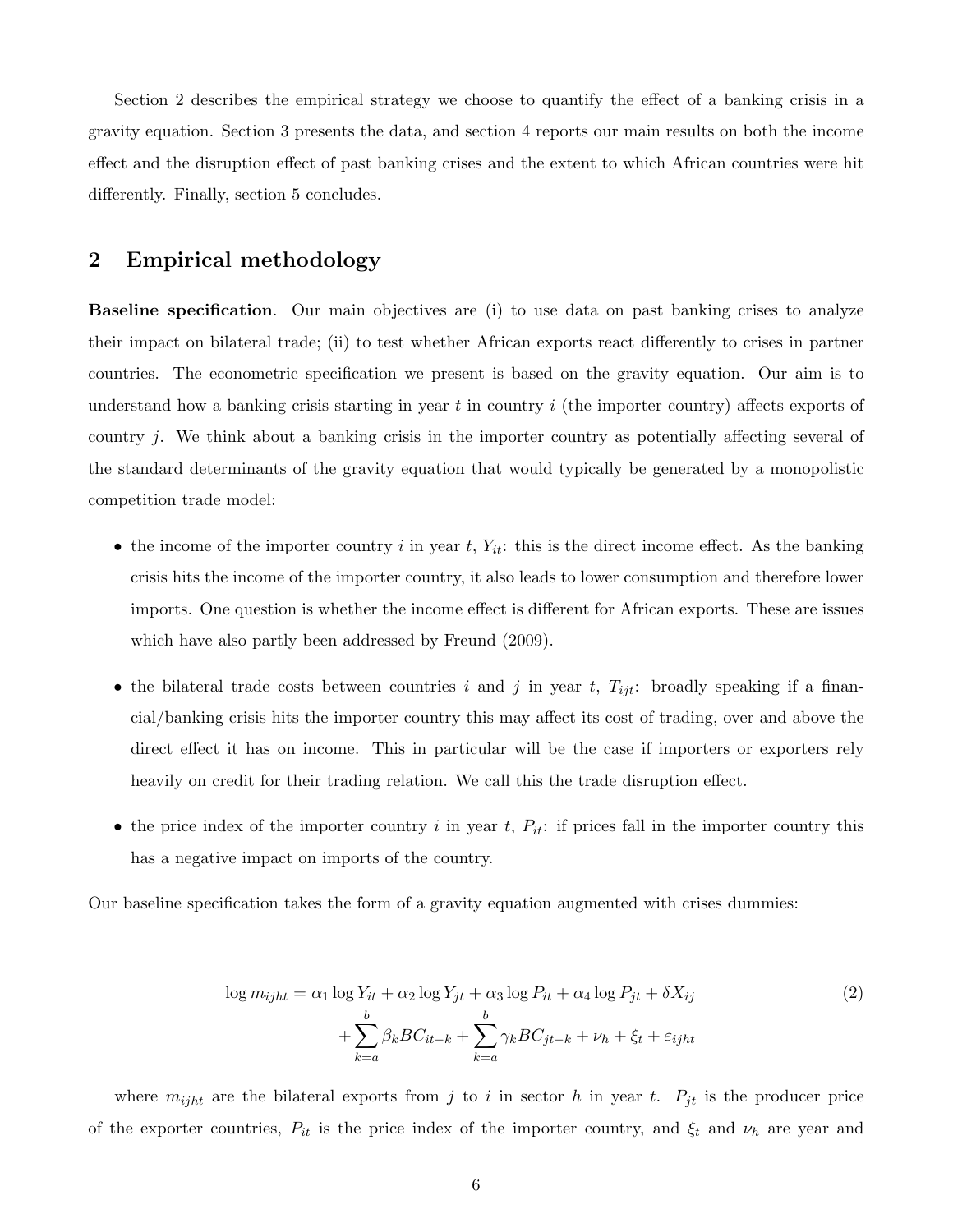industry dummies. Year dummies capture, among others, changes in world commodity prices which are particularly important for African exports. Note that we will in general estimate this equation using individual (dyad-sector) fixed effects. Finally,  $X_{ij}$  is a vector of time-invariant bilateral determinants of trade, including distance, common language, common colonizer and contiguity (which will drop out when including dyad-sector fixed effects).

 $BC_{it}$  is a binary variable which equals 1 if a banking crisis started in country i during year t, 0 otherwise. The coefficients  $\beta_k$  are the coefficients of main interest in this regression. To look at the short to medium run impact of crises we will include three lags and a lead of the crises dummies (i.e.  $a = -1, b = 3$ . We will also estimate the persistent or long-run effects of banking crises on the trade relation by introducing more lags i.e.  $b = 5$ . The number of lags is mainly chosen here to keep a maximum number of crises in the sample, but the inclusion of a different number of lags leaves our main results qualitatively unchanged.

We will in general carry regressions at the dyad-sector level. We tend to prefer disaggregated data for several reasons. First because it limits aggregation biases, i.e. the possibility that we identify for instance an effect for SSA countries which is due to their specialization in some sectors. Second, because using sector-specific data allows to study the effect of foreign banking crises on SSA countries across sectors, in particular in primary versus manufacturing goods sectors. Finally, considering disaggregated data obviously improves the efficiency of the estimations, which is especially important in the presence of a large number of fixed effects as it is the case here. We will nevertheless check the robustness of our results using aggregated bilateral trade flows, i.e. dropping the  $h$  subscript from equation  $(2)$ .

Our main question is whether the effect of crises in a partner country differs when the exporter is a Sub-Saharan African country. To determine this, we add to equation (2) a set of interaction terms between the importer crises dummies and a dummy which equals 1 if country  $j$  (the exporter) is a SSA country:

$$
\log m_{ijht} = \alpha_1 \log Y_{it} + \alpha_2 \log Y_{jt} + \alpha_3 \log P_{it} + \alpha_4 \log P_{jt} + \delta X_{ij}
$$
  
+ 
$$
\sum_{k=a}^{b} \beta_k BC_{it-k} + \sum_{k=a}^{b} \gamma_k BC_{jt-k} + \sum_{k=a}^{b} \lambda_k BC_{it-k} \times SSA_j + \nu_h + \xi_t + \varepsilon_{ijht}
$$
  
(3)

Here the coefficients  $\lambda_k$  inform us on the potential additional effect on African exporters of a banking crisis in the importer country.

Methodological issues. Two main issues, which have been largely discussed in the gravity equation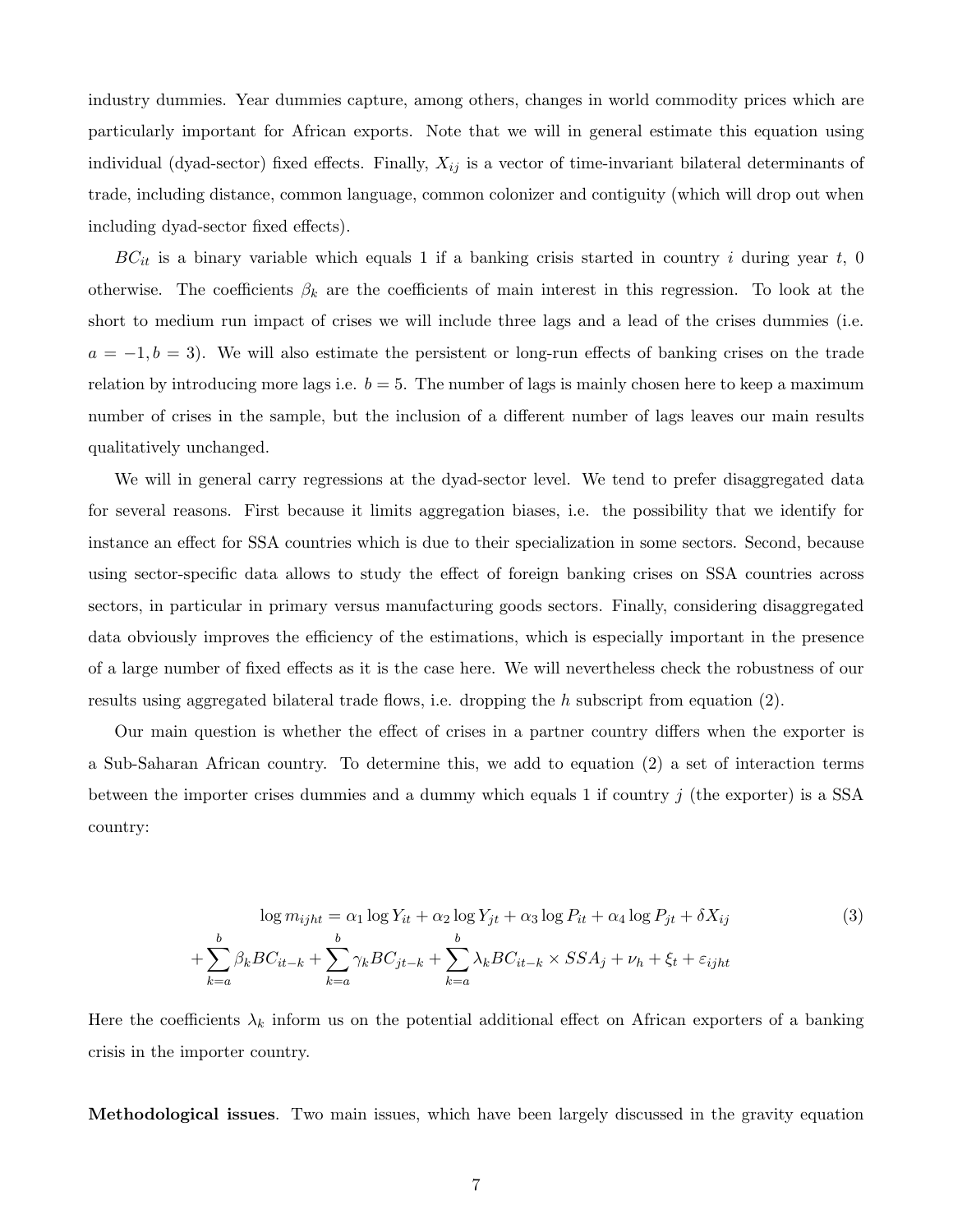literature, arise when estimating this specification. First, the price index of the importer country that may be hit by a banking crisis is proxied by the producer price index. However, in theoretical models from which the gravity equation is derived, this price index is the ideal price index which is not observable. Anderson and van Wincoop (2004), among others, highlight the biases that can arise when omitting this term (the "multilateral resistance" indexes) and the various solutions. One solution (see for example Martin et al., 2008), assuming a CES demand structure, is to eliminate the price index of the importer country by estimating all imports  $m_{i j h t}$  imports of i from j relative to the imports of country i from a base country. Since the price index of the importer appears in both the imports from country i and of the base country and does not depend on the characteristics of the exporter, it cancels out in the ratio  $\frac{m_{ijht}}{m_{ibht}}$ where  $m_{ibht}$  are the imports of country i in year t from the benchmark country.<sup>6</sup> In this case, however, we cannot estimate the average disruption effect, since the  $FC_{it}$  terms cancel each other in the relative version of (2). However, we can still estimate whether African exports to a country hit by a banking crisis are affected differently. This specification is then:

$$
\log \frac{m_{ijht}}{m_{ibht}} = \alpha_5 \log \frac{Y_{jt}}{Y_{bt}} + \alpha_6 \log \frac{P_{jt}}{P_{bt}} + \sum_{k=a}^{b} \gamma_k BC_{it-k} \times SSA_j + \dots + \varepsilon_{ijht}
$$
\n
$$
\tag{4}
$$

In the following estimations, we use the USA as the benchmark country. One can argue, however that this specification relies on a particular CES structure. We will therefore check the robustness of the disruption effect to the inclusion of a full set of importer×sector×year dummies, therefore estimating:

$$
\log m_{ijht} = \alpha_1 \log Y_{it} + \alpha_2 \log P_{it} + \sum_{k=a}^{b} \lambda_k BC_{it-k} \times SSA_j + D_{jht} + D_{ijk} + \dots + \varepsilon_{ijt}
$$
(5)

This specification being computationally very demanding, we will keep equation (4) as our baseline specification. We will however show that the results obtained using specifications (5) and (4) are quantitatively very similar. We will also check that our results are robust to the additional inclusion of exporter×sector×year dummies in specification (5). Finally, we will estimate the additional disruption effect of banking crises in partner countries for SSA countries using aggregated bilateral trade data, also including importer×year and exporter×year dummies.

A second issue is the treatment of zero trade flows. Taking the log of bilateral trade prevents from including these observations in the regressions. As zero trade flows account for a significant share of the

 $6$ With cross-sectional data, a simpler solution is to introduce exporter and importer fixed effects. However, this does not solve the omitted variable problem with panel data, as the variations in the price indexes over times are not accounted for.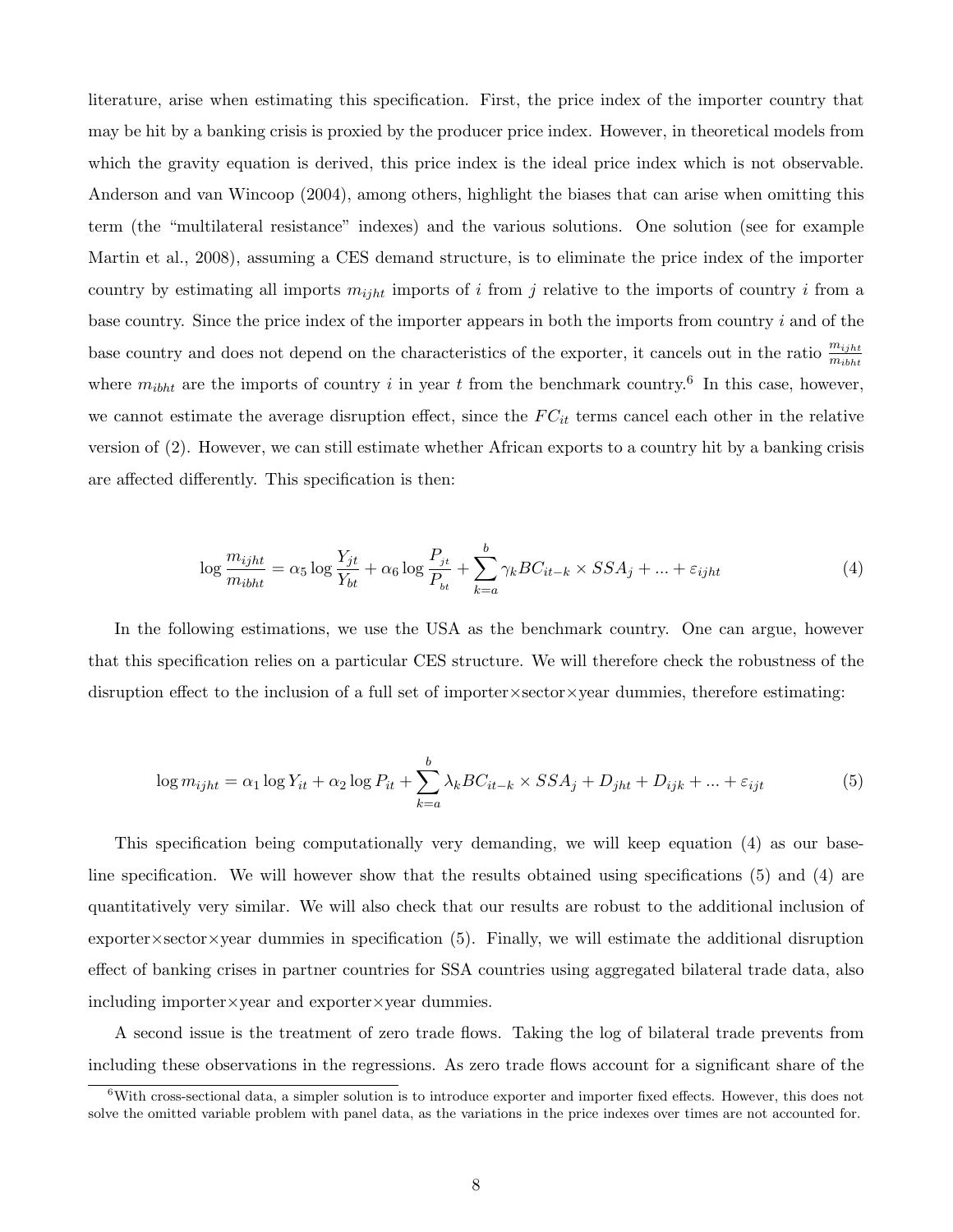potential flows, this can generate a selection bias. Different possibilities exist to account for these zero trade flows (see Santos-Silva and Tenreyro, 2006, Helpman, Melitz and Rubinstein, 2007, Felbermayr and Kohler, 2006, among others). One is to use  $log(m_{i} + 1)$  as a dependent variable. This leads to inconsistent estimates. Another, more satisfactory, is to use a different estimator which effectively accounts for the presence of zeros, such as Poisson or Tobit. Following Santos-Silva and Tenreyro (2006) we will check the robustness of our results using a fixed effects Poisson (PPML) estimator. Again, we will check the robustness of the results to the use of trade flows aggregated at the bilateral level. One problem is worth mentioning here. As more extensively discussed in Head et al. (2010), zeros in the trade data can either represent "true" zeros (i.e. no trade actually occurs between the two countries) or missing values. The common practice in the literature has been to treat all zeros as "true" ones. This may however generate a bias as a potentially large share of zeros are in fact missing values.<sup>7</sup> Each specification therefore has its limitation. As shown later, our main results are however robust to the use of these different estimation techniques.

#### 3 Data

Gravity Variables. Our main dataset combines COMTRADE and CEPII data for 27 ISIC 3-digit industries between 1976 and 2002. To study the effect of banking crises on primary goods sectors as well, we augmented this database using COMTRADE for different primary good sectors.<sup>8</sup> To check the robustness of the results on aggregate bilateral trade flows, we use data from the IMF Direction of Trade Statistics (DOTS) over the same period.<sup>9</sup> The relative prices are captured by the price levels of GDP; prices and GDP data come from the Penn World Tables. Due to data availability, we cannot use sectorspecific prices. We will show robustness checks which include industry  $\times$  year dummies to control for sector-specific price changes.

Crises. We focus on banking crises and the data comes from Reinhart and Rogoff (2009). Their data combines various sources. Our final dataset includes around a hundred of events, which include both, in their classification, severe and systemic banking crises. The definition of a banking crisis is

<sup>7</sup>Using DOTS data, Head et al. (2010) report a number of examples suggesting that this problem may be important. For instance, the data contains zero trade flows between Russia, Ukraine and a number of other former USSR countries in the early nineties. As we use in this paper sectoral bilateral trade data, this issue is a priori even more problematic.

<sup>8</sup>These sectors are based on SITC classification and contain respectively: raw food and live animals, crude material except fuels, and raw fuels. We aggregate these sectors into two broad sectors,: raw food and live animals and raw materials. As the SITC and ISIC classifications partly overlap, we dropped some of the subcategories for each of these sectors. More details are provided in the appendix.

 $9$ Another solution would have been to aggregate the sectoral trade flows from our first dataset, but these aggregated trade flows would not be necessarily exhaustive. Our results on the vulnerability of SSA countries to foreign income shocks and banking crises are robust to this aggregation (results available upon request), but we preferred working with exhaustive trade flows. The correlation between the DOTS data and our aggregated data is 0.96.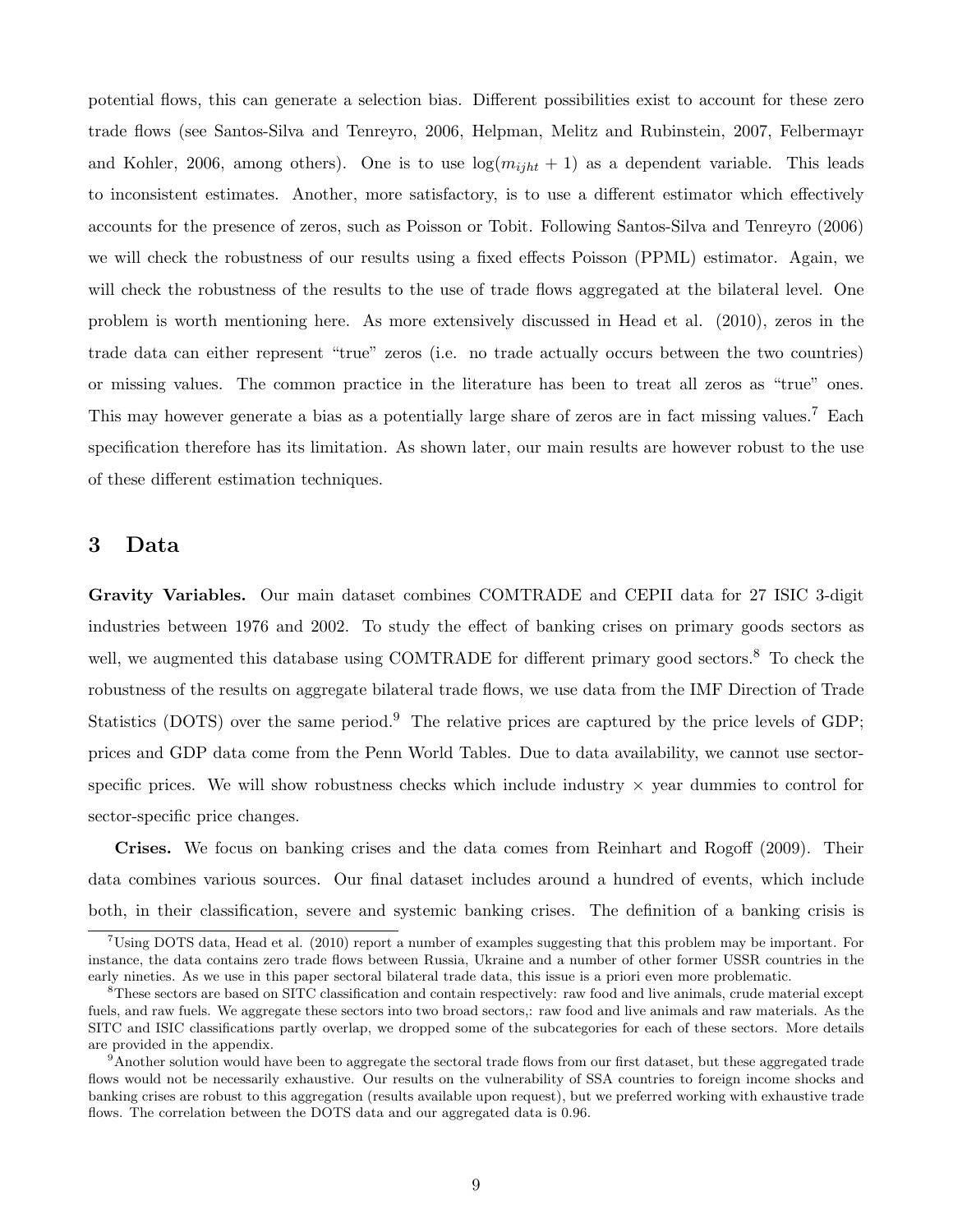therefore the one adopted and described in Reinhart and Rogoff (2009). It is marked by two types of events (1) "bank runs that lead to the closure, merging, or takeover by the public sector of one or more financial institutions; and (2) if there are no runs, the closure, merging, takeover, or large-scale government assistance of an important financial institution (or group of institutions), that marks the start of a string of similar outcomes for other financial institutions" The list of countries included in our data, together with the years of the crises, is presented in Table 9 in the appendix. This table also contains our proxy for dependence upon trade finance that we will describe in more details later in the paper.

#### 4 Results

#### 4.1 Average effect of banking crises on trade

We first provide some evidence of the impact of banking crises on trade on the whole sample. To do so, we estimate equation (2), which coefficients may be biased to some extent if the price indices do not control for the movement of welfare based ideal price indexes. We check the robustness of our results to the inclusion of zero trade flows by using alternatively a Poisson PML estimator. We will then turn to a more detailed investigation of the different transmission channels (income and disruption effects) and to the specific case of African countries. Table 1 contains the results. Column (1) presents OLS estimations with dyad-sector fixed effects and year dummies. In columns (2) and (3) we drop the GDP and prices variables. The change in the crisis coefficients with respect to column (1) therefore provides information on whether the income or price effects are significant channels through which a crisis affects trade. Column (4) uses a fixed effects poisson (Pseudo-Maximum Likelihood) estimator. Columns (5) to (8) replicate columns (1) to (4) using the trade data aggregated at the bilateral level.

Banking crises are found to have a negative yet quantitatively limited impact on imports, which is consistent with Abiad *et al.* (2011).<sup>10</sup> The average yearly deviation in imports in the three years after the start of the crisis is between  $-2\%$  and  $-3\%$ <sup>11</sup> when controlling for GDPs and prices (columns (1) and (5)). Interestingly, this negative effect is found to be significant even controlling for changes in income and

 $10$ The positive or insignificant coefficients on the contemporaneous crisis variables might be due to the fact that we are not capturing the precise time of the year at which the crisis happen. If crises tend to occur on average toward the end of the calendar year, this coefficient may be capturing increases in trade, for instance to due pre-crisis credit booms. The coefficient on the exporter crises dummies, not reported, are either slightly positive or insignificant depending on the specification. This less robust impact is also consistent with Abiad et al. (2011).

 $11$ Note that the coefficients on the crisis dummies cannot be directly interpreted as semi-elasticities: the exact percentage change in exporter following a crisis in t in the importer country is (taking for instance Table 1, column (5)) exp $(-0.053) - 1 =$ −0.051. This makes virtually no difference when the coefficient in low, but the correction becomes more important when the effect is large.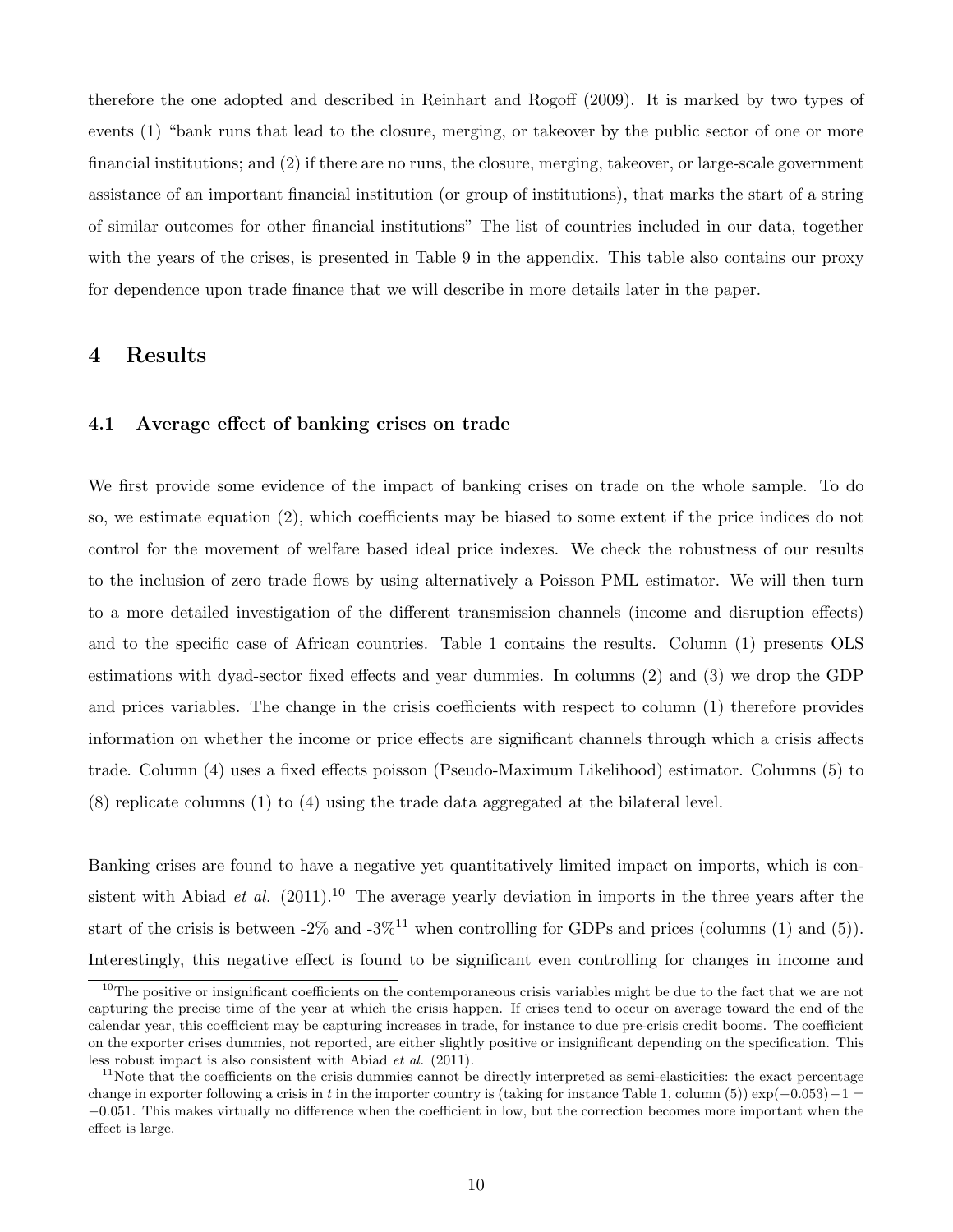prices: when excluding these variables, the effect of the crisis is more negative, up to -5% on average in the three years that follow the event (columns (3) and (7)). This suggests that the impact of banking crises on trade also goes through income and prices changes. Finally, accounting for zero trade flows and using a PPML estimator leads to a similar moderate impact of crises on imports, around -3% to -6% (columns  $(4)$  and  $(8)$ ).

|                                          | $\overline{(1)}$         | $\overline{(2)}$              | $\overline{(3)}$       | $\overline{(4)}$       | $\overline{(5)}$        | $\overline{(6)}$        | $\overline{(7)}$        | $\overline{(8)}$       |
|------------------------------------------|--------------------------|-------------------------------|------------------------|------------------------|-------------------------|-------------------------|-------------------------|------------------------|
| Dep. var                                 |                          | $ln m_{ijht}$                 |                        | $m_{ijht}$             |                         | $\ln m_{ijt}$           |                         | $m_{ijt}$              |
| In GDP exporter                          | $1.279^{a}$<br>(0.025)   |                               |                        | $0.988^a$<br>(0.072)   | $1.318^a$<br>(0.067)    |                         |                         | $1.032^a$<br>(0.124)   |
| In GDP importer                          | $1.306^a$<br>(0.024)     |                               |                        | $0.864^a$<br>(0.058)   | $1.020^a$<br>(0.059)    |                         |                         | $0.904^a$<br>(0.069)   |
| In price exporter                        | $-0.312^a$<br>(0.015)    | $-0.403^a$<br>(0.016)         |                        | $-0.106^b$<br>(0.050)  | $0.176^a$<br>(0.037)    | $0.116^a$<br>(0.038)    |                         | $0.220^{a}$<br>(0.068) |
| In price importer                        | $0.898^a$<br>(0.014)     | $0.850^{a}$<br>(0.015)        |                        | $0.567^a$<br>(0.042)   | $0.340^{a}$<br>(0.036)  | $0.292^a$<br>(0.037)    |                         | $0.478^a$<br>(0.060)   |
| $BC$ importer $+0$ years                 | $0.011^{c}$<br>(0.006)   | $0.017^a$<br>(0.006)          | $0.047^a$<br>(0.006)   | $-0.024^b$<br>(0.011)  | 0.016<br>(0.017)        | 0.026<br>(0.017)        | $0.035^b$<br>(0.017)    | $-0.045^a$<br>(0.017)  |
| $BC$ importer $+1$ years                 | -0.023 $^a$<br>(0.006)   | -0.035 $^a$<br>(0.006)        | $-0.048^a$<br>(0.006)  | $-0.047^a$<br>(0.011)  | $-0.040^b$<br>(0.017)   | $-0.040^b$<br>(0.017)   | $-0.045^a$<br>(0.017)   | $-0.067^a$<br>(0.016)  |
| $BC$ importer $+2$ years                 | $-0.016^a$<br>(0.006)    | $-0.028^a$<br>(0.006)         | $-0.048^a$<br>(0.006)  | -0.034 $^a$<br>(0.013) | -0.053 $^a$<br>(0.017)  | $-0.061^a$<br>(0.017)   | $-0.068^a$<br>(0.017)   | $-0.062^a$<br>(0.018)  |
| $BC$ importer $+3$ years                 | -0.025 $^a\!$<br>(0.005) | $-0.040^a$<br>(0.005)         | -0.056 $^a$<br>(0.005) | $-0.052^a$<br>(0.011)  | $-0.033^{b}$<br>(0.016) | $-0.039^{b}$<br>(0.017) | $-0.044^a$<br>(0.017)   | $-0.045^b$<br>(0.018)  |
| Average disruption effect $[t, t+3]$ (a) | -0.013 $^a$<br>(0.004)   | $-0.021^{a}$<br>(0.004)       | $-0.026^a$<br>(0.004)  | -0.039 $^a$<br>(0.011) | $-0.027^b$<br>(0.013)   | $-0.029^b$<br>(0.013)   | $-0.031^{a}$<br>(0.013) | $-0.055^a$<br>(0.017)  |
| Observations                             | 1211897                  | 1211897                       | 1211897                | 2289789                | 95241                   | 95241                   | 95241                   | 105600                 |
| Estimator<br>Dyad-sector FE<br>Dyadic FE |                          | <b>OLS</b><br>Yes<br>$\rm No$ |                        | <b>PPML</b>            |                         | <b>OLS</b>              | $\rm No$<br>Yes         | <b>PPML</b>            |

Table 1: Overall effect of banking crises in partner countries on exports

Robust s.e. in parentheses, clustered by country-pair-sector (columns (1) to (4)) or country-pair (columns (5) to (8)). A full set of year dummies is included<br>in all estimations. (a) Average disruption effect for crisis in at 5%; <sup>a</sup> significant at 1%. All estimations include equivalent banking crises dummies for the exporter country and a lead of the crises dummies.

Figures 1.a and 1.b are based on the estimated coefficients and confidence intervals of a specification similar to the one presented in Table 1, respectively in columns (1) and (2), but with additional lags and a lead. It shows the deviation of bilateral imports before and after a crisis that starts in year  $t = 0$ . The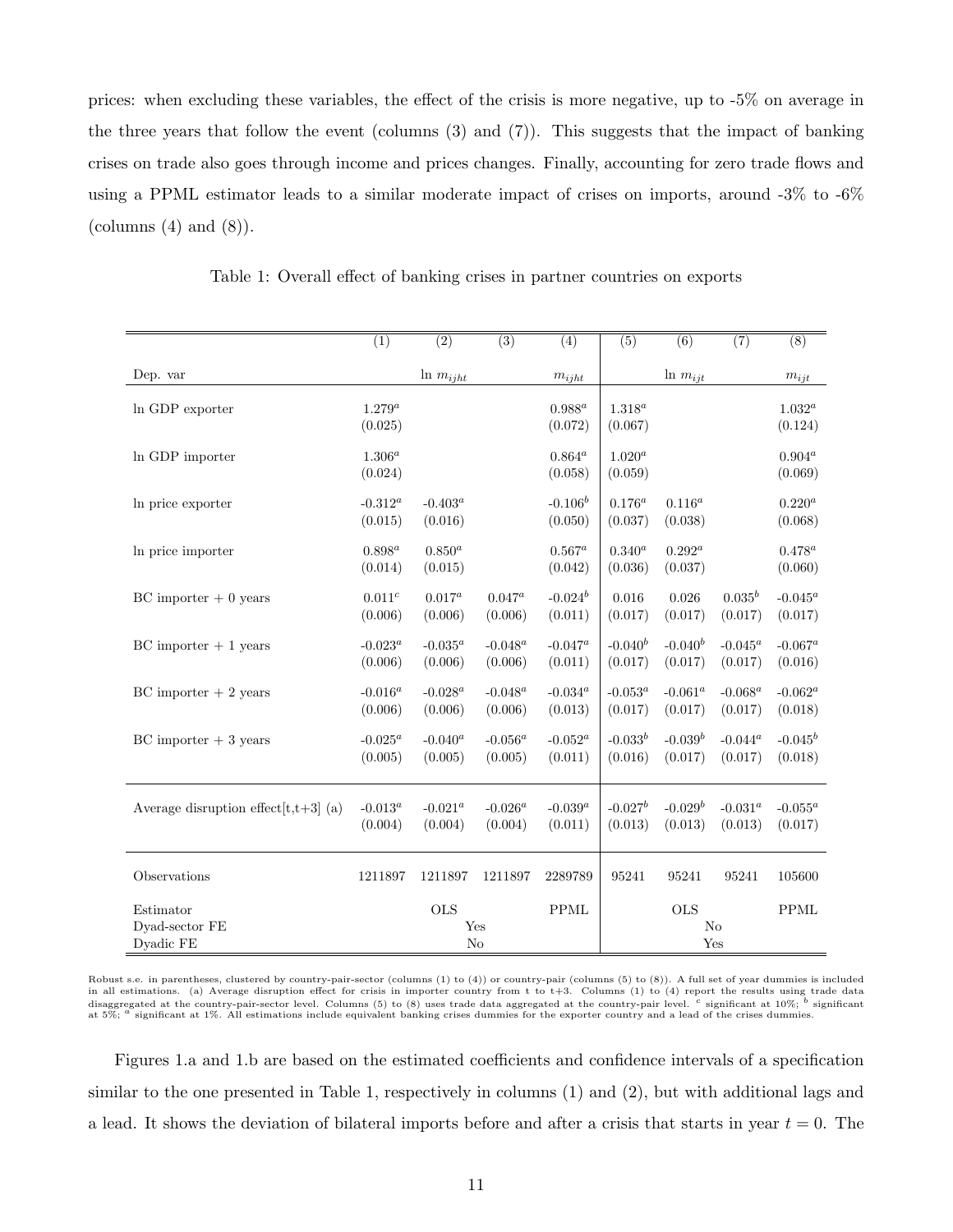x-axis represents the "natural trade" level as given by the gravity equation, and the figure can therefore be interpreted as the deviation from this level. The 90% confidence intervals are depicted by dotted lines around the estimated effect. The other figures in the paper are constructed similarly even though we do not report all the associated regressions.

The estimated effect in the short-run is close to the one presented in Table 1. We can see in Figure 1.a that the average disruption effect of banking crises on imports is moderate but persistent. When the GDP variables are not controlled for (Figure 1.b), the effect of banking crises is found not surprisingly to be much stronger, and much more persistent.



Figure 1: Exports after banking crisis in partner country

#### 4.2 The income effect

A first channel through which a banking crisis can hit trade is directly through a fall in demand for all imports due to a fall of the income of the importers. In a standard Dixit-Stiglitz model, the effect of a change of income in country  $i$  on its imports is the same for all goods and sectors and the elasticity is one. However, there might be reasons for which the income elasticity of demand of imports may be different in different sectors and different countries. Hence, a first question to address is whether Sub-Saharan African countries are specialized in sectors for which the income elasticity of demand is different from other countries. More formally, we want to estimate  $\alpha_1$ , the income elasticity of import demand. Note that this means that to estimate this elasticity, we cannot use the "relative" gravity equation (4) but (2), so that the price index potential bias cannot be fully eliminated. In theory, we do not expect African countries goods to be more income elastic: as discussed by Fieler (2011), with non-homothetic preferences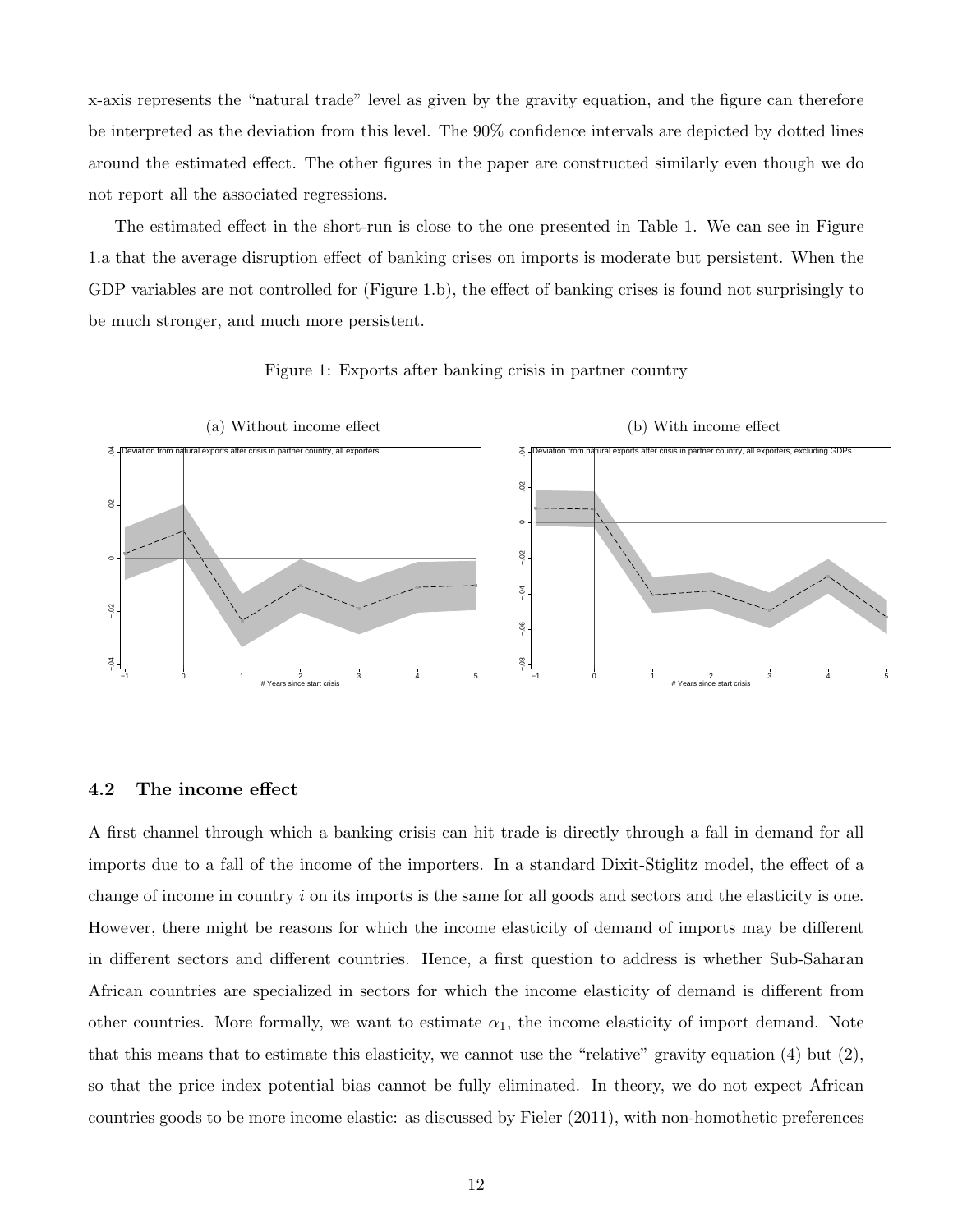low-income economies are generally predicted to specialize in low-quality, less income elastic goods than advanced economies.<sup>12</sup>

|                                   | (1)          | (2)            | (3)           | (4)         | (5)            | (6)           | (7)            |
|-----------------------------------|--------------|----------------|---------------|-------------|----------------|---------------|----------------|
| Dep. var                          |              | $\ln m_{ijht}$ | $m_{i j h t}$ |             | $\ln m_{ijht}$ | $\ln m_{ijt}$ | $m_{ijt}$      |
|                                   |              |                |               |             |                |               |                |
| Sample                            |              | All            |               | Manuf.      | Primary        | All           |                |
| In GDP exporter                   | $1.226^a$    | $1.276^{a}$    | $0.964^a$     | $1.365^a$   | $0.335^{a}$    | $1.312^{a}$   | $1.000^a$      |
|                                   | (0.025)      | (0.025)        | (0.072)       | (0.027)     | (0.066)        | (0.066)       | (0.126)        |
|                                   |              |                |               |             |                |               |                |
| In GDP importer                   | $1.330^{a}$  | $1.299^a$      | $0.847^a$     | $1.309^{a}$ | $1.121^{a}$    | $1.016^{a}$   | $0.872^a$      |
|                                   | (0.024)      | (0.024)        | (0.059)       | (0.026)     | (0.067)        | (0.059)       | (0.069)        |
| In price exporter                 | $-0.390^{a}$ | $-0.320^{a}$   | $-0.126^a$    | $-0.394^a$  | $0.155^a$      | $0.169^a$     | $0.195^{a}$    |
|                                   | (0.015)      | (0.015)        | (0.047)       | (0.016)     | (0.041)        | (0.037)       |                |
|                                   |              |                |               |             |                |               | (0.065)        |
| In price importer                 | $0.907^a$    | $0.911^a$      | $0.560^{a}$   | $0.970^a$   | $0.478^a$      | $0.356^{a}$   | $0.467^a$      |
|                                   | (0.014)      | (0.014)        | (0.041)       | (0.015)     | (0.036)        | (0.036)       | (0.061)        |
| In GDP importer $\times$ SSA exp. | $-0.496^a$   |                |               |             |                |               |                |
|                                   | (0.036)      |                |               |             |                |               |                |
|                                   |              |                |               |             |                |               |                |
| Slowdown $(1)$                    |              | $-0.024^a$     | $-0.046^a$    | $-0.026^a$  | $-0.024^b$     | $-0.028^a$    | $-0.050^a$     |
|                                   |              | (0.003)        | (0.006)       | (0.004)     | (0.011)        | (0.010)       | (0.008)        |
| Slowdown $(1) \times$ SSA exp.    |              | $-0.168^a$     | $-0.059^b$    | $-0.171^a$  | $-0.155^a$     | $-0.083^b$    | $-0.098^b$     |
|                                   |              | (0.015)        | (0.029)       | (0.016)     | (0.038)        | (0.033)       | (0.042)        |
|                                   |              |                |               |             |                |               |                |
|                                   |              |                |               |             |                |               |                |
| Estimator                         |              | <b>OLS</b>     | <b>PPML</b>   |             | <b>OLS</b>     | <b>OLS</b>    | <b>PPML</b>    |
| Observations                      | 1211897      | 1211674        | 2287710       | 1059842     | 151832         | 95136         | 105474         |
| Dyad-sector FE                    | Yes          | Yes            | Yes           | Yes         | Yes            | $\rm No$      | N <sub>o</sub> |
| Dyad FE                           | No           | No             | No            | No          | No             | Yes           | Yes            |

Table 2: Income effect

S.E. in parentheses, robust and clustered by country-pair-sector (columns (1) to (5)) or country-pair (columns (6) and (7)). <sup>c</sup> significant at 10%; <sup>b</sup> significant at 1%. All estimations include a full set of year dummies quartile, zero otherwise.

The results are given in Table 2. Regression (1) shows that the income elasticity for all countries is in general above unity in our sample. For African countries, this elasticity is lower as shown by the fact that the interaction between the income of the destination country and a dummy for African Exporters is significatively negative. One interpretation is that African countries are more specialized in sectors which respond less to the income level of the importer countries. However, a banking crisis is not a small change in income and it may be that the effect is not linear. In particular, it may be that the income elasticity of imports is larger during large recessions than during mild ones. This is what we test in regressions (2) to (7) where we study whether large variations in GDP have a larger effect on imports and whether African countries are more vulnerable to this type of negative shock. We construct a dummy variable which we call

 $^{12}\mathrm{See}$  also Linder (1961).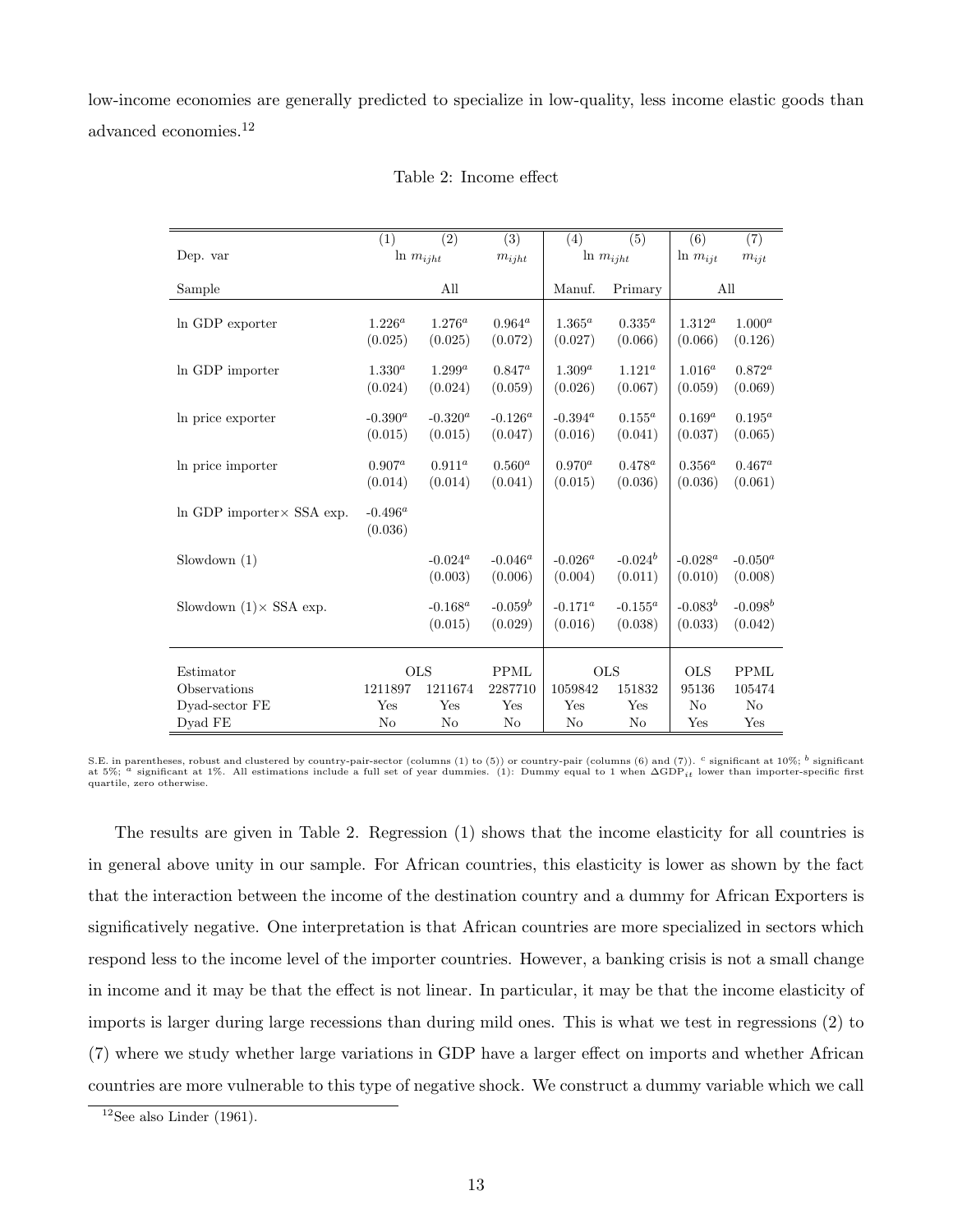"slowdown", equal to 1 when the variation of GDP between t and t-1 is lower than the first quartile of the country over the period. In both specifications, bilateral imports are found to respond more negatively to these slowdowns in partner countries: the coefficient on the slowdown variable is negative and significant even when controlling for GDP. Moreover, the impact of the slowdown variable is much higher for African exporters. The additional negative effect is quantitatively important:  $\exp(-0.168) - 1 = -15.3\%$  in column (2), -6% when using a fixed effect Poisson estimator in column (3). Hence, the conclusion is that African exports, although they do not have a particularly high income elasticity, seem particularly vulnerable to recessions in the countries to which their export. The interaction between "slowdown" and the SSA dummy is also significant when replicating the results at the bilateral level (column (6) and (7)).

In regressions (4) and (5), we perform the same regression as in specification (2) but distinguish between manufacturing and primary sectors.<sup>13</sup> African exports are found to react more negatively to recessions in partner countries in both manufacturing and primary goods sectors. Interestingly, in unreported regressions we found that all these results are unchanged if we control for the occurrence of a banking crisis in the destination country and its interaction with the SSA dummy. This suggests that the income effect (even in the case of recessions) and the disruption effect are two distinct mechanisms that negatively affect African exports. We now turn to the study of the disruption effect.

#### 4.3 The disruption effect

Baseline results. We now analyze how African exports react after a banking crisis that takes place in the partner country, i.e. the country of destination. The results are shown in Table 3. Remember that in these regressions, we control for the common effect that the change on the income of the importer country has on all imports, for all determinants of sectoral bilateral sectoral trade which are time invariant (through the inclusion of country-pair× sector fixed effects) and for yearly changes in trade which are common to all countries (through the inclusion of year fixed effects), in particular world price movements of primary goods.

Columns  $(1)$  shows the results of estimating equation  $(3)$ , while columns  $(2)$  shows the results using the "relative" version of the gravity equation (4). In column (3) we include, in addition to the dyad-sector fixed effect, importer×sector×year fixed effects that aim at controlling in particular for changes in the importer's multilateral resistance index. Column (4) presents the most demanding specification, with sector-dyad, importer×sector×year and exporter×sector×year. In column (5) we include zero trade flows and check the results of column (1) using a PPML estimator. Finally, in columns (6) to (8) we consider trade flows aggregated at the bilateral level, either with bilateral fixed effects (column  $(6)$ ), importer  $\times$ year

 $13$ Primary goods include the following sectors: raw food and live animals, food products, crude material and raw fuels.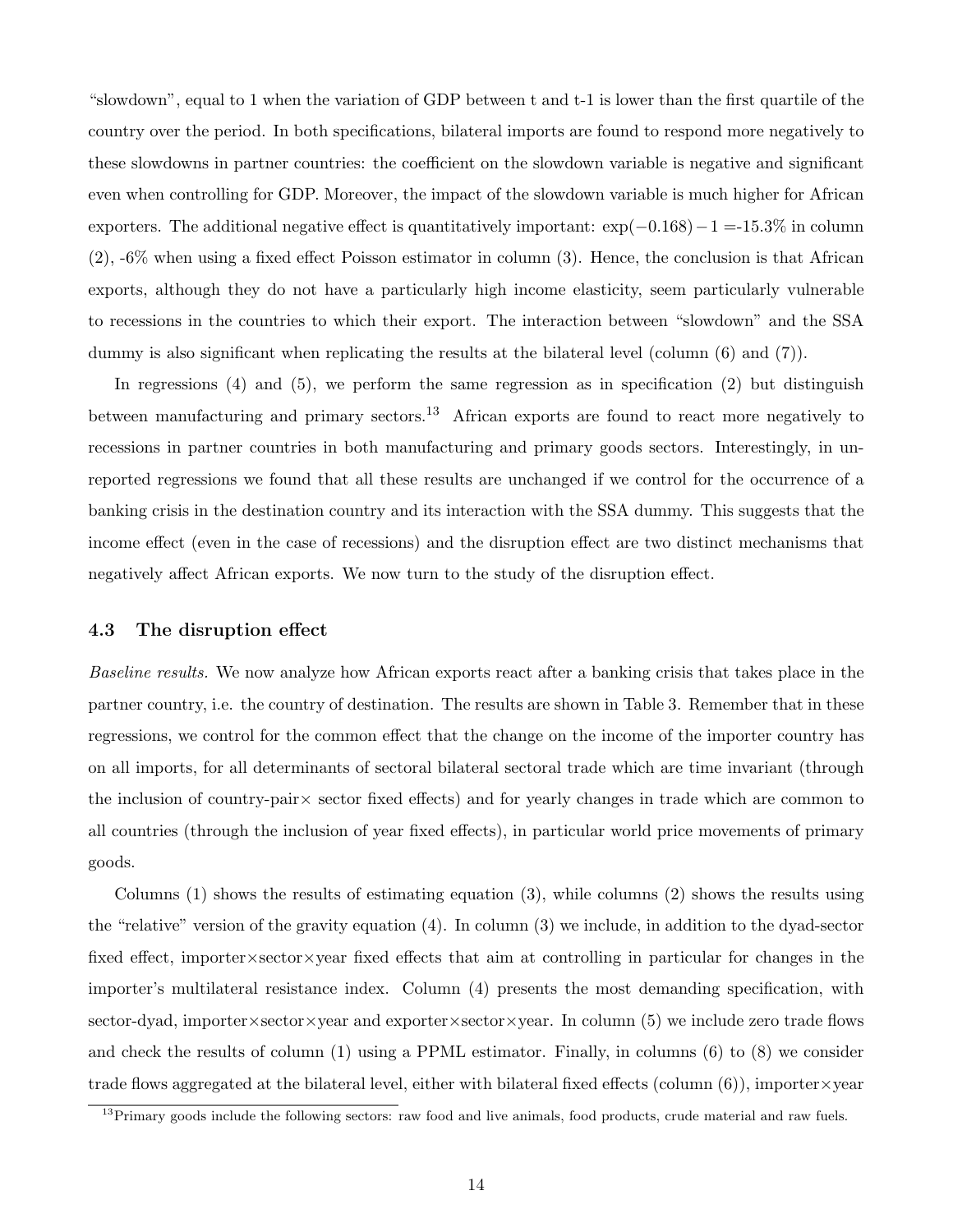|                                                       | $\overline{(1)}$        | $\overline{(2)}$        | $\overline{(3)}$             | $\overline{(4)}$        | $\overline{(5)}$       | $\overline{(6)}$        | $\overline{(7)}$        | $\overline{(8)}$             |
|-------------------------------------------------------|-------------------------|-------------------------|------------------------------|-------------------------|------------------------|-------------------------|-------------------------|------------------------------|
| Dep. var                                              | $\ln m_{ijht}$          | $\ln m_{ijht}/m_{ibht}$ |                              | $\ln m_{ijht}$          | $m_{ijht}$             |                         | $\ln m_{ijt}$           | $m_{ijt}$                    |
| In GDP exporter                                       | $1.278^{a}$<br>(0.025)  |                         | $1.260^a$<br>(0.024)         |                         | $0.988^a$<br>(0.072)   | $1.316^{a}$<br>(0.067)  |                         | $1.032^a$<br>(0.124)         |
| $\ln$ GDP importer                                    | $1.304^{a}$<br>(0.024)  |                         |                              |                         | $0.864^a$<br>(0.058)   | $1.021^a$<br>(0.059)    |                         | $0.904^a$<br>(0.069)         |
| In price exporter                                     | $-0.313^{a}$<br>(0.015) |                         | $-0.361^a$<br>(0.015)        |                         | $-0.107^b$<br>(0.050)  | $0.173^{a}$<br>(0.037)  |                         | $0.221^a$<br>(0.068)         |
| In price importer                                     | $0.897^a$<br>(0.014)    |                         |                              |                         | $0.567^a$<br>(0.042)   | $0.340^{a}$<br>(0.036)  |                         | $0.478^{a}$<br>(0.060)       |
| In relative GDP                                       |                         | $1.256^a$<br>(0.025)    |                              |                         |                        |                         |                         |                              |
| In relative prices                                    |                         | $-0.369^{a}$<br>(0.016) |                              |                         |                        |                         |                         |                              |
| $BC$ importer $+0$ years                              | $0.029^{a}$<br>(0.006)  |                         |                              |                         | $-0.024^b$<br>(0.012)  | $0.033^{b}$<br>(0.016)  |                         | $-0.044^a$<br>(0.017)        |
| $BC importer + 1 years$                               | $-0.010^{c}$<br>(0.006) |                         |                              |                         | $-0.046^a$<br>(0.011)  | $-0.053^a$<br>(0.016)   |                         | $-0.066^a$<br>(0.016)        |
| $BC$ importer $+2$ years                              | $-0.004$<br>(0.006)     |                         |                              |                         | -0.033 $^a$<br>(0.013) | $-0.035^b$<br>(0.016)   |                         | $-0.060^a$<br>(0.019)        |
| $BC$ importer $+3$ years                              | $-0.015^a$<br>(0.005)   |                         |                              |                         | $-0.050^a$<br>(0.011)  | $-0.000$<br>(0.016)     |                         | $-0.043^b$<br>(0.019)        |
| $BC$ importer $+ 0$ years $\times$ SSA exp.           | $-0.256^a$<br>(0.025)   | $-0.162^a$<br>(0.026)   | $-0.193^a$<br>(0.027)        | $-0.145^a$<br>(0.025)   | $-0.001$<br>(0.050)    | $-0.090$<br>(0.059)     | $-0.358^{a}$<br>(0.077) | $-0.020$<br>(0.075)          |
| $BC$ importer $+1$ years $\times$ SSA exp.            | $-0.179^a$<br>(0.025)   | $-0.130^{a}$<br>(0.025) | $-0.135^a$<br>(0.026)        | $-0.064^b$<br>(0.025)   | $-0.077^c$<br>(0.044)  | 0.072<br>(0.055)        | $-0.154^b$<br>(0.073)   | $-0.105^{c}$<br>(0.061)      |
| BC importer $+2$ years $\times$ SSA exp.              | $-0.167^a$<br>(0.025)   | $-0.128^a$<br>(0.026)   | $\text{-}0.121^a$<br>(0.027) | $-0.053^b$<br>(0.025)   | $-0.116^b$<br>(0.050)  | $-0.098c$<br>(0.059)    | $-0.310^{a}$<br>(0.072) | $-0.118c$<br>(0.061)         |
| BC importer $+3$ years $\times$ SSA exp.              | $-0.140^a$<br>(0.024)   | $-0.116^a$<br>(0.025)   | -0.105 $^a$<br>(0.026)       | $-0.059^b$<br>(0.024)   | $-0.148^a$<br>(0.045)  | $-0.179^{a}$<br>(0.058) | $-0.275^a$<br>(0.071)   | $-0.128^b$<br>(0.059)        |
| Average additional disruption effect $SSA[t,t+3]$ (a) | -0.185 $^a$<br>(0.018)  | $-0.134^{a}$<br>(0.018) | -0.139 $^a$<br>(0.019)       | $-0.080^{a}$<br>(0.018) | $-0.086^b$<br>(0.039)  | $-0.074c$<br>(0.042)    | $-0.274^a$<br>(0.059)   | -0.093 $^{\circ}$<br>(0.056) |
| Observations<br>Estimator                             | 1211897                 | 1211897<br>OLS          | 1211897                      | 1211897                 | 2289789<br><b>PPML</b> | 95241                   | 95241<br><b>OLS</b>     | 105600<br><b>PPML</b>        |
| Dyad-sector FE                                        | Yes                     | Yes                     | Yes                          | Yes                     | Yes                    | No                      | N <sub>o</sub>          | No                           |
| Dyadic FE                                             | N <sub>o</sub>          | N <sub>o</sub>          | $\rm No$                     | No                      | No                     | Yes                     | N <sub>o</sub>          | Yes                          |
| Importer $\times$ sector $\times$ year FE             | No                      | No                      | Yes                          | Yes                     | No                     | No                      | No                      | No                           |
| Exporter $\times$ sector $\times$ year FE             | N <sub>o</sub>          | N <sub>o</sub>          | $\rm No$                     | Yes                     | No                     | No                      | N <sub>o</sub>          | No                           |
| Importer× year FE                                     | N <sub>o</sub>          | N <sub>o</sub>          | No                           | No                      | No                     | No                      | Yes                     | No                           |
| Exporter× year FE                                     | N <sub>o</sub>          | No                      | No                           | No                      | No                     | No                      | Yes                     | N <sub>o</sub>               |

#### Table 3: Effect of banking crises in partner countries on exports: SSA countries

A full set of year dummies is included estimations (1) to (5). Robust s.e. in parentheses, robust and clustered by country-pair-sector (columns (1) to (5))<br>or country-pair (columns (6) to (8)). (a) Average additional disr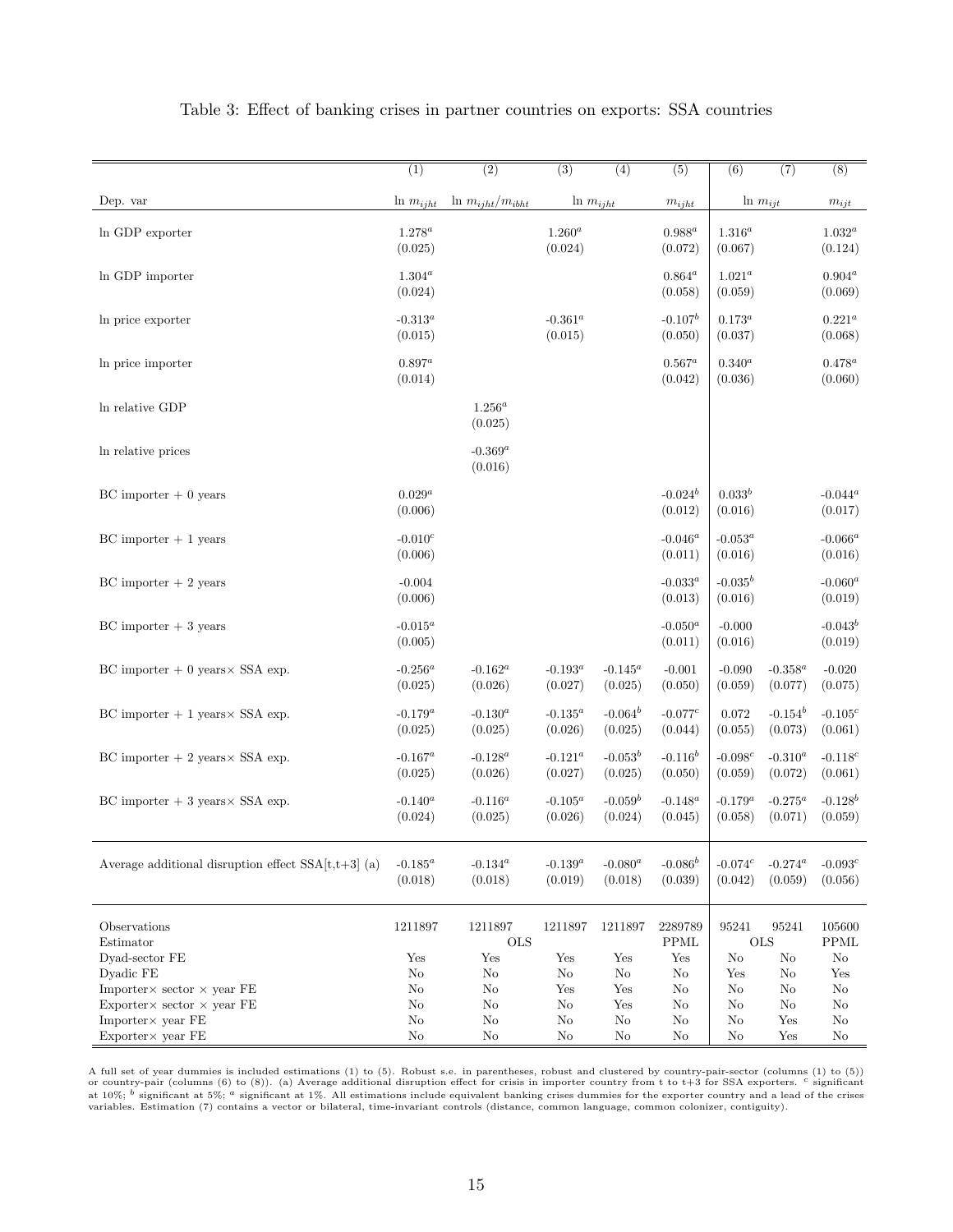and exporter×year fixed effects (column  $(7)$ ) or using a PPML estimator (column  $(8)$ ).

Whatever the specification, the fall of exports following a crisis in partner country is much higher for African countries. In columns (1) and (2), the additional drop of African exports in the years following the start of the crisis is between 13 and  $16\%$  (column (1),  $\exp(-0.185)$ -1). Note that the effect is similar on average in the standard gravity results (column  $(1)$ ) and when using the relative version (column  $(2)$ ), except that the contemporaneous effect is smaller in the relative version. Including importer×sector×year fixed effects in column (3) leads to results very similar to column (2) (which we will keep as our baseline specification), which lends support to the use of this methodology to control for the unobserved multilateral resistance indexes. Importantly, this additional disruption effect for SSA exporters survives to the inclusion of the three dimensions of fixed effects in column (4). In this case, the average additional disruption effect between t and  $t+3$  is around  $-8\%$ . The effect is quantitatively similar when including the zero trade flows and using a PPML estimator (column (5)). The average additional disruption effect for SSA countries during the three years after the event is therefore -8 and -16% depending on the specification. Columns (6) to (8) show the results using aggregate trade flows. The additional disruption effect, although less precisely estimated, is still observed for SSA countries and controlling for importer $\times$ year and exporter×year dummies actually magnifies the size of the effect (column  $(7)$ ).<sup>14</sup>





Country-specific effect. We now check that the results are not driven by a specific Sub-Saharan African country. First, we illustrate our previous results in figure 2, where we run the same regression as in

 $14$ In a related work (Berman, de Sousa, Martin and Mayer, 2012) we also find a significantly larger disruption effect for SSA countries (and quantitatively similar, around -15%) using aggregate bilateral trade data over a much longer time period (1950-2009).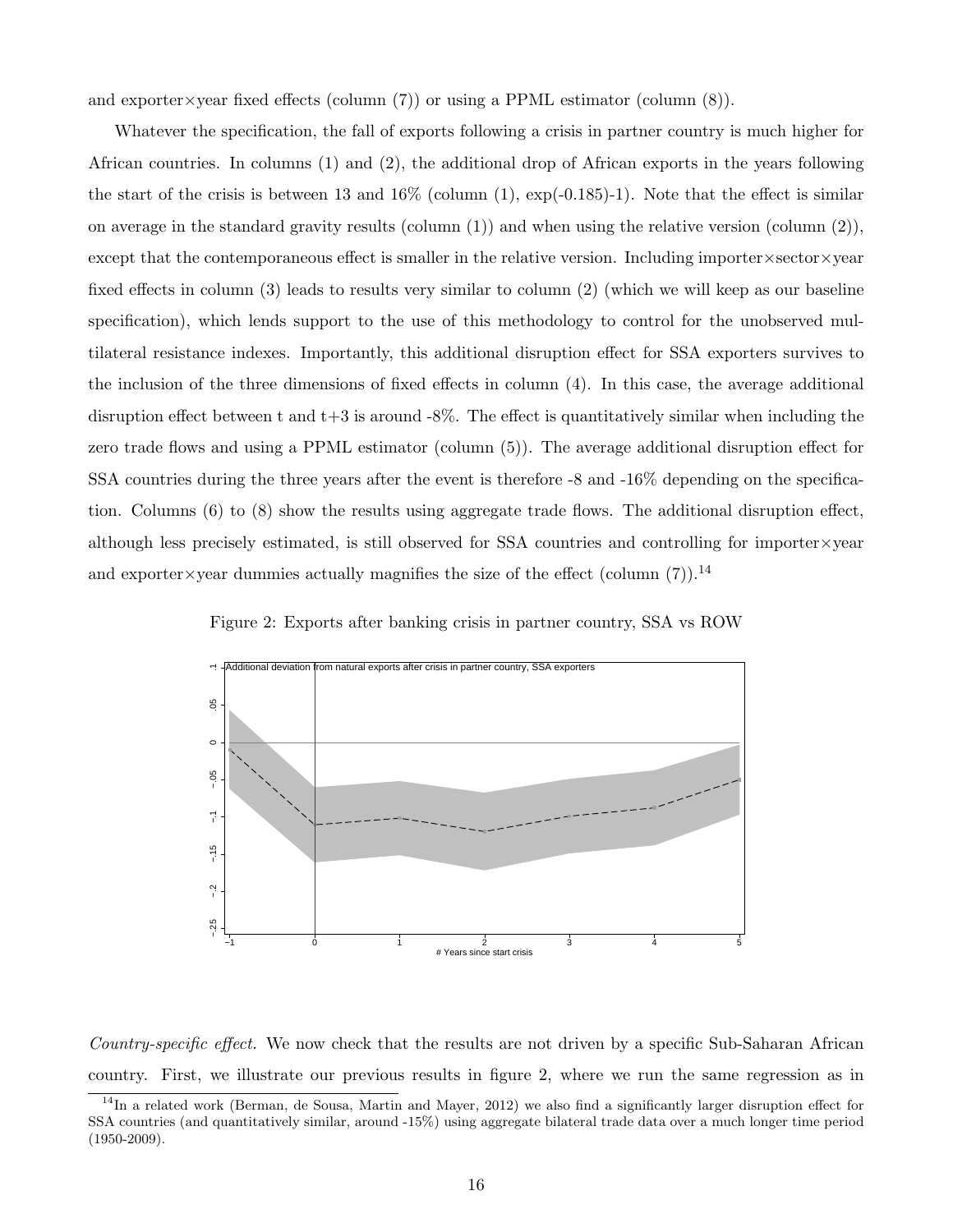column (2), Table 3 but with more lags to study the longer-run effects, and excluding South Africa from the SSA group. It shows the deviation of African exports before and after a banking crisis that takes place in year  $t = 0$ , with respect to the average disruption effect of other exporters. The x-axis therefore represents the average disruption effect. The disruption effect is strong: the year the country is hit by a banking crisis, the additional effect for SSA exports is close to -12%. This specific vulnerability of SSA exports progressively vanishes but remains significant for at least five years after the start of the event.<sup>15</sup> Note again that that this number measures the disruption of trade that comes from the banking crisis and not the fall of income of the crisis-hit country as this is controlled for through the inclusion of GDPs.

Table 4: Additional disruption effect of banking crises on African trade, by country

| (1)                  | (2)                                             | (3)     |
|----------------------|-------------------------------------------------|---------|
| Exporter             | Average additional disruption effect $[t, t+3]$ | s.e.    |
|                      |                                                 |         |
| Equatorial Guinea    | $-0.553^a$                                      | (0.207) |
| Senegal              | $-0.301^a$                                      | (0.075) |
| Ghana                | $-0.273^a$                                      | (0.075) |
| Burkina Faso         | $-0.264^a$                                      | (0.097) |
| Cote d'Ivoire        | $-0.201^a$                                      | (0.066) |
| Nigeria              | $-0.190^a$                                      | (0.070) |
| Madagascar           | $-0.182^a$                                      | (0.080) |
| Zambia               | $-0.181^{b}$                                    | (0.078) |
| Central African Rep. | $-0.181$                                        | (0.127) |
| South Africa         | $-0.159^a$                                      | (0.041) |
| Mauritania           | $-0.138$                                        | (0.125) |
| Kenya                | $-0.127^b$                                      | (0.052) |
| Zimbabwe             | $-0.060$                                        | (0.071) |
| Mali                 | $-0.059$                                        | (0.093) |
| Togo                 | 0.015                                           | (0.107) |
| Cameroon             | 0.018                                           | (0.072) |
| Benin                | 0.034                                           | (0.114) |
| Ethiopia             | 0.181                                           | (0.113) |

Robust Standard errors, clustered by country-pair-sector, in parentheses.  $c$  significant at  $10\%$ ;  $^b$  significant at  $5\%$ ;  $^a$  significant at  $1\%$ . The coefficients displayed are the average additional disruption effects computed from a specification similar to Table 3, column (2) where the African exporter dummy is<br>replaced by a country-specific dummy. For each considered country, th

We have also checked whether these results were due to some other countries in SSA, or if all SSA countries were significantly more affected than the rest of the world. In table 4 we present the average additional disruption effect of African exporters in the year of the crisis and the three following ones. Among the 18 considered countries, the effect is negative in 14 cases, and negative and significant at the 1 or 5% level in 10 of them. No SSA country is found to react significantly more positively that the average to banking crises in their partner countries. When significant, the average additional disruption effect is always at least -10%. This clearly suggests that the vulnerability found before may be due to some

<sup>&</sup>lt;sup>15</sup>When including more lags, we find that the additional disruption effect becomes insignificant after 7 years.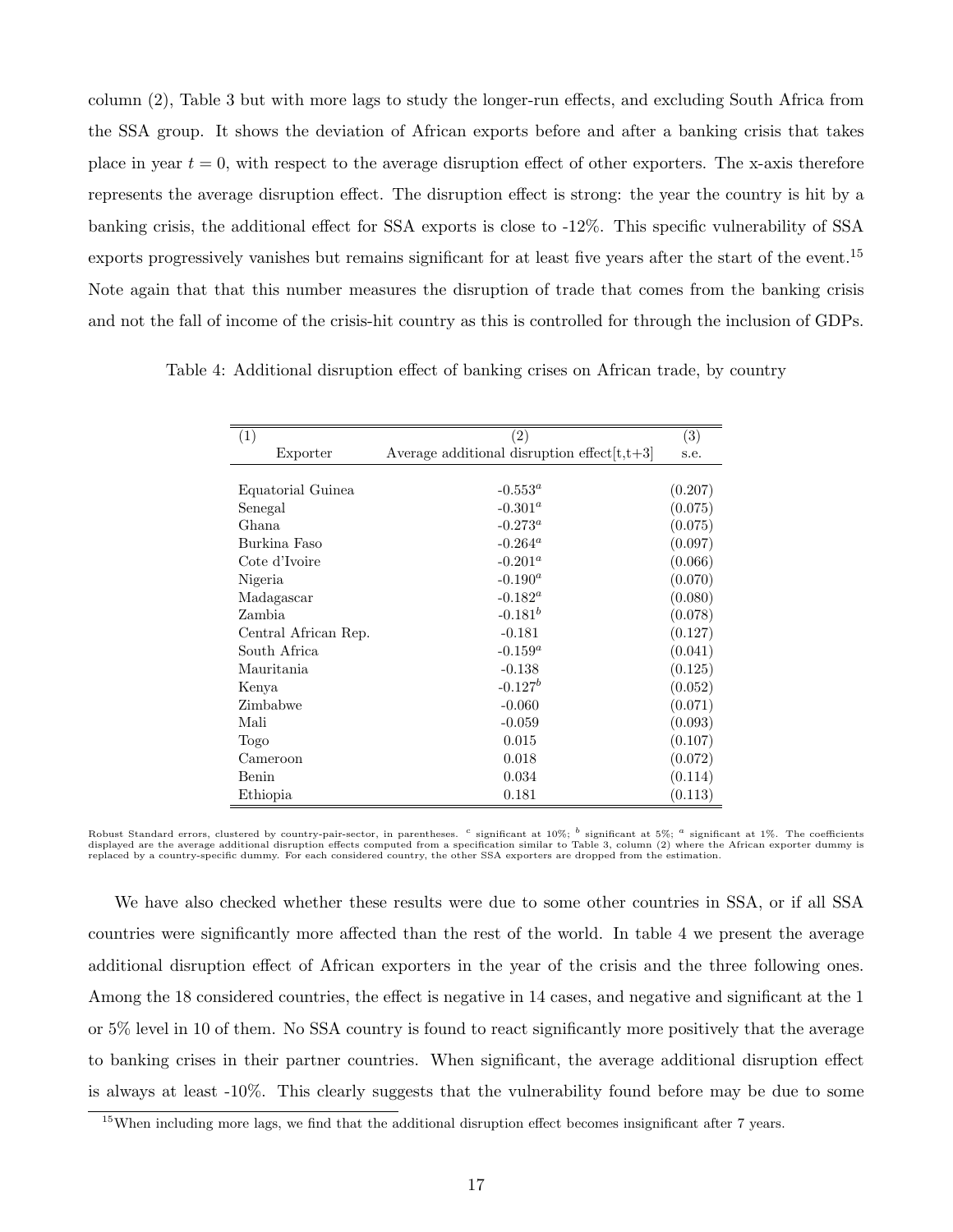factors that are common to most SSA countries.

Extensive margin. Until now we have considered the effect of banking crises on total trade. It might also be the case that the probability that two countries trade together after a crisis is significantly lower for SSA exporters. This is what we test in Table 8 in the appendix, in which we estimate the effect of banking crises, and of their interactions with the SSA dummy. We use a linear probability model which allows the inclusion of bilateral fixed effects and eases the interpretation of coefficients. Consistently with our previous results, the probability that the bilateral trade flow is positive after a banking crisis is generally significantly lower for SSA exporters, both when using disaggregated (column (1) to (3)) or bilateral trade data (column (5)).

#### 4.4 Channels of transmission

Composition effect. We now want to better understand the sources of the vulnerability of African exports. The first possibility is that African countries are specialized in sectors that are particularly vulnerable to a crisis. In particular, African exports are more concentrated on primary goods and raw materials than on manufactured goods, and trade in these goods may be more dependent upon the financial system of the importing country. We run a number of robustness checks. First, to capture movements in sectorspecific prices during crises episodes, we include a full set of year×sector dummies in our estimations. The results are reported in Table 5, column (1). Our main result remains very similar: the additional disruption effect for SSA countries is around  $-13\%$  (exp( $-0.141$ ) $-1$ ), to be compared with Table 3, column (2)). Second, we include in our estimations interaction terms between sector dummies and the crises variables to control for the fact that some sectors (e.g. those more dependent upon external finance) might be more hit by banking crises. As shown in Table 5, column (2), this leaves the results largely unchanged. Finally, as shown in columns  $(3)$  and  $(4)$ , this additional disruption effect for SSA countries is found for both primary products and manufacturing goods, although the effect is less precisely estimated for primary goods. Hence, composition effects do not seem to be at the source of our results. The exports of African countries are more affected by a banking crisis in the destination country, and this is true even after controlling for sector-specific characteristics.

This can be seen clearly in Table 6, which shows the additional disruption effect of SSA countries for each sector separately (i.e. estimating equation (3) on each sector separately). SSA exports are found to respond more negatively to crises in partners countries in 26 out of 29 sectors, the effect being significant at the 1 or 5% level in 15 cases.

Additional robustness. We now perform a number of additional exercises. We first control for an interac-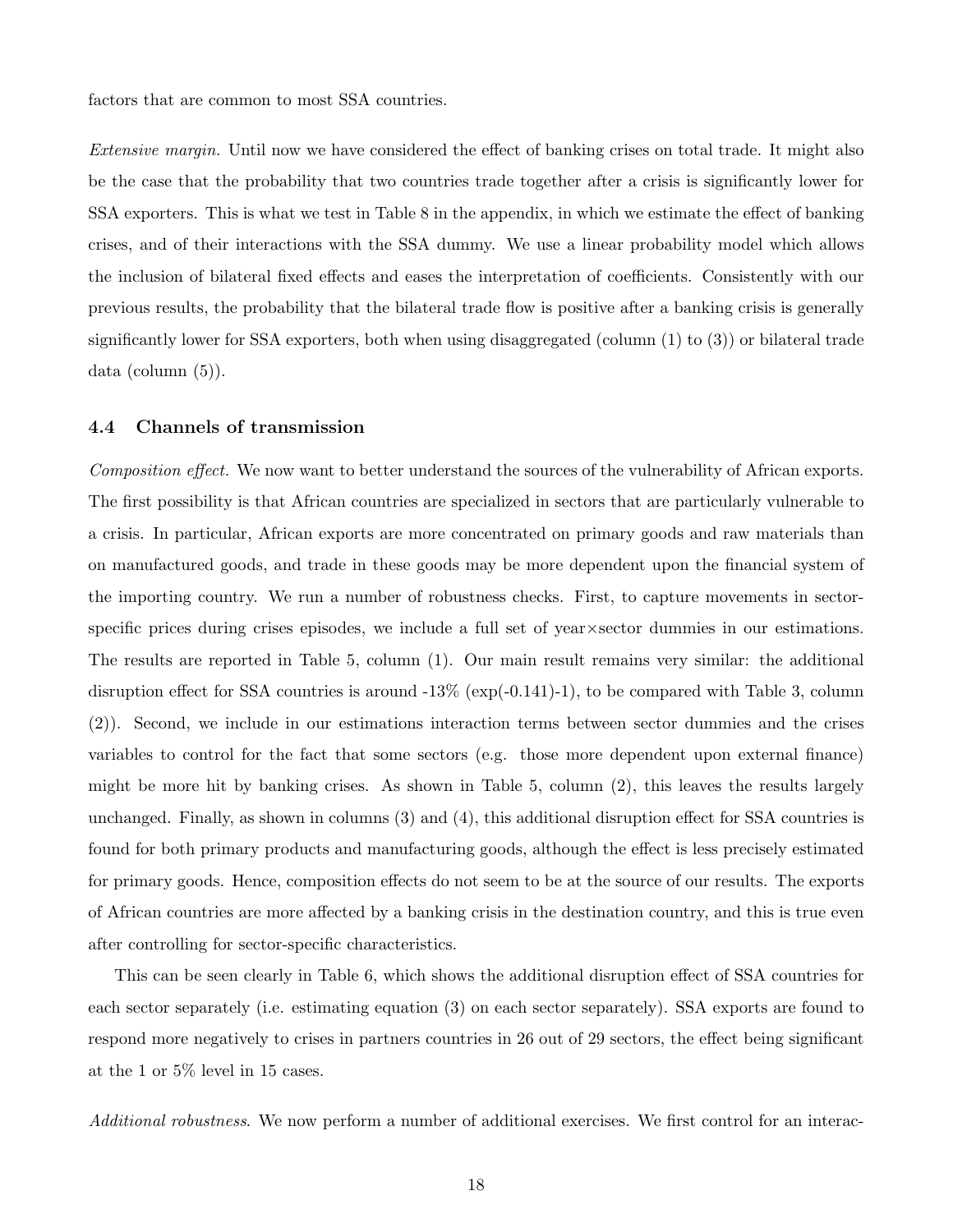|                                                      | $\overline{(1)}$ | $\overline{(2)}$ |             |                                | $\overline{(5)}$  |                | $\overline{(7)}$                | $\overline{(8)}$  |
|------------------------------------------------------|------------------|------------------|-------------|--------------------------------|-------------------|----------------|---------------------------------|-------------------|
| Dep. var.                                            |                  |                  | (3)         | (4)<br>$\ln m_{ijht}/m_{ibht}$ |                   | (6)            |                                 | $ln m_{ijht}$     |
|                                                      |                  |                  |             |                                |                   |                |                                 |                   |
| Sector                                               |                  | All              | Manuf.      | Primary                        |                   | All            |                                 | All               |
|                                                      |                  |                  |             |                                |                   |                |                                 |                   |
| In relative GDP                                      | $1.769^{a}$      | $1.256^a$        | $1.354^a$   | $0.359^{a}$                    | $1.207^a$         | $1.256^a$      | $1.253^a$                       |                   |
|                                                      | (0.021)          | (0.025)          | (0.027)     | (0.071)                        | (0.025)           | (0.025)        | (0.025)                         |                   |
|                                                      |                  |                  |             |                                |                   |                |                                 |                   |
| In relative prices                                   | -0.185 $^a$      | $-0.370^a$       | -0.438 $^a$ | $0.124^a$                      | -0.438 $^a$       | $-0.370^{a}$   | -0.386 $\ensuremath{^a}\xspace$ |                   |
|                                                      | (0.015)          | (0.016)          | (0.017)     | (0.044)                        | (0.016)           | (0.016)        | (0.016)                         |                   |
| In GDP exporter                                      |                  |                  |             |                                |                   |                |                                 | $1.274^{a}$       |
|                                                      |                  |                  |             |                                |                   |                |                                 | (0.025)           |
|                                                      |                  |                  |             |                                |                   |                |                                 |                   |
| In GDP importer                                      |                  |                  |             |                                |                   |                |                                 | $1.303^{a}$       |
|                                                      |                  |                  |             |                                |                   |                |                                 | (0.024)           |
|                                                      |                  |                  |             |                                |                   |                |                                 |                   |
| In price exporter                                    |                  |                  |             |                                |                   |                |                                 | $-0.314^{a}$      |
|                                                      |                  |                  |             |                                |                   |                |                                 | (0.015)           |
| In price importer                                    |                  |                  |             |                                |                   |                |                                 | $0.898^a$         |
|                                                      |                  |                  |             |                                |                   |                |                                 | (0.014)           |
|                                                      |                  |                  |             |                                |                   |                |                                 |                   |
| BC importer $+$ 0 years $\times$ SSA exp.            | $-0.178^a$       | $-0.203^a$       | $-0.166^a$  | $-0.119$                       | $-0.166^a$        | $-0.198^a$     | $-0.182^a$                      | -0.263 $^a$       |
|                                                      | (0.025)          | (0.026)          | (0.027)     | (0.076)                        | (0.026)           | (0.026)        | (0.026)                         | (0.026)           |
| BC importer $+1$ years $\times$ SSA exp.             | $-0.137^a$       | $-0.158^a$       | $-0.153^a$  | $0.014\,$                      | $-0.125^a$        | $-0.152^a$     | -0.142 $^a$                     | $-0.180^{a}$      |
|                                                      | (0.025)          | (0.026)          | (0.026)     | (0.078)                        | (0.025)           | (0.026)        | (0.026)                         | (0.025)           |
|                                                      |                  |                  |             |                                |                   |                |                                 |                   |
| BC importer $+2$ years $\times$ SSA exp.             | $-0.132^{a}$     | $-0.153^a$       | $-0.120^a$  | $-0.164^b$                     | $-0.123^a$        | $-0.152^a$     | -0.126 $^a$                     | $-0.155^a$        |
|                                                      | (0.025)          | (0.026)          | (0.027)     | (0.073)                        | (0.025)           | (0.026)        | (0.026)                         | (0.026)           |
| BC importer $+3$ years $\times$ SSA exp.             | $-0.117^a$       | $-0.122^a$       | $-0.100^a$  | -0.189 $^a$                    | $\text{-}0.104^a$ | $-0.123^a$     | $-0.127^a$                      | $\text{-}0.125^a$ |
|                                                      | (0.025)          | (0.025)          | (0.026)     | (0.071)                        | (0.025)           | (0.025)        | (0.025)                         | (0.025)           |
|                                                      |                  |                  |             |                                |                   |                |                                 |                   |
| Average add. disruption effect $[t, t+3](a)$         |                  |                  |             |                                |                   |                |                                 |                   |
|                                                      |                  |                  |             |                                |                   |                |                                 |                   |
| Sub-Saharan Africa                                   | $-0.141^a$       | $-0.159^{a}$     | -0.135 $^a$ | $-0.114^{b}$                   | $-0.130^{a}$      | $-0.156^a$     | -0.144 $\ensuremath{^a}\xspace$ | $-0.181^{a}$      |
|                                                      | (0.018)          | (0.019)          | (0.019)     | (0.054)                        | (0.018)           | (0.019)        | (0.019)                         | (0.018)           |
| Mediterranean and Middle East                        |                  |                  |             |                                |                   |                |                                 | -0.072 $^a$       |
|                                                      |                  |                  |             |                                |                   |                |                                 | (0.023)           |
|                                                      |                  |                  |             |                                |                   |                |                                 |                   |
| Asia                                                 |                  |                  |             |                                |                   |                |                                 | $0.044^a$         |
|                                                      |                  |                  |             |                                |                   |                |                                 | (0.011)           |
|                                                      |                  |                  |             |                                |                   |                |                                 |                   |
| Central and Latin America                            |                  |                  |             |                                |                   |                |                                 | $-0.009$          |
|                                                      |                  |                  |             |                                |                   |                |                                 | (0.013)           |
| Observations                                         | 1211897          | 1211897          | 1059947     | 151950                         | 1211897           | 1211897        | 1211897                         | 1211897           |
| Sector×year dummies                                  | Yes              | N <sub>o</sub>   | No          | N <sub>o</sub>                 | N <sub>o</sub>    | N <sub>o</sub> | No                              | No                |
| Sector×crises dummies                                | N <sub>o</sub>   | Yes              | No          | No                             | N <sub>o</sub>    | N <sub>o</sub> | No                              | No                |
| Interaction SSA $\exp x \ln$ GDP imp.                | No               | No               | No          | No                             | Yes               | No             | No                              | No                |
| Interactions Banking crises $\times$ ln GDP exporter | No               | N <sub>o</sub>   | No          | N <sub>o</sub>                 | $\rm No$          | Yes            | No                              | No                |
| Interactions Currency crises × SSA exp.              | N <sub>o</sub>   | No               | No          | No                             | $\rm No$          | No             | Yes                             | N <sub>o</sub>    |

#### Table 5: Effect of banking crises on African trade: more robustness

Robust Standard errors, clustered by country-pair-sector, in parentheses.  $\degree$  significant at 10%;  $\frac{b}{c}$  significant at 5%;  $\frac{a}{c}$  significant at 1%. All estimations include dyad-sector fixed effects and year dummi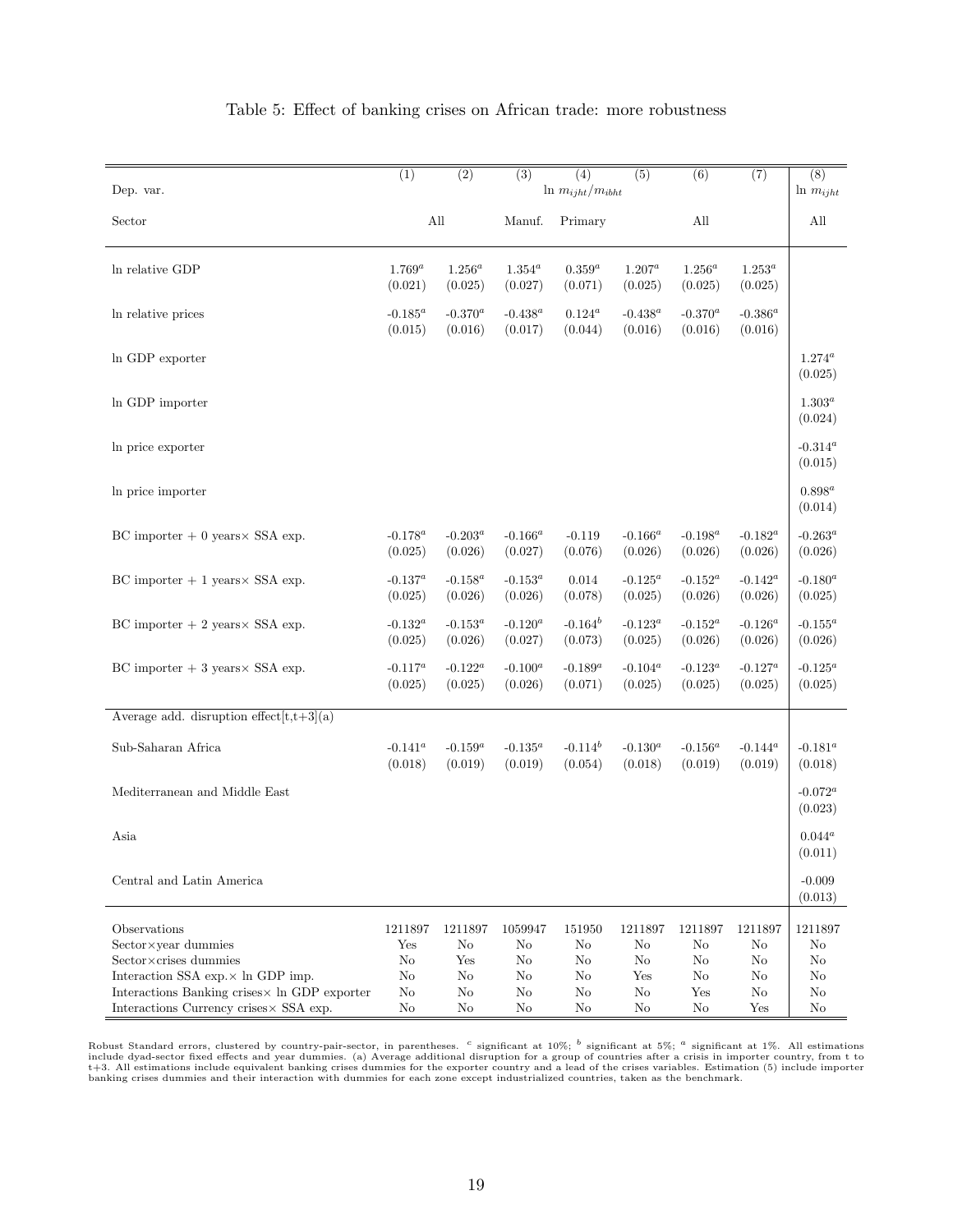| (1)                                              | (2)                                                   | $\overline{(3)}$ |
|--------------------------------------------------|-------------------------------------------------------|------------------|
| Sector                                           | Average additional disruption effect $[t, t+3]$ , SSA | s.e              |
|                                                  |                                                       |                  |
| Plastic products                                 | $-0.385^a$                                            | (0.098)          |
| Wearing apparel, exc. footwear                   | $-0.321^a$                                            | (0.099)          |
| Electrical machinery                             | $-0.293^a$                                            | (0.066)          |
| Pottery china earthenware                        | $-0.290^a$                                            | (0.095)          |
| Paper and products                               | $-0.286^b$                                            | (0.106)          |
| Prof. and sci. equipment                         | $-0.258^a$                                            | (0.081)          |
| Food products                                    | $-0.250^a$                                            | (0.079)          |
| Leather products                                 | $-0.243^a$                                            | (0.097)          |
| Other chemicals                                  | $-0.223^a$                                            | (0.080)          |
| Printing and publishing                          | $-0.209^a$                                            | (0.092)          |
| Rubber products                                  | $-0.209^b$                                            | (0.104)          |
| Glass and products                               | $-0.176$                                              | (0.108)          |
| Non-ferrous metal                                | $-0.170$                                              | (0.118)          |
| Fabricated metal products, exc. mach. and equip. | $-0.164^b$                                            | (0.075)          |
| <b>Textiles</b>                                  | $-0.163^b$                                            | (0.072)          |
| Machinery except electrical                      | $-0.158^{b}$                                          | (0.066)          |
| Wood products except furniture                   | $-0.153^b$                                            | (0.077)          |
| Raw food and live animals                        | $-0.138$                                              | (0.091)          |
| Transport equipment                              | $-0.134$                                              | (0.104)          |
| Other manuf.                                     | $-0.134$                                              | (0.082)          |
| Other non-metal min. prod.                       | $-0.110$                                              | (0.107)          |
| Industrial chemicals                             | $-0.102$                                              | (0.083)          |
| Footwear                                         | $-0.096$                                              | (0.165)          |
| <b>Beverages</b>                                 | $-0.047$                                              | (0.157)          |
| Petroleum refineries                             | $-0.045$                                              | (0.151)          |
| Raw materials (incl. fuels)                      | $-0.033$                                              | (0.093)          |
| Furniture except metal                           | 0.023                                                 | (0.108)          |
| Iron and steel                                   | 0.016                                                 | (0.121)          |
| Tobacco manufactures                             | $0.380^{b}$                                           | (0.173)          |

Table 6: Effect additional disruption of banking crises on African trade, by sector

Robust Standard errors, clustered by country-pair-sector, in parentheses. <sup>c</sup> significant at 10%; <sup>b</sup> significant at 5%; <sup>a</sup> significant at 1%. The coefficients<br>displayed are the average additional disruption effects compu sample.

tion term between the SSA dummy and the GDP of the importer in Table 5, column (5). This leaves the results unchanged (to be compared with Table 3, column (2)), suggesting that indeed the disruption and income effects are two distinct channels through which SSA exporters are more affected by banking crises in destinations countries. Second, we test whether this vulnerability is explained by the income level of SSA countries, by including a set of interaction terms between the crisis dummies and the (average) log of GDP of the exporter country.<sup>16</sup> As shown in column (6) of Table 5, the results are again very similar. In column  $(7)$ , we include interaction terms between the SSA dummies and currency crises dummies, to check that the SSA vulnerability is indeed related to banking crises and not to the large currency devaluations that often occur simultaneously.<sup>17</sup>

<sup>16</sup>Similar results are found when using contemporaneous GDP or GDP per capita.

 $17$ The currency crises dates have been computed from IFS data using the methodology described in Eichengreen and Bordo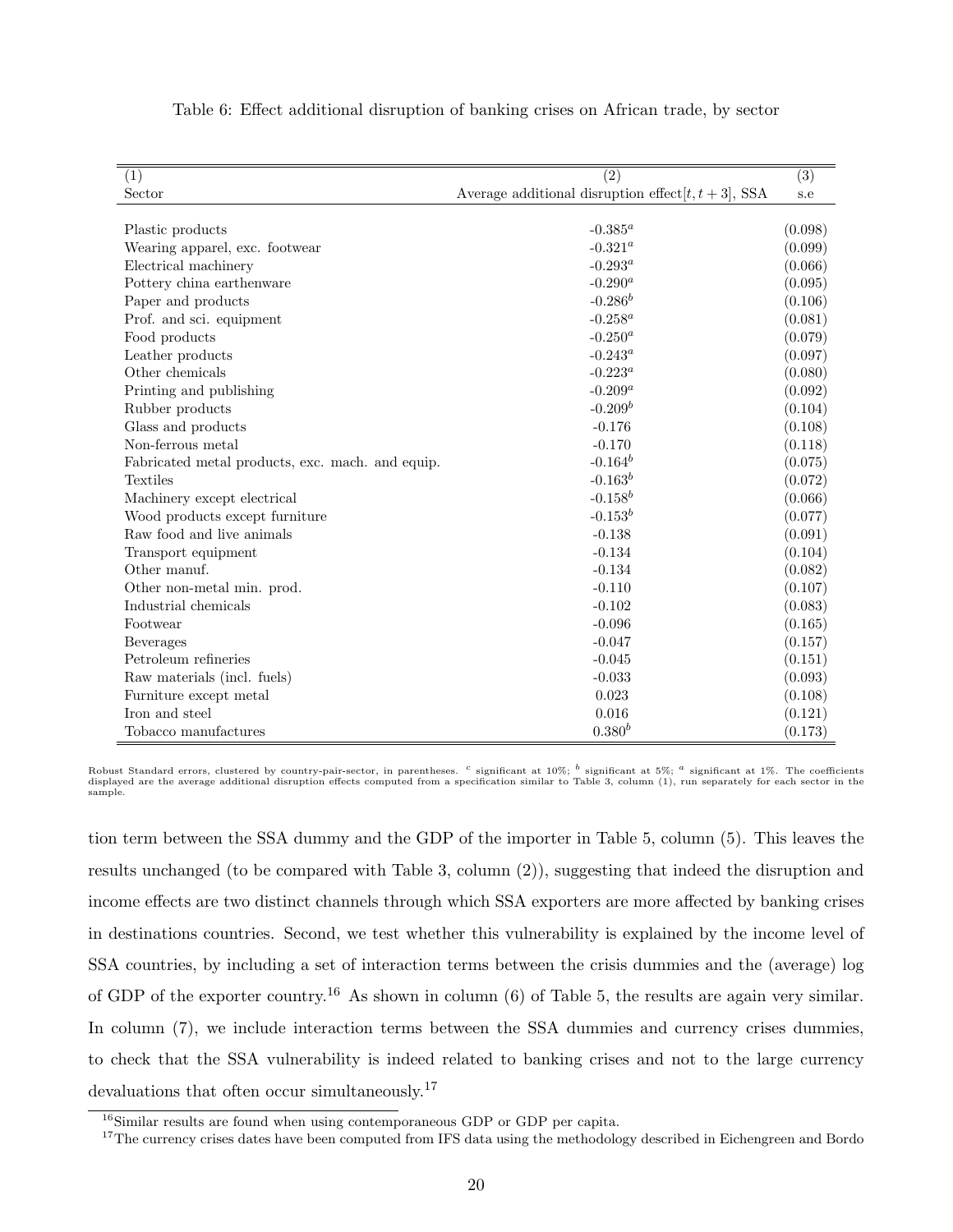Finally, In column (8) of Table 5 we show that, despite the fact that the response of a country's export to banking crises in destination countries is heterogeneous across regions, SSA countries are clearly the most affected group. Taking industrialized countries as a benchmark, we find that Mediterranean and Middle East countries are also found to react more negatively, although this additional disruption effect is quantitatively much smaller (-7%) than the one we find for SSA countries. Asian countries are found to respond slightly more positively than industrialized countries.

To summarize, our results suggest that the vulnerability of SSA exporters is not due to sector-specific composition effects, to the income level of SSA countries, or to the income or exchange rate effects which often go together with banking crises.

Trade finance. As mentioned in the introduction, one of the main reasons that might explain the drop in exports of African countries when their trading partners are facing a banking crisis is related to the disruption of trade finance. If the low level of development of their financial system forces African firms to rely more heavily on trade finance from the importing country, and if this type of financing is particularly hit by banking crises (Ronci, 2004), exports of African countries may be hit harder whatever the sector considered. As a proxy for trade finance dependence, we follow Ronci (2004) and use the level of outstanding short-term credit in U.S. dollars as reported in the Global Development Finance (GDF), which is derived from Balance of Payment information and includes short-term credit for trade in dollars as reported by the OECD and the international banks' short-term claims as reported by the BIS. As already pointed out by Ronci (2004), this variable has several limitations, in particular because it excludes trade financing associated with intra-firm trade by multinational corporations or trade related to foreign direct investment. On the other hand, it has a good coverage for developing countries, and is available over the entire period.

For each country, we construct several measures: (i) a time-varying measure representing the average ratio of trade finance over total credit, computed by decade and country; (ii) the average ratio of trade finance over total credit over the entire period; (iii) a dummy which equals 1 if the average ratio computed by exporter is above the median of the sample. As shown in Table 9, African countries clearly display a higher level of dependence upon trade finance on average: the median (mean) of the ratio is 0.21 (0.25) for African countries, and only 0.08 (0.10) for the rest of the sample. This dependence of African countries on trade finance was also noted by Jinjarak (2007).

Can it partly explain the vulnerability of African trade to crises in partner countries? To answer this question, we include in our regressions interaction terms between the trade finance dependence proxies and banking crisis in the importer country. The results are reported in Table 7, columns (1) to (8). Columns

<sup>(2002).</sup>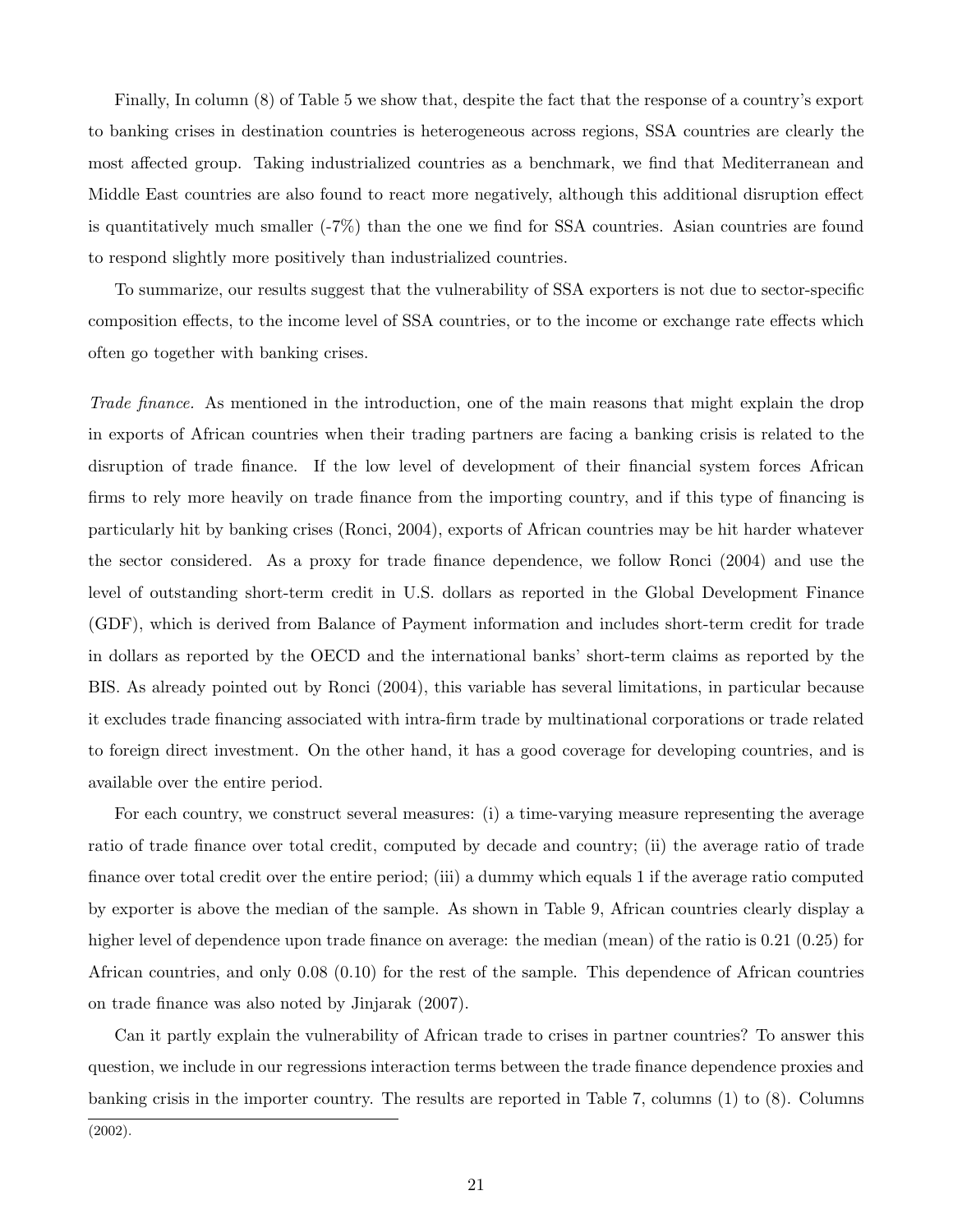|                                                                               | (1)                   | (2)                    | (3)                     | (4)                     | (5)                     | (6)                     | (7)                     | (8)                     |
|-------------------------------------------------------------------------------|-----------------------|------------------------|-------------------------|-------------------------|-------------------------|-------------------------|-------------------------|-------------------------|
| Dep. var.: $\ln m_{i j h t}/m_{i b h t}$                                      |                       |                        |                         |                         |                         |                         |                         |                         |
| In relative GDP                                                               | $1.527^a$<br>(0.051)  | $1.526^{a}$<br>(0.051) | $1.525^a$<br>(0.051)    | $1.688^a$<br>(0.048)    | $1.685^a$<br>(0.048)    | $1.688^{a}$<br>(0.048)  | $1.685^a$<br>(0.048)    | $1.313^{a}$<br>(0.032)  |
| In relative prices                                                            | 0.024<br>(0.023)      | 0.022<br>(0.023)       | 0.022<br>(0.023)        | $-0.041^{c}$<br>(0.022) | $-0.042^c$<br>(0.022)   | $-0.041^{c}$<br>(0.022) | $-0.042^c$<br>(0.022)   | $-0.372^a$<br>(0.017)   |
| $BC$ importer $+ 0$ years $\times$ SSA exp.                                   | $-0.119^a$<br>(0.036) |                        | $-0.081^{b}$<br>(0.041) | $-0.136^a$<br>(0.035)   | $-0.107^b$<br>(0.043)   | $-0.136^a$<br>(0.035)   | $-0.085^b$<br>(0.040)   | $-0.193^a$<br>(0.028)   |
| $BC$ importer $+1$ years $\times$ SSA exp.                                    | $-0.082^b$<br>(0.035) |                        | $-0.031$<br>(0.040)     | $-0.113^a$<br>(0.035)   | $-0.049$<br>(0.043)     | $-0.113^a$<br>(0.035)   | $-0.051$<br>(0.039)     | $-0.146^a$<br>(0.027)   |
| $BC$ importer $+2$ years $\times$ SSA exp.                                    | $-0.106^a$<br>(0.037) |                        | $-0.054$<br>(0.042)     | $-0.131^{a}$<br>(0.036) | $-0.043$<br>(0.045)     | $-0.131^a$<br>(0.036)   | $-0.059$<br>(0.041)     | $-0.154^a$<br>(0.028)   |
| $BC$ importer $+3$ years $\times$ SSA exp.                                    | $-0.102^a$<br>(0.035) |                        | $-0.051$<br>(0.040)     | $-0.129^a$<br>(0.035)   | $-0.033$<br>(0.042)     | $-0.129^a$<br>(0.035)   | $-0.081^{b}$<br>(0.039) | $-0.133^{a}$<br>(0.027) |
| BC imp. $+0$ years $\times$ trade fin. (a)                                    |                       | $-0.263^a$<br>(0.077)  | $-0.176c$<br>(0.090)    |                         | $-0.147$<br>(0.129)     |                         | $-0.076^a$<br>(0.028)   |                         |
| BC imp. $+1$ years $\times$ trade fin. (a)                                    |                       | $-0.270^a$<br>(0.079)  | $-0.240^a$<br>(0.090)   |                         | $-0.335^{b}$<br>(0.135) |                         | $-0.093^a$<br>(0.027)   |                         |
| BC imp. $+2$ years $\times$ trade fin. (a)                                    |                       | $-0.307^a$<br>(0.076)  | $-0.252^a$<br>(0.088)   |                         | $-0.469^a$<br>(0.136)   |                         | $-0.108^a$<br>(0.027)   |                         |
| BC imp. $+3$ years $\times$ trade fin. (a)                                    |                       | $-0.293^a$<br>(0.071)  | $-0.243^a$<br>(0.082)   |                         | $-0.501^a$<br>(0.118)   |                         | $-0.073^a$<br>(0.026)   |                         |
| $BC$ imp. $+0$ years $\times$ fin. dev. exp.                                  |                       |                        |                         |                         |                         |                         |                         | 0.010<br>(0.017)        |
| $BC$ imp. $+1$ years $\times$ fin. dev. exp.                                  |                       |                        |                         |                         |                         |                         |                         | 0.019<br>(0.017)        |
| BC imp. $+2$ years $\times$ fin. dev. exp.                                    |                       |                        |                         |                         |                         |                         |                         | $-0.022$<br>(0.017)     |
| $BC$ imp. $+3$ years $\times$ fin. dev. exp.                                  |                       |                        |                         |                         |                         |                         |                         | $-0.042^a$<br>(0.016)   |
| Average add. disruption effect $SSA[t,t+3]$                                   | $-0.102^a$<br>(0.025) |                        | $-0.054c$<br>(0.029)    | $-0.127^a$<br>(0.025)   | $-0.058c$<br>(0.031)    | $-0.127^a$<br>(0.024)   | $-0.069^b$<br>(0.028)   | $-0.156^a$<br>(0.020)   |
| Observations<br>Interactions Banking crises $\times$ ln GDP per cap. exporter | 435680<br>Yes         | 435680<br>Yes          | 435680<br>Yes           | 467960<br>Yes           | 467960<br>Yes           | 467960<br>Yes           | 467960<br>Yes           | 1151129<br>Yes          |

#### Table 7: Effect of banking crises on African trade: the role of trade finance

Robust Standard errors, clustered by country-pair-sector, in parentheses. <sup>c</sup> significant at 10%; <sup>b</sup> significant at 5%; <sup>a</sup> significant at 1%. All estimations<br>include dyad-sector fixed effects and year dummies. (a) Short decade in columns (2) and (3), as an average over the entire period in columns (5), and as a dummy taking the value 1 for exporters above the sample<br>median in column (7). All estimations include equivalent banking crises d development denotes the ratio of private credit over GDP.

(1), (4) and (6) replicate our baseline regression on the subsample of countries for which the trade finance proxies are available: again, African countries are found to react significantly more negatively than other countries to a crisis in the destination country. Note that the additional disruption effect here is slightly lower than in our benchmark estimations because we exclude developed countries, for which the trade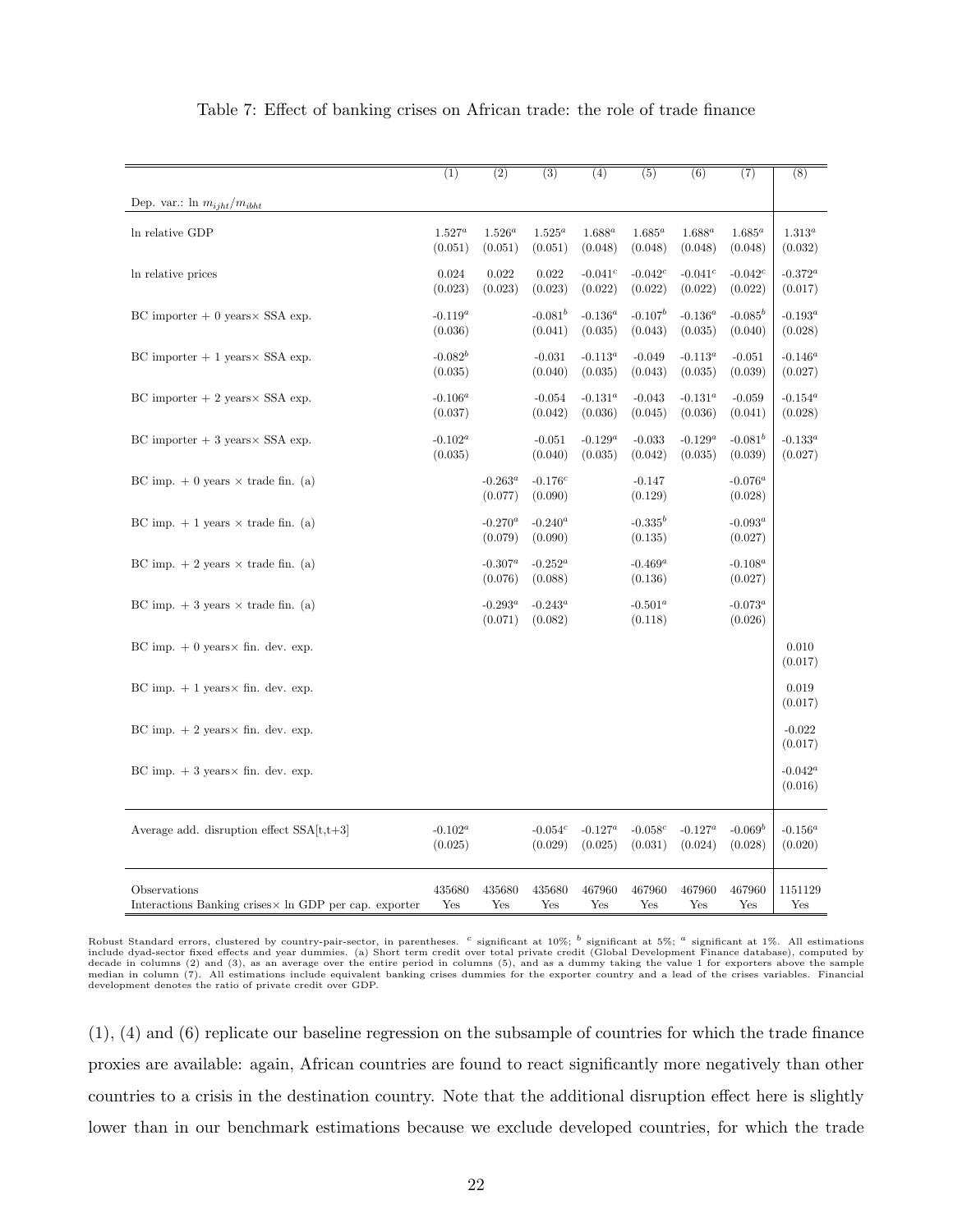finance proxies are not available, but that react more positively to crises than the average country. We include in these estimations interaction terms between the (average) log of GDP per capita of the exporter country and banking crises in the importer country to ensure that we are capturing the effect of trade finance and not economic development in general. Clearly, the level of development of SSA countries is not found to explain their vulnerability to foreign banking crises, as the average additional disruption effects remains negative and highly significant in these estimations.<sup>18</sup>

Figure 3: Exports after banking crises in partner country, SSA exporters vs ROW, controlling for trade finance



On the other hand, the interactions between trade finance dependence and the crisis dummies are negative and strongly significant, regardless of whether we use the measure computed by decade (columns (2) and (3)), over the entire period (column (5)) or the dummy (column (7)). More importantly, the vulnerability of SSA countries is divided by at least two when including these interactions: the average additional disruption effect of these countries falls from 10-13% to 5-6%. Note again that we control for interactions between GDP per capita and importer crises dummies, so that it is therefore unlikely that we are capturing the effect of overall economic rather that dependence upon trade finance.

In general, these results suggest that trade finance dependence may explain part of the vulnerability emphasized before. When including the trade finance interactions, the additional disruption effect of SSA countries remains significant (but quantitatively small) only during the year. This can be seen clearly in Figure 3 which represents the longer-run disruption effect for African countries, controlling for trade

<sup>&</sup>lt;sup>18</sup>Not reported, the coefficients on the interaction terms between GDP per capita of the exporter and banking crises in the importing country are positive and significant, suggesting that rich countries react more positively to crises in their destination countries.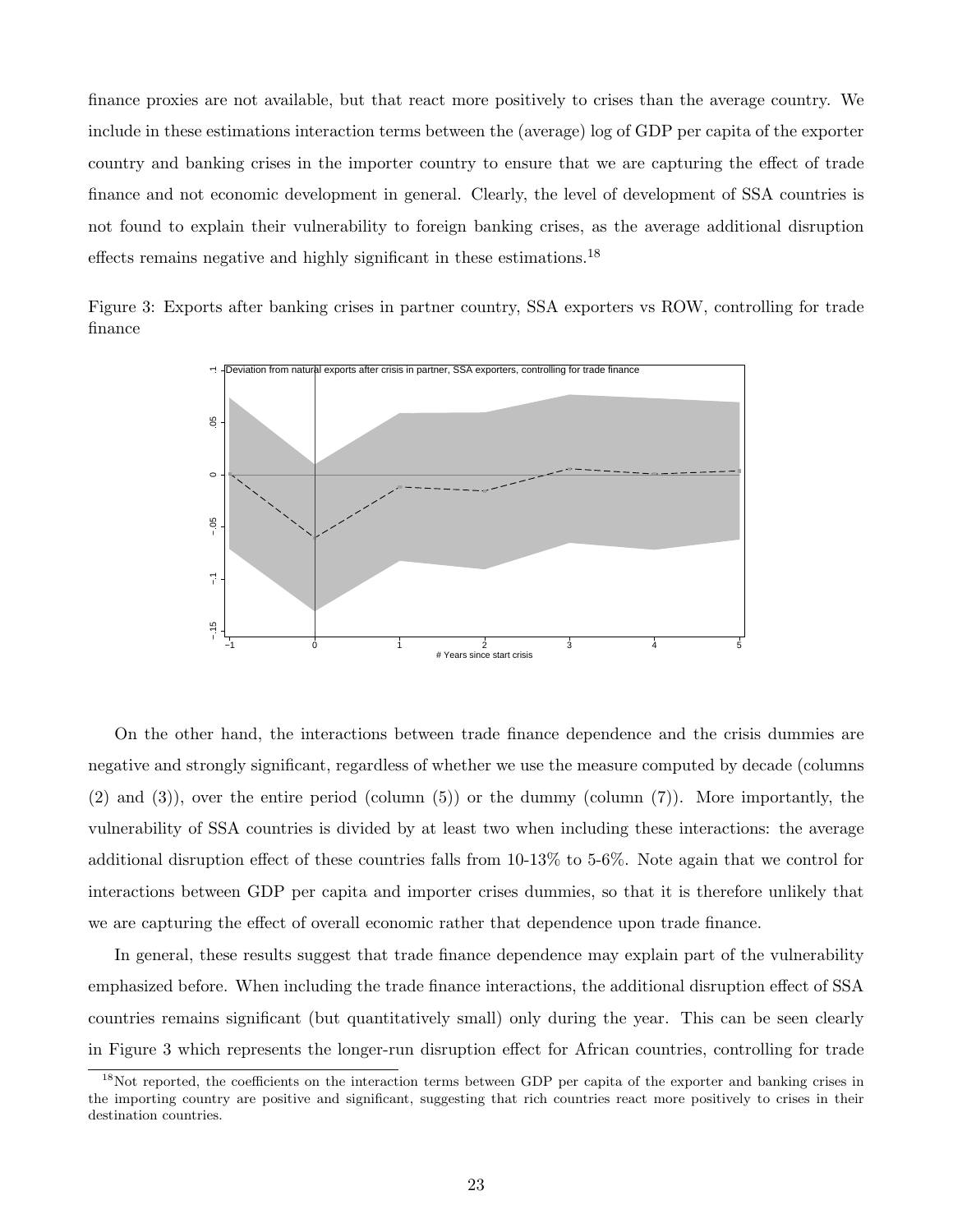

Figure 4: Exports after banking crises in partner country, high trade finance

finance dependence: no additional effect for African countries remains in this case. Of course, these results should be interpreted with caution, as our proxy for trade finance is imperfect. They however suggest that this particular type of financing may play an important role to explain the vulnerability of certain countries to financial crises in their trade partners.

More generally, we can analyze the role of trade finance dependence not specifically in the case of African countries. Again, we interact our banking crises variables with a dummy variable which equals 1 if the exporter country is above the median of the sample in terms of our trade finance dependence proxy, as in Table 7, column (7), but excluding the interaction between crises and the SSA dummy. Figure 4 represents the additional disruption effect for these exporters: they react more negatively in the short-run and for these countries, exports remain below their natural level during at least 5 years after a banking crisis hits their trading partners. Note that Figure 4 looks very similar to Figure 2, further supporting the trade finance explanation.

Finally, in column (8) we have interacted our crisis dummy with the exporter's level of financial development (defined as the average ratio of private credit over GDP over the period). The interaction term is positive and significant (except in the third year), suggesting that more financial developed economies react less negatively to financial crises in their partner countries. However, in this case the additional effect on African exports remains significant and of similar size.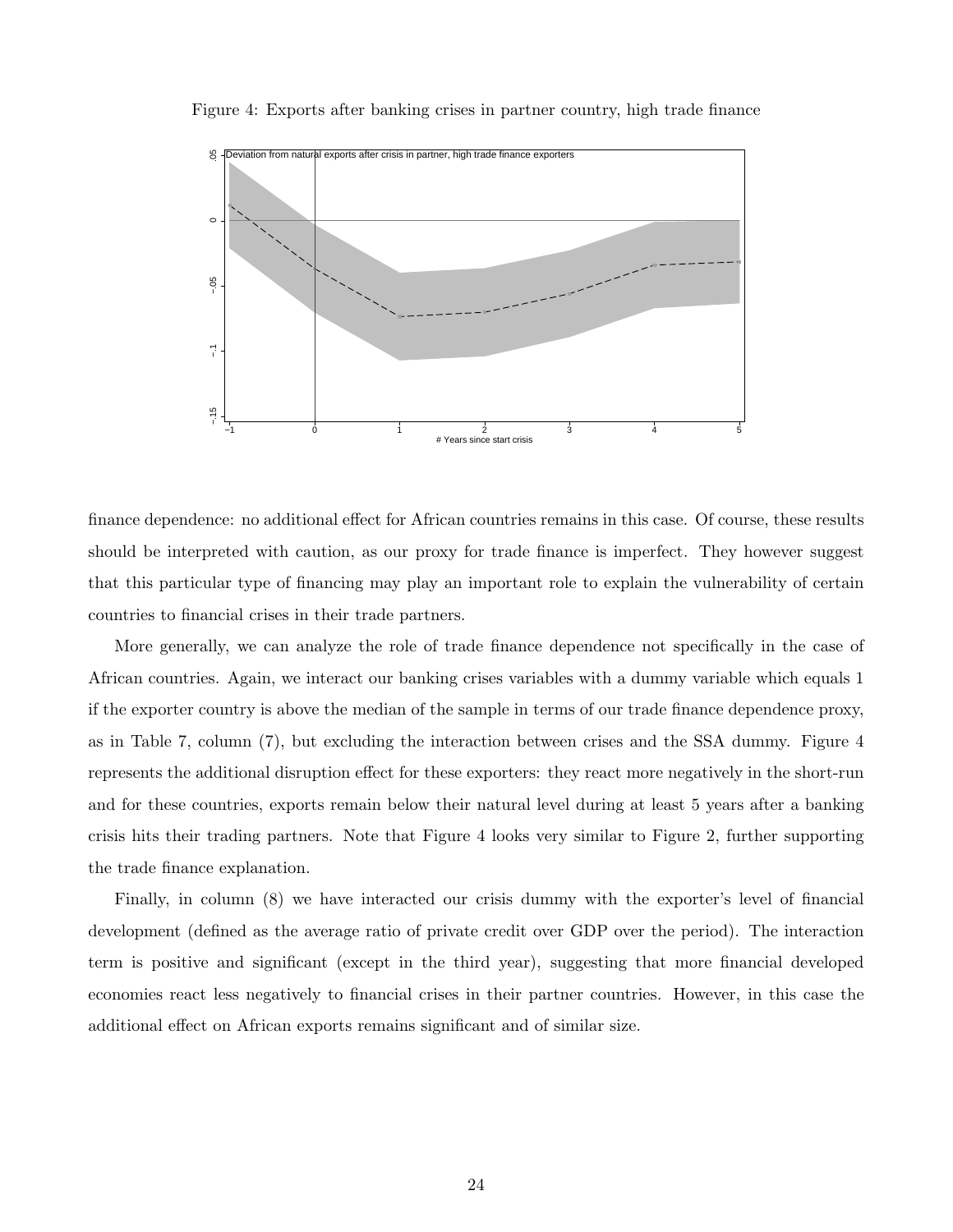#### 5 Conclusion

Macroeconomic volatility is typically higher in African countries. This is in particular due to large external shocks such as terms of trade shocks. In this paper we have documented another potential source of macroeconomic volatility that comes from financial shocks affecting trade partners. We have shown that African countries are more vulnerable to financial crises that affect these trade partners. We found that in the past banking crises, African exports have been hit harder and longer by recessions and banking crises in countries they export to. This is not only due to the composition of African exports and the concentration on primary goods. We have also found that the higher dependence of African exports on trade finance may explain this particular fragility of African exporters to a banking crisis in importer countries. One interpretation is that during a banking crisis when uncertainty is high, trust and liquidity are low, banks and firms in the importer country first cut exposure and credit to particular countries which are seen as more risky. This would in particular affect trade finance through letters of credit where the importer pays the exporting firm in advance. It is also likely that during banking crisis, financial institutions "renationalize" their operations and reduce their exposure to foreign banks and firms. Exporters in countries with a strong financial system may be able to better resist to such retrenchment of foreign banks. Clearly, for African firms which are more dependent on foreign finance, this option may not be feasible. At this stage, these interpretations of our results are only tentative. However, our results point to the role that some forms of financial development may play in helping to cope with external shocks such as financial crises in partner countries.

In general, our results suggest that financial crises in foreign countries might affect Sub-Saharan African economies importantly through their effect on trade. In a recent work, Berman and Couttenier (2012) find, using data on civil conflict locations within a set of SSA countries, that the country's exposure to financial crises in the rest of the world increases the likelihood of conflict within the country, especially in the most opened regions. These external (financial) shocks might therefore have important effects on economic and political instability within Sub-Saharan African countries through international trade.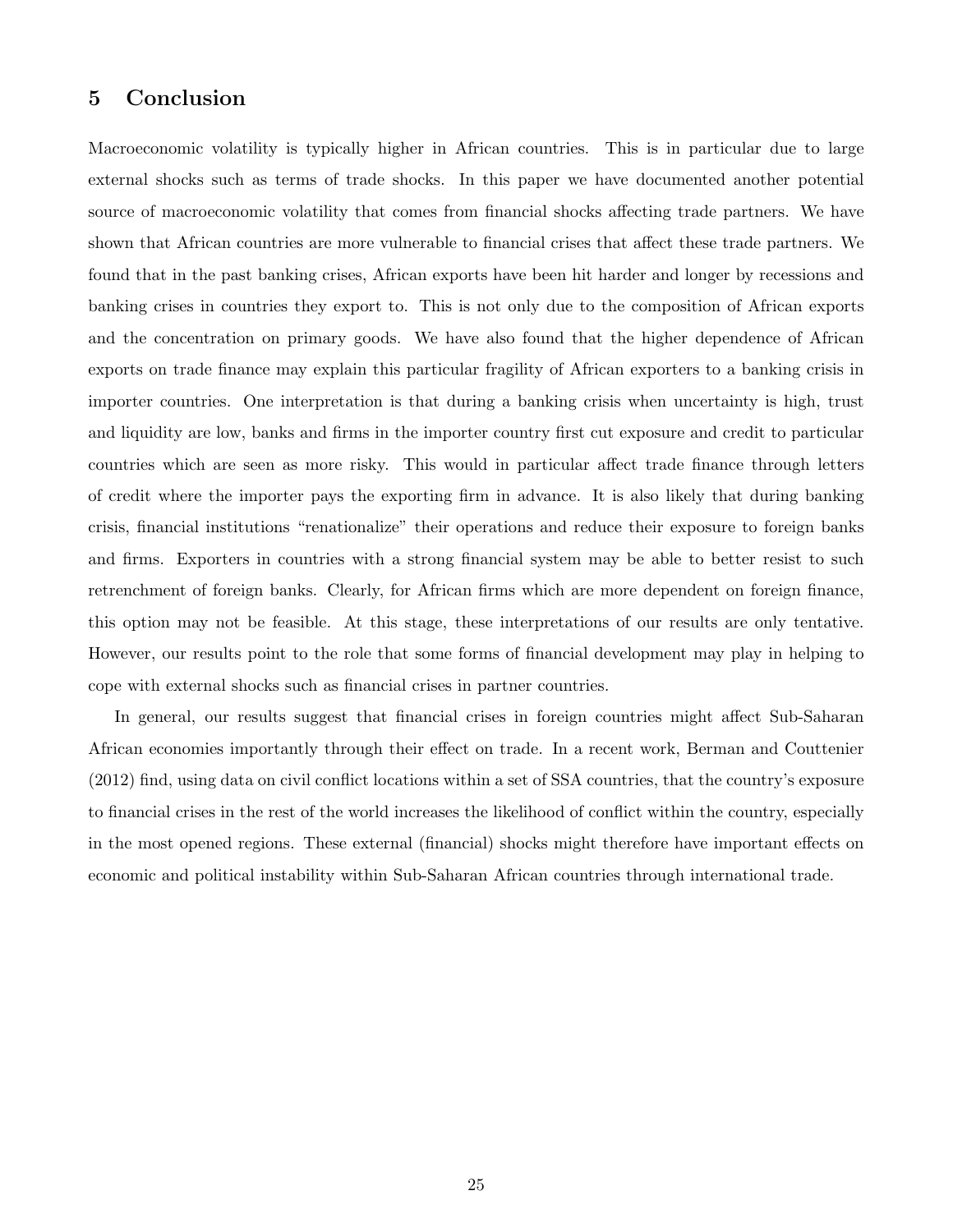## References

- [1] Ahn, JaeBin Amiti, Mary and David Weinstein (2011),"Trade finance and the Great Trade collapse", American Economic Review P&P, 101:3, pp.298-302.
- [2] Abdul Abiad & Petia Topalova & Prachi Mishra, 2011. "How Does Trade Evolve in the Aftermath of Financial Crises?," IMF Working Papers 11/3, International Monetary Fund.
- [3] African development Bank, 2009, The African Development Bank Group Response to the Economic Impact of the Financial Crisis.
- [4] Alessandria George, Joseph P. Kaboski and Virgiliu Midrigan, 2010, The Great Trade Collapse of 2008-09: An Inventory Adjustment, IMF Economic Review, 58: 254-294.
- [5] Amiti, Mary and David Weinstein (2011),"Exports and Financial Shocks", The Quarterly Journal of Economics 126 (4): 1841-1877.
- [6] James E. Anderson & Eric van Wincoop, 2003. "Gravity with Gravitas: A Solution to the Border Puzzle," American Economic Review, vol. 93(1), pages 170-192, March.
- [7] Auboin, M. (2009), "The challenges of trade financing", VOX-Eu, Jan. 28.
- [8] Baldwin, R. and D. Taglioni, 2006, "Gravity for Dummies and Dummies for Gravity Equations,". NBER Working Papers 12516.
- [9] Beck, Thorsten, 2002."Financial development and international trade: Is there a link?," Journal of International Economics, vol. 57(1), pages 107-131, June.
- [10] Bems, Rudolfs, Robert C Johnson and Kei-Mu Yi, 2010, Demand Spillovers and the Collapse of Trade in the Global Recession, IMF Economic Review, 58: 295-326.
- [11] Berman, N., 2009, "Financial Crises and International Trade: The Long Way to Recovery", Max Weber Programme Working Paper 2009.04, European University Institute
- [12] Berman, N., De Sousa, J., Martin, P. and T. Mayer, 2012, "Time-to-ship during financial crises", mimeo.
- [13] Berman, N. and Couttenier, C, 2012, "External Shocks, International shocks: the geography of civil conflicts", mimeo
- [14] Boshoff, Willem H. (2006): The transmission of foreign financial crises to South Africa: a firm-level study. Studies in Economics and Econometrics 2 30 (2006): pp. 61-85.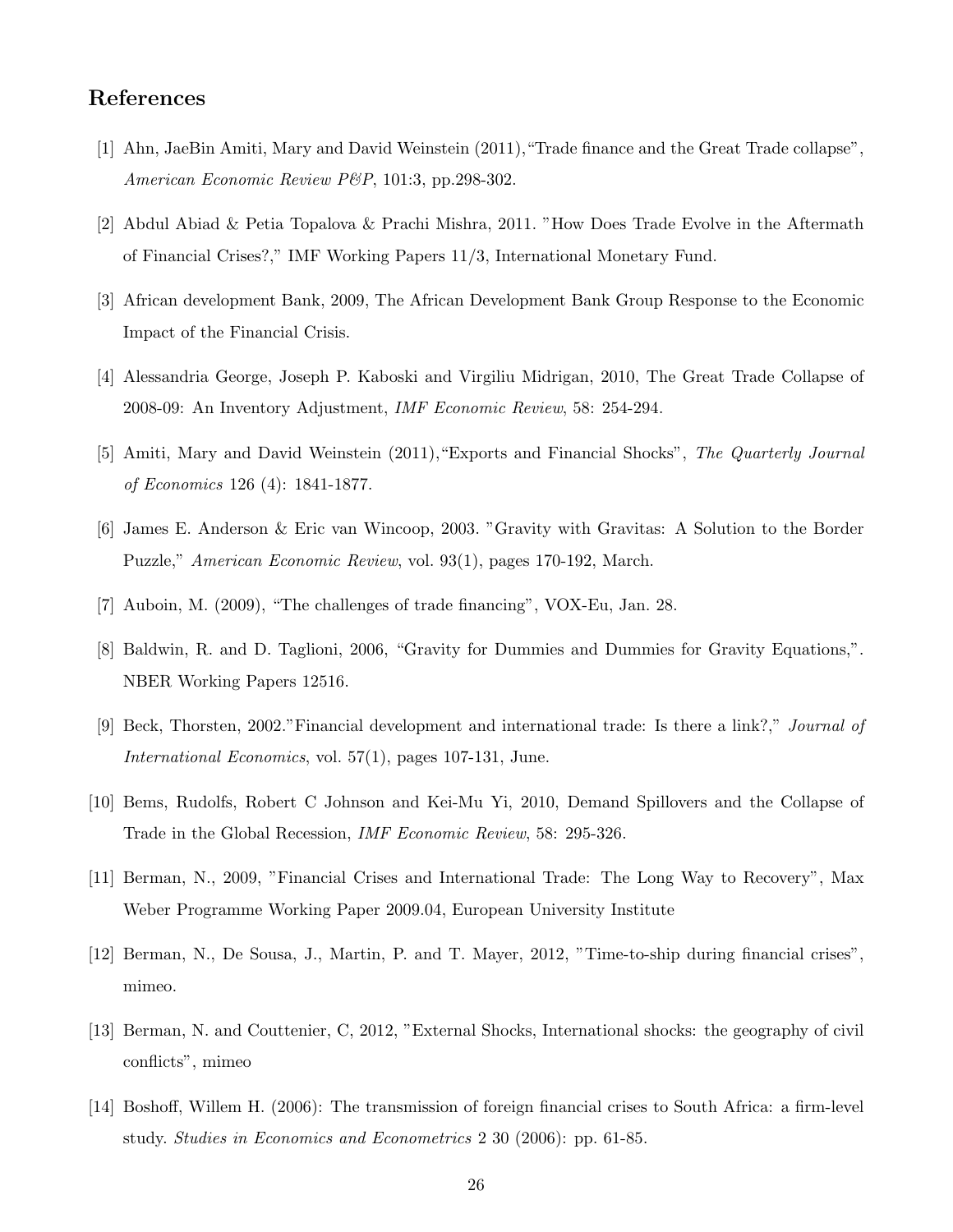- [15] Bricongne Jean-Charles , Lionel Fontagn´e, Guillaume Gaulier, Daria Taglioni and Vincent Vicard, "Firms and the global crisis: French exports in the turmoil", 2012, Journal of International Economics, Volume 87, Issue 1, May 2012, Pages 134146
- [16] Campa, Jose M., 2000. "Exchange rate crises and bilateral trade flows in Latin America," IESE Research Papers D/470, IESE Business School.
- [17] Caprio, G. and Klingebiel, D., 2003, "Episodes of Systemic and Borderline Banking Crises", Worldbank
- [18] Cavallo, Eduardo A. & Frankel, Jeffrey A., 2008. "Does openness to trade make countries more vulnerable to sudden stops, or less? Using gravity to establish causality," Journal of International Money and Finance, vol. 27(8), pages 1430-1452, December.
- [19] Chor, Davin and Kalina Manova (2012), "Off the Cliff and Back? Credit Conditions and International Trade during the Global Financial Crisis", Journal of International Economics, Volume 87, Issue 1, May, Pages 117-133
- [20] Claessens Stijn , Ayhan Kose and Marco E. Terrones, 2009, "What Happens During Recessions, Crunches and Busts?" Economic Policy, October, Volume: 24, Issue: 60.
- [21] Easterly William and Ross Levine, 1997, Africa's Growth Tragedy: Policies and Ethnic Divisions, The Quarterly Journal of Economics (1997) 112 (4): 1203-1250.
- [22] Barry Eichengreen & Michael D. Bordo, 2002. "Crises Now and Then: What Lessons from the Last Era of Financial Globalization," NBER Working Papers 8716.
- [23] Fischer, S.(1999). "The Asian Crisis: The Return of Growth", Speech, International Moneraty Fund.
- [24] Jonathan Eaton & Samuel Kortum & Brent Neiman & John Romalis, 2011. "Trade and the Global Recession," NBER Working Papers 16666, National Bureau of Economic Research, Inc.
- [25] Freund, C (2009) "The Trade Response to Global Crises: Historical Evidence" World Bank working paper.
- [26] Glick, Reuven & Rose, Andrew K., 1999."Contagion and trade: Why are currency crises regional?," Journal of International Money and Finance, vol. 18(4), pages 603-617, August.
- [27] Elhanan Helpman & Marc Melitz & Yona Rubinstein, 2008. "Estimating Trade Flows: Trading Partners and Trading Volumes," The Quarterly Journal of Economics, MIT Press, vol. 123(2), pages 441-487, 05.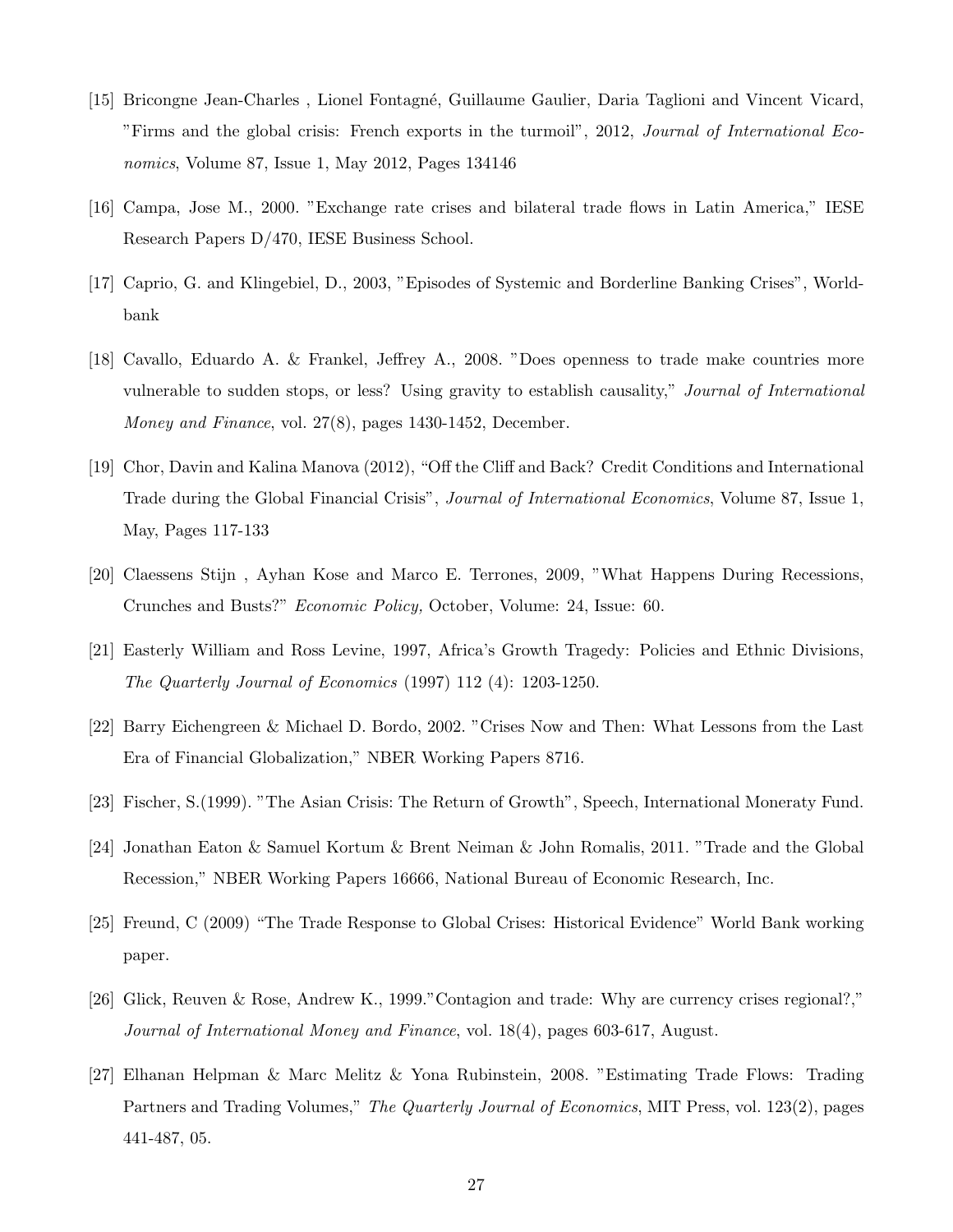- [28] Gabriel J. Felbermayr & Wilhelm Kohler, 2006. "Exploring the Intensive and Extensive Margins of World Trade," Review of World Economics (Weltwirtschaftliches Archiv), Springer, vol. 142(4), pages 642-674, December.
- [29] Fieler, Anna Cecilia, "Non-Homotheticity and Bilateral Trade: Evidence and a Quantitative Explanation" 2010, forthcoming at Econometrica.
- [30] Head, Keith & Mayer, Thierry & Ries, John, 2010. "The erosion of colonial trade linkages after independence," Journal of International Economics, Elsevier, vol. 81(1), pages 1-14, May.
- [31] Iacovone, L. and V. Zavacka. (2009). "Banking Crises and Exports: Lessons from the Past." Policy Research Working Paper Series 5016. The World Bank, Washington, D.C.
- [32] International Monetary Fund, 2009a, Impact of the Global Financial Crisis on Sub-Saharan Africa, Africa department, March.
- [33] International Monetary Fund, 2009b, Global Financial Stability Report, Navigating the Financial Challenges Ahead, October 2009
- [34] Irwin, D. (2002) "Long-Run Trends in World Trade and Income" World Trade Review 1: 1, 89100.
- [35] Jinjarak Yothin, 2007, On the Causality between Trade Credits and Imports: Evidence and Possible Implication for Trade Penalties on Debt Defaults, International Economic Journal, Volume 21, Issue 3 September 2007, pages 317 - 333
- [36] Kaminsky, Graciela L. & Reinhart, Carmen M., 2000."On crises, contagion, and confusion," Journal of International Economics, vol. 51(1), pages 145-168, June.
- [37] Levchenko, Andrei A., Logan T. Lewis and Linda L. Tesar (2010), "The Collapse of International Trade During the 2008-2009 Crisis: In Search of the Smoking Gun," IMF Economic Review, 58:214 53.
- [38] Linder, S. (1961), An Essay on Trade and Transformation. New York: John Wiley.
- [39] Ma Zihui and Leonard Cheng, 2003."The Effects of Financial Crises on International Trade," NBER Working Papers 10172, National Bureau of Economic Research, Inc.
- [40] Manova, Kalina, 2008, "Credit Constraints, Heterogeneous Firms, and International Trade,"NBER Working Papers 14531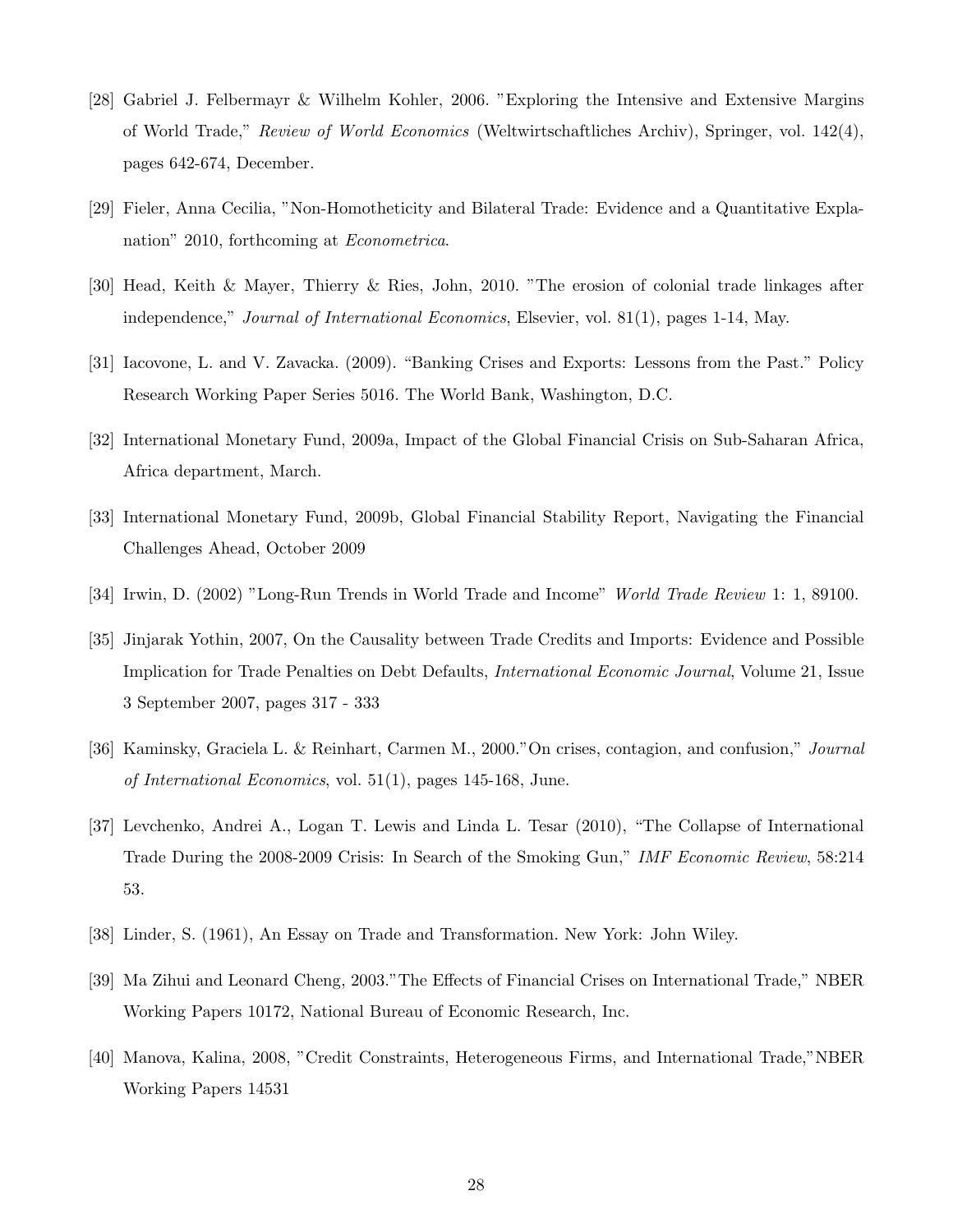- [41] Martin Philippe, Thierry Mayer and Mathias Thoenig, 2008. "Make Trade Not War?," Review of Economic Studies, vol. 75(3), pages 865-900, 07.
- [42] Ronci, Marcio, 2004, Trade finance and Trade Flows: Panel Data Evidence from 10 Crises, IMF
- [43] Reinhart, Carmen and Kenneth Rogoff, 2008, "This Time is Different: A Panoramic View of Eight Centuries of Financial Crises," NBER Working Paper, No. 13882. (Cambridge, MA: National Bureau of Economic Research).
- [44] Reinhart, Carmen and Kenneth Rogoff, 2009, "This Time is Different: Eight Centuries of Financial Folly " Princeton University Press.
- [45] J. M. C. Santos Silva & Silvana Tenreyro, 2006. "The Log of Gravity," The Review of Economics and Statistics, MIT Press, vol. 88(4), pages 641-658, 09.
- [46] Tim Schmidt-Eisenlohr, 2010. Towards a Theory of Trade Finance," Working Papers 1023, Oxford University Centre for Business Taxation.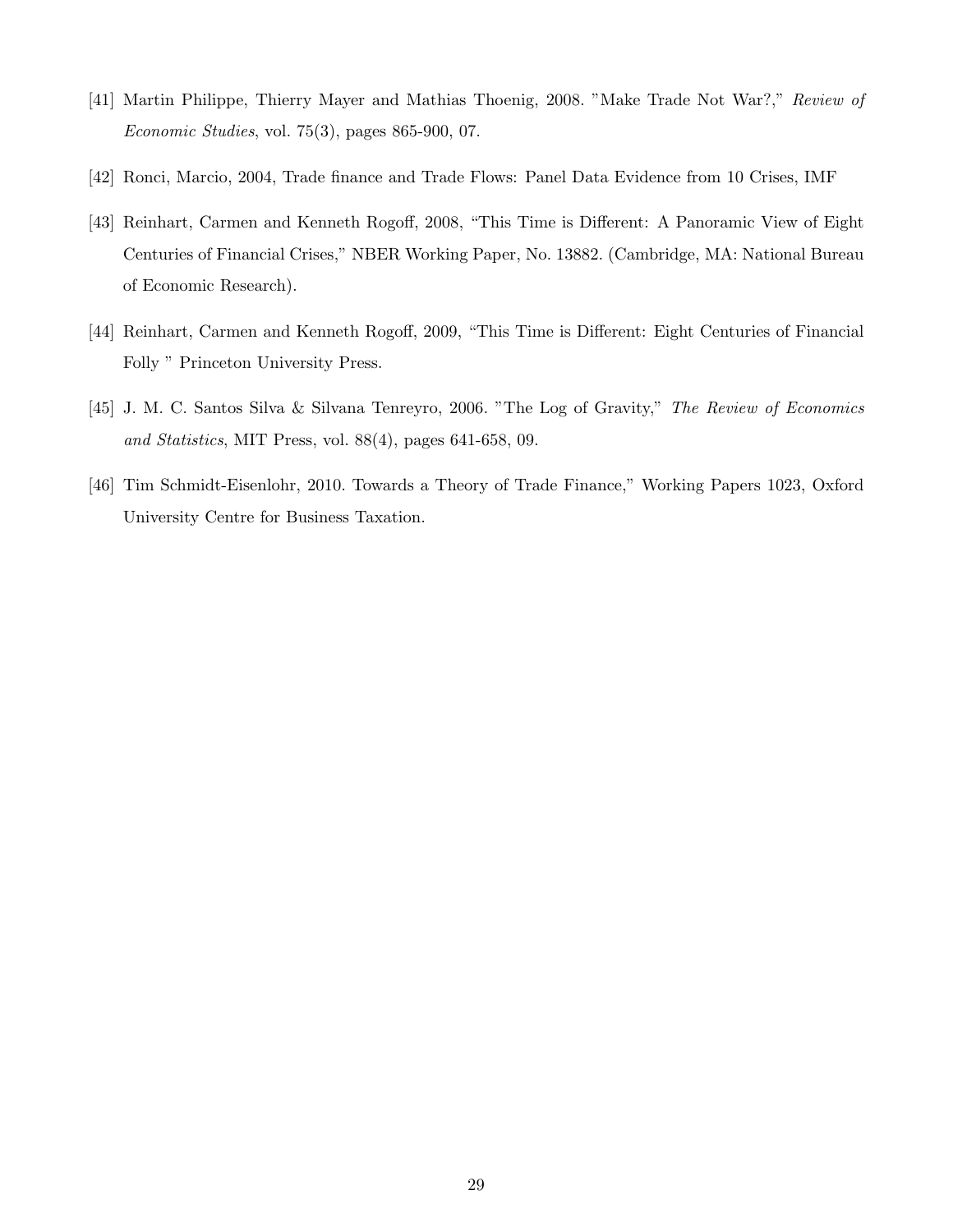## 6 Appendix

#### 6.1 Primary goods

We add to the CEPII data information on primary goods bilateral trade from COMTRADE. We consider the following SITC sectors: raw food and live animals (0), crude material, inedible, except fuels (2), mineral fuels lubricants and related materials (3). We do not consider sector 2 as it is already included in the CEPII data. For each of these sectors, we drop some subcategories which are already included in the CEPII data (and therefore do not represent primary goods). To do so we use a concordance Table from Maskus (1989) available on Jon Haveman's website<sup>19</sup>. This leads us to drop the following SITC categories: 035, 037, 046, 047, 048, 059, 073, 081; 223, 232, 244, 248, 251, 264, 265, 266, 267, 269; 322, 325, 334, 335, 342, 344, 345. Finally, we aggregate categories 2 and 3 to consider raw materials as a whole.

#### 6.2 Additional figures





**Exports to US: January 08 to December 2010 (Source: USITC)**

Jan‐08 Mar‐08 May‐08 Jul‐08 Sep‐08 Nov‐08 Jan‐09 Mar‐09 May‐09 Jul‐09 Sep‐09 Nov‐09 Jan‐10 Mar‐10 May‐10 Jul‐10 Sep‐10 Nov‐10

<sup>19</sup>http://www.macalester.edu/research/economics/page/haveman/Trade.Resources/Concordances/FromISIC/3isic2sitc.txt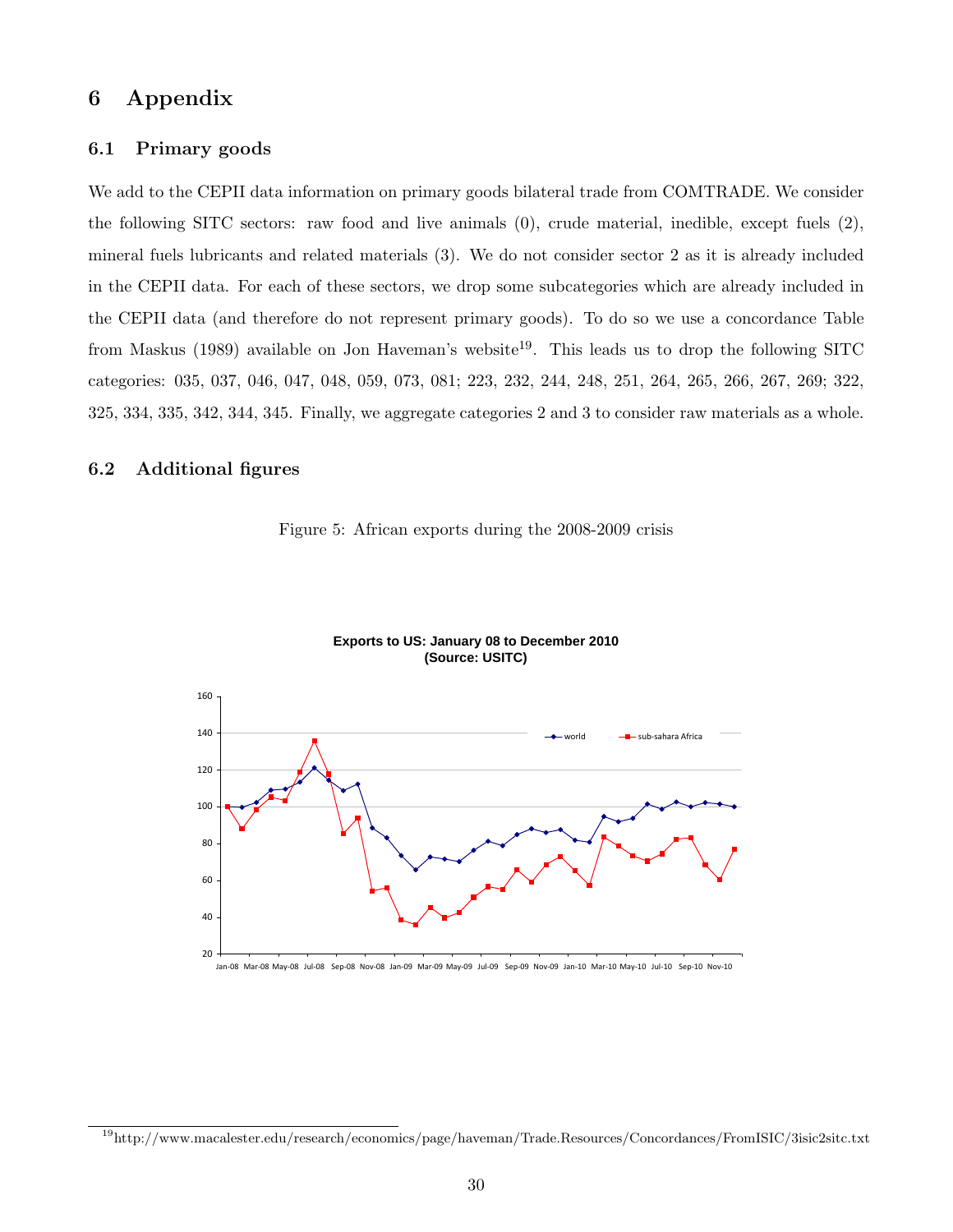Figure 6: African exports during the 2008-2009 crisis, by commodity



**Exports to US, by type of commodity (Source USITC)**

juin‐08 juil.‐08 sept.‐08 oct.‐08 déc.‐08 févr.‐09 mars‐09 mai‐09 juil.‐09 août‐09 oct.‐09 déc.‐09 janv.‐10

Figure 7: Exports to Asian crisis countries

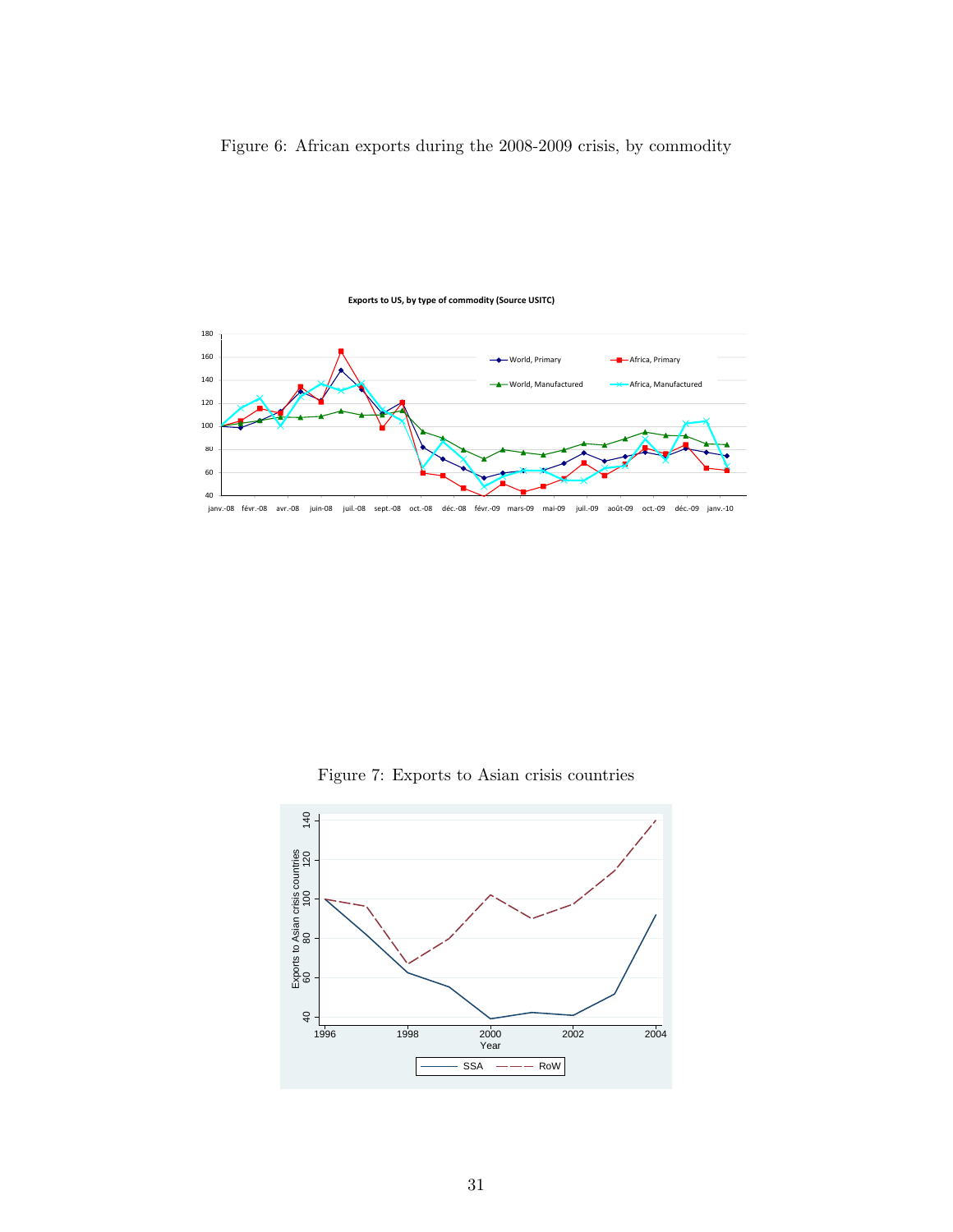### 6.3 Additional Tables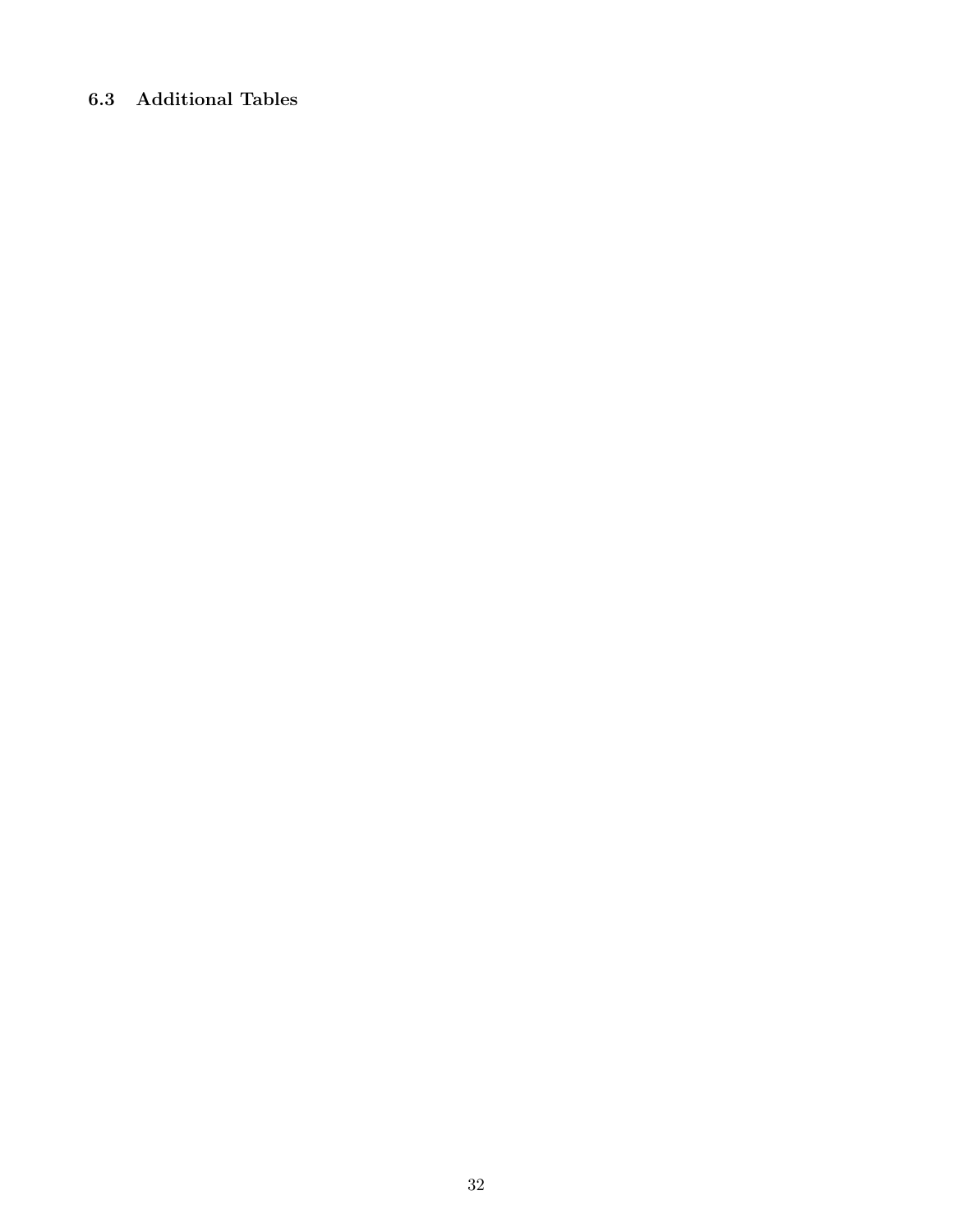|                                                                                        | (1)                    | $\overline{(2)}$        | $\overline{(3)}$             | (4)                    | (5)                    |
|----------------------------------------------------------------------------------------|------------------------|-------------------------|------------------------------|------------------------|------------------------|
| Dep. var                                                                               |                        | $Pr(m_{ijht} > 0)$      |                              |                        | $Pr(m_{ijt} > 0)$      |
| In GDP exporter                                                                        | $0.093^a$<br>(0.003)   | $0.087^a$<br>(0.003)    |                              | $-0.025^b$<br>(0.011)  |                        |
| In GDP importer                                                                        | $-0.070^a$<br>(0.003)  |                         |                              | $0.040^a$<br>(0.011)   |                        |
| In price exporter                                                                      | $-0.017^a$<br>(0.002)  | -0.028 $^a$<br>(0.002)  |                              | -0.061 $^a$<br>(0.006) |                        |
| In price importer                                                                      | $-0.028^a$<br>(0.002)  |                         |                              | -0.027 $^a$<br>(0.006) |                        |
| $BC$ importer $+0$ years                                                               | $0.019^a$<br>(0.001)   |                         |                              | $-0.005$<br>(0.003)    |                        |
| $BC$ importer $+1$ years                                                               | $-0.004^a$<br>(0.001)  |                         |                              | $-0.002$<br>(0.003)    |                        |
| $BC$ importer $+2$ years                                                               | $0.007^a$<br>(0.001)   |                         |                              | 0.002<br>(0.003)       |                        |
| $BC$ importer $+3$ years                                                               | $0.009^a$<br>(0.001)   |                         |                              | $-0.004$<br>(0.003)    |                        |
| $BC$ importer $+ 0$ years $\angle$ SSA exp.                                            | $-0.022^a$<br>(0.003)  | $-0.021^{a}$<br>(0.003) | $-0.018^a$<br>(0.003)        | $-0.007$<br>(0.010)    | -0.058 $^a$<br>(0.011) |
| $BC$ importer $+1$ years $\times$ SSA exp.                                             | $-0.012^a$<br>(0.003)  | $-0.016^a$<br>(0.003)   | $-0.010^a$<br>(0.003)        | -0.018 $^c$<br>(0.010) | $-0.074^a$<br>(0.010)  |
| $BC$ importer $+2$ years $\times$ SSA exp.                                             | $-0.037^a$<br>(0.003)  | $-0.031^{a}$<br>(0.003) | $-0.027^a$<br>(0.003)        | $-0.008$<br>(0.010)    | -0.067 $^a$<br>(0.011) |
| $BC$ importer $+3$ years $\times$ SSA exp.                                             | $-0.028^a$<br>(0.003)  | $-0.026^a$<br>(0.003)   | $-0.019^a$<br>(0.002)        | $-0.006$<br>(0.010)    | -0.064 $^a$<br>(0.011) |
| Average add. disruption effect $SSA[t,t+3]$ (a)                                        | -0.025 $^a$<br>(0.002) | $-0.023^a$<br>(0.002)   | $\text{-}0.019^a$<br>(0.002) | $-0.010$<br>(0.008)    | -0.066 $^a$<br>(0.008) |
| Observations                                                                           | 2313210                | 2347856                 | 2313210                      | 108237                 | 108237                 |
| Estimator                                                                              |                        | <b>LPM</b>              |                              |                        | <b>LPM</b>             |
| Dyad-sector FE                                                                         |                        | Yes                     |                              |                        | N <sub>o</sub>         |
| Dyadic FE                                                                              |                        | $\rm No$                |                              | Yes                    | No                     |
| Importer $\times$ sector $\times$ year FE<br>Exporter $\times$ sector $\times$ year FE | $\rm No$<br>No         | Yes<br>Yes              | Yes<br>Yes                   | No<br>No               | $\rm No$<br>No         |
| $Importer \times year$ FE                                                              | $\rm No$               | $\rm No$                | $\rm No$                     | No                     | Yes                    |
| Exporter× year FE                                                                      | No                     | No                      | No                           | No                     | Yes                    |

Table 8: Effect of banking crises in partner countries on export probability

Robust s.e. in parentheses, clustered by country-pair-sector (columns (1) to (4)) or country-pair (columns ((5) to (8)). A full set of year dummies is<br>included in all estimations. (a) Average additional disruption effect